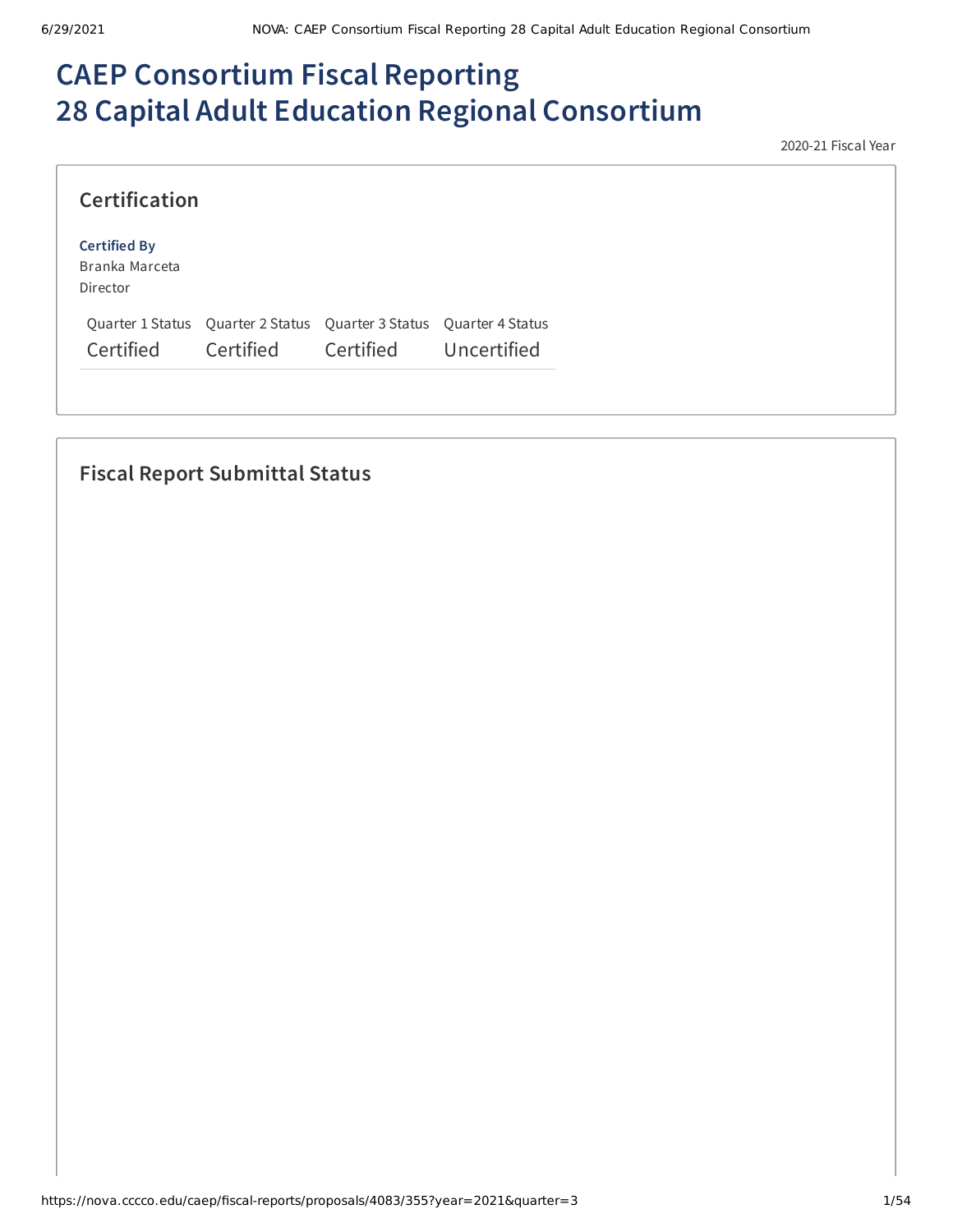| Member<br>Agency                         | Quarter 1 | Quarter 2 | Quarter 3 | Quarter 4     |
|------------------------------------------|-----------|-----------|-----------|---------------|
| Amador<br><b>County</b><br>Unified       | Submitted | Submitted | Submitted | Not Submitted |
| Center Joint<br>Unified                  | Submitted | Submitted | Submitted | Not Submitted |
| Davis Joint<br>Unified                   | Submitted | Submitted | Submitted | Not Submitted |
| El Dorado<br>Co. Office of<br>Education  | Submitted | Submitted | Submitted | Not Submitted |
| <b>Elk Grove</b><br>Unified              | Submitted | Submitted | Submitted | Not Submitted |
| Folsom-<br>Cordova<br>Unified            | Submitted | Submitted | Submitted | Not Submitted |
| <b>Galt Joint</b><br><b>Union High</b>   | Submitted | Submitted | Submitted | Not Submitted |
| <b>Natomas</b><br>Unified                | Submitted | Submitted | Submitted | Not Submitted |
| Sacramento<br><b>City Unified</b>        | Submitted | Submitted | Submitted | Not Submitted |
| Sacramento<br>Co. Office of<br>Education | Submitted | Submitted | Submitted | Not Submitted |
| San Juan<br>Unified                      | Submitted | Submitted | Submitted | Not Submitted |
| <b>Twin Rivers</b><br>Unified            | Submitted | Submitted | Submitted | Not Submitted |
| Washington<br>Unified                    | Submitted | Submitted | Submitted | Not Submitted |

# **Amador County Unified**

**Amador County Unified Q1 Report (7/1 - 9/30)**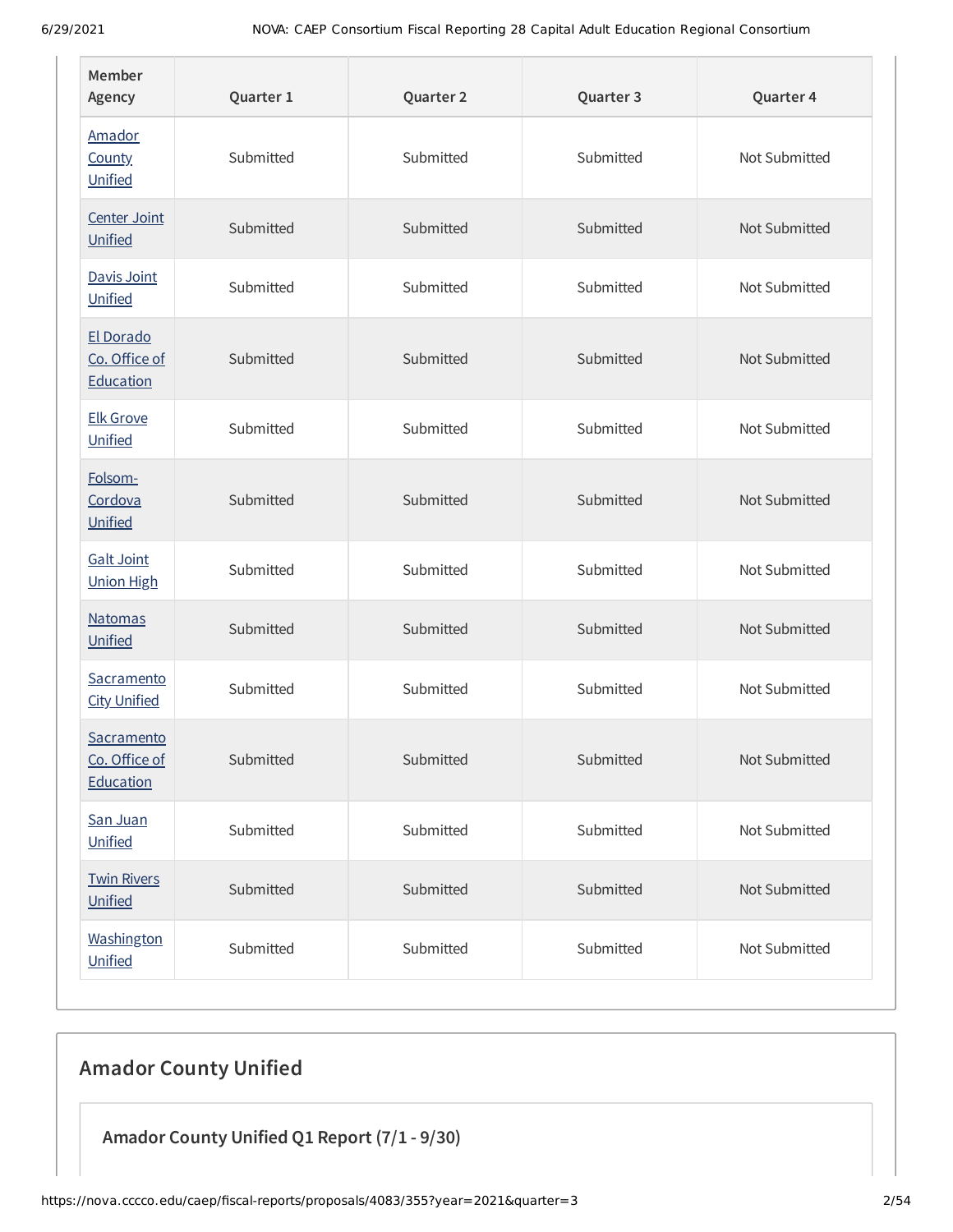| <b>Object Code</b>                                     | Year to<br>Date (YTD)<br>Expenditure | <b>YTD</b><br>Forecast | $\frac{0}{0}$<br>Expended<br>of YTD<br>Forecast | Project<br><b>Budget</b> | $\frac{0}{0}$<br><b>Expended</b><br>of Overall<br><b>Budget</b> | <b>Budget</b><br>Remaining |
|--------------------------------------------------------|--------------------------------------|------------------------|-------------------------------------------------|--------------------------|-----------------------------------------------------------------|----------------------------|
| 1000 - Instructional Salaries                          | \$54,427                             | \$63,035               | 86.34%                                          | \$420,231                | 12.95%                                                          | \$365,804                  |
| 2000 - Non-Instructional<br><b>Salaries</b>            | \$9,545                              | \$13,988               | 68.24%                                          | \$93,256                 | 10.24%                                                          | \$83,711                   |
| 3000 - Employee Benefits                               | \$21,599                             | \$20,355               | 106.11%                                         | \$135,698                | 15.92%                                                          | \$114,099                  |
| 4000 - Supplies and Materials                          | \$6,706                              | \$13,300               | 50.42%                                          | \$88,668                 | 7.56%                                                           | \$81,962                   |
| 5000 - Other Operating<br><b>Expenses and Services</b> | \$68,388                             | \$15,046               | 454.52%                                         | \$100,309                | 68.18%                                                          | \$31,921                   |
| 6000 - Capital Outlay                                  | \$0                                  | \$0                    | 100%                                            | \$0                      | 100%                                                            | \$0                        |
| 7000 - Other Outgo                                     | \$0                                  | \$0                    | 100%                                            | \$0                      | 100%                                                            | \$0                        |
| <b>Indirect Costs</b>                                  | \$0                                  | \$6,617                | $0\%$                                           | \$44,114                 | $0\%$                                                           | \$44,114                   |
| <b>Totals</b>                                          | \$160,665                            | \$132,341              | 121.4%                                          | \$882,276                | 18.21%                                                          | \$721,611                  |

In Amador Adult Education the high school diploma and high school equivalency preparation courses (GED/HiSet) are well underway. Currently, both of these programs are enrolled at near or over capacity. However, the enrolled students are not engaging at the same rate as they have in previous years. During Q1 Amador Adult Ed adopted a new ESL curriculum. Although ESL courses have not begun in person, ESL staff has participated in over 10 hours of professional development and collaboration with Burlington English. Further, some funds have been spent to develop deliverables for ESL students. Additionally, the new Digital Literacy program has been launched. Students are already earning mastery certificates. The GED testing center in partnership with Pearson Vue will go live in January. Amador Adult Ed is also partnering with the local community college foundation to enroll students in college classes. Finally, we are developing new workforce readiness courses to implement.

**Status** Submitted

# **Amador County Unified Q2 Report (10/1 - 12/31)**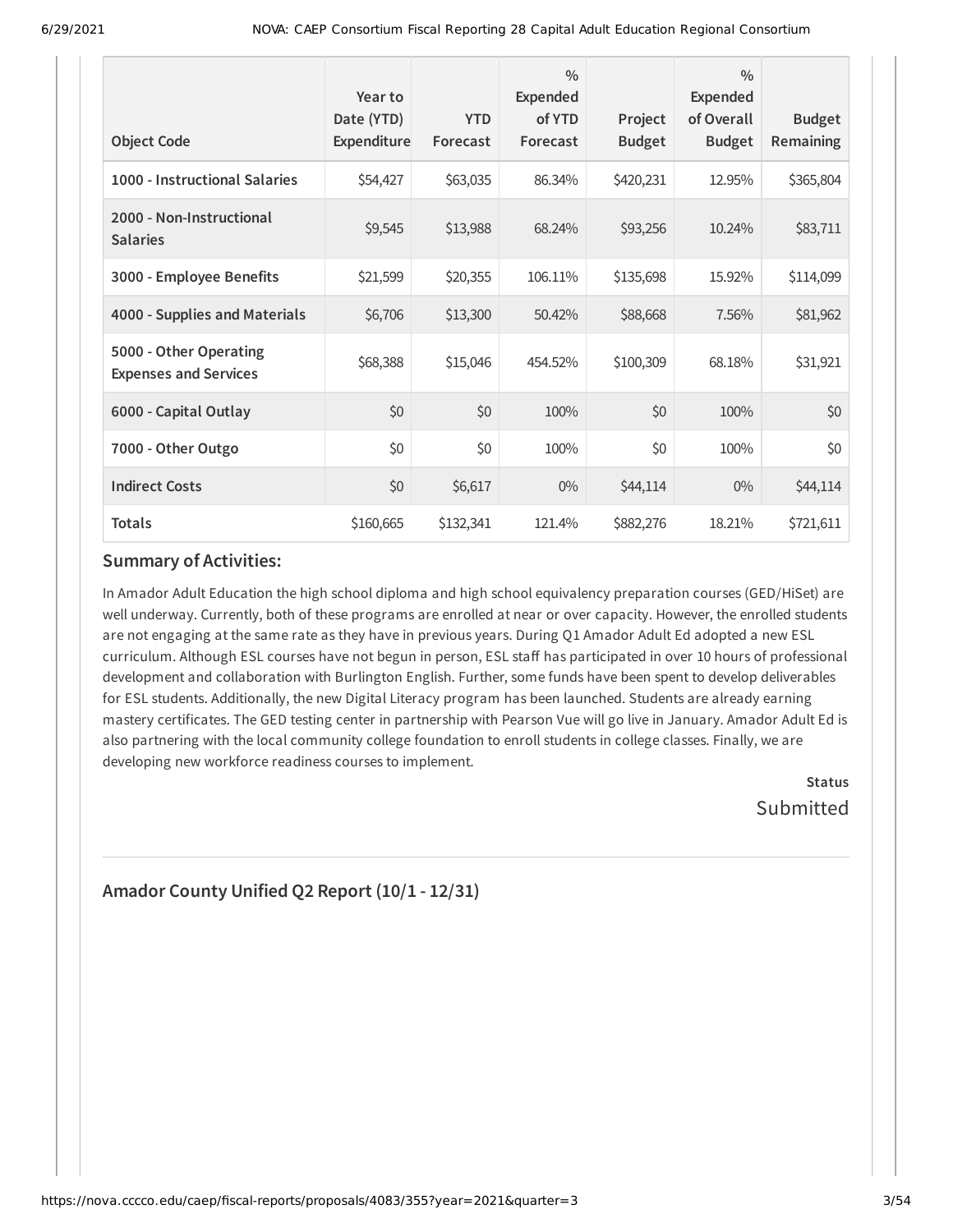| <b>Object Code</b>                                     | Year to<br>Date (YTD)<br>Expenditure | <b>YTD</b><br>Forecast | $\frac{0}{0}$<br><b>Expended</b><br>of YTD<br>Forecast | Project<br><b>Budget</b> | $\frac{0}{0}$<br><b>Expended</b><br>of Overall<br><b>Budget</b> | <b>Budget</b><br>Remaining |
|--------------------------------------------------------|--------------------------------------|------------------------|--------------------------------------------------------|--------------------------|-----------------------------------------------------------------|----------------------------|
| 1000 - Instructional Salaries                          | \$120,630                            | \$126,069              | 95.69%                                                 | \$420,231                | 28.71%                                                          | \$299,601                  |
| 2000 - Non-Instructional<br><b>Salaries</b>            | \$25,251                             | \$27,977               | 90.26%                                                 | \$93,256                 | 27.08%                                                          | \$68,005                   |
| 3000 - Employee Benefits                               | \$48,033                             | \$40,709               | 117.99%                                                | \$135,698                | 35.4%                                                           | \$87,665                   |
| 4000 - Supplies and Materials                          | \$19,837                             | \$26,600               | 74.57%                                                 | \$88,668                 | 22.37%                                                          | \$68,831                   |
| 5000 - Other Operating<br><b>Expenses and Services</b> | \$68,388                             | \$30,093               | 227.26%                                                | \$100,309                | 68.18%                                                          | \$31,921                   |
| 6000 - Capital Outlay                                  | \$0                                  | \$0                    | 100%                                                   | \$0                      | 100%                                                            | \$0                        |
| 7000 - Other Outgo                                     | \$0                                  | \$0                    | 100%                                                   | \$0                      | 100%                                                            | \$0                        |
| <b>Indirect Costs</b>                                  | \$14,109                             | \$13,234               | 106.61%                                                | \$44,114                 | 31.98%                                                          | \$30,005                   |
| <b>Totals</b>                                          | \$296,248                            | \$264,683              | 111.93%                                                | \$882,276                | 33.58%                                                          | \$586,028                  |

Amador Adult Education has spent the first 2 quarters moving between distance learning and in-person learning. We have a full schedule of adults in high school diploma, GED preparation and are working to get our ESL program up and running. We have tested some ESL students but they lack the digital skills to run courses remotely. We are working on that. We have also started Digital Literacy certificate programs as well as substitute teacher training, and instructional assistant training. The biggest accomplishment we have begun this quarter is to complete our GED testing center certification. We went live on a Wednesday and on the first Saturday one student registered and took a GED test. This will be a huge benefit to our local adult services.

> **Status** Submitted

# **Allocation Year Closeout: 2018-19**

I have reviewed the financial reports for my agency and confirm that all funds for this allocation year have been spent.

**2018-19 Reverted Funds:** \$0

**2018-19 Status** Closed

**Submitting Authority** Kelly Hunkins, Principal & CTE Director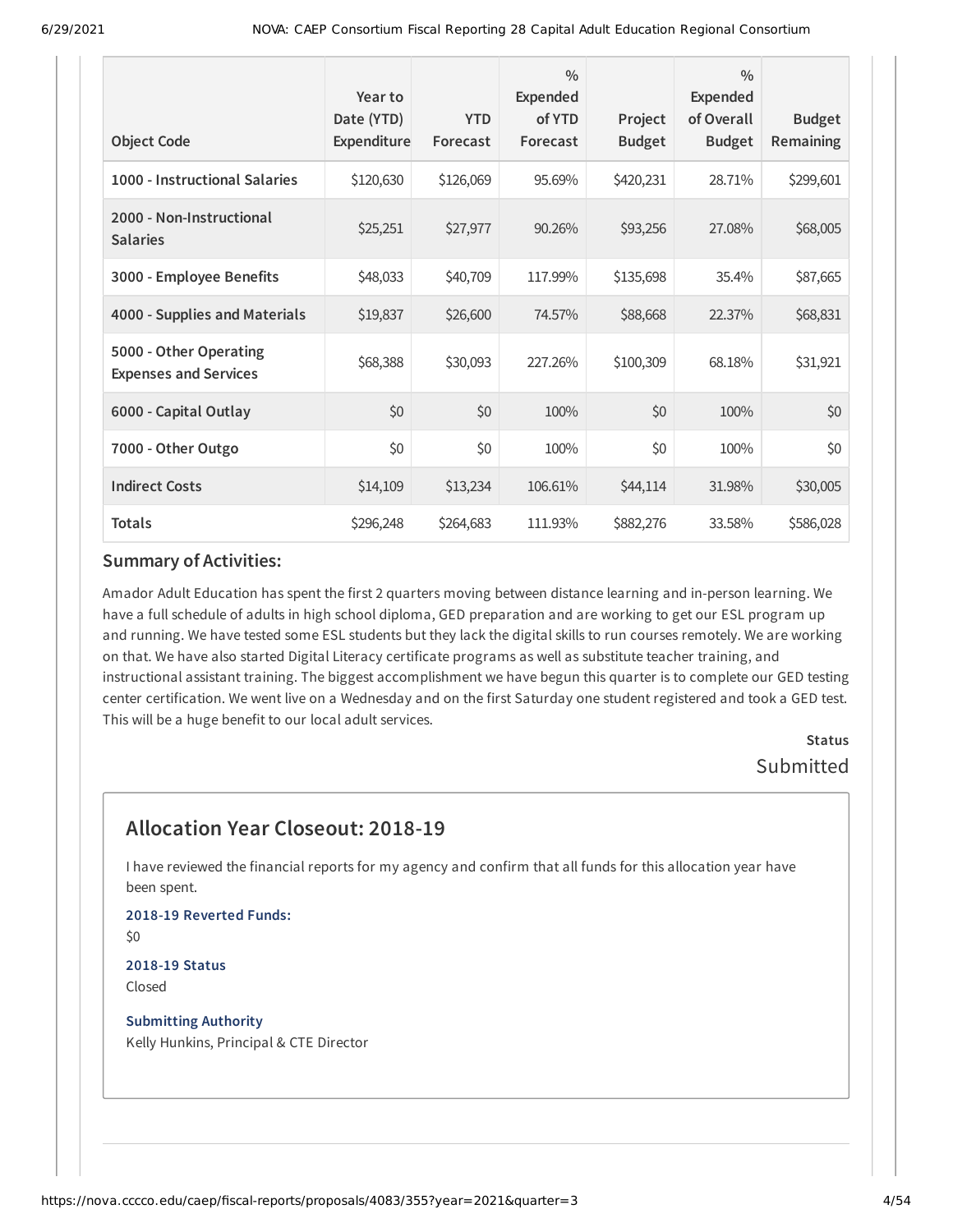### **Amador County Unified Q3 Report (1/1 - 3/31)**

| <b>Object Code</b>                                     | Year to<br>Date (YTD)<br>Expenditure | <b>YTD</b><br>Forecast | $\frac{0}{0}$<br>Expended<br>of YTD<br>Forecast | Project<br><b>Budget</b> | $\frac{0}{0}$<br>Expended<br>of Overall<br><b>Budget</b> | <b>Budget</b><br>Remaining |
|--------------------------------------------------------|--------------------------------------|------------------------|-------------------------------------------------|--------------------------|----------------------------------------------------------|----------------------------|
| 1000 - Instructional Salaries                          | \$190,111                            | \$189,104              | 100.53%                                         | \$420,231                | 45.24%                                                   | \$230,120                  |
| 2000 - Non-Instructional<br><b>Salaries</b>            | \$40,408                             | \$41,965               | 96.29%                                          | \$93,256                 | 43.33%                                                   | \$52,848                   |
| 3000 - Employee Benefits                               | \$74,912                             | \$61,064               | 122.68%                                         | \$135,698                | 55.2%                                                    | \$60,786                   |
| 4000 - Supplies and Materials                          | \$24,004                             | \$39,901               | 60.16%                                          | \$88,668                 | 27.07%                                                   | \$64,664                   |
| 5000 - Other Operating<br><b>Expenses and Services</b> | \$71,355                             | \$45,139               | 158.08%                                         | \$100,309                | 71.14%                                                   | \$28,954                   |
| 6000 - Capital Outlay                                  | \$0                                  | \$0                    | 100%                                            | \$0                      | 100%                                                     | \$0                        |
| 7000 - Other Outgo                                     | \$0                                  | \$0                    | 100%                                            | \$0                      | 100%                                                     | \$0                        |
| <b>Indirect Costs</b>                                  | \$14,109                             | \$19,851               | 71.07%                                          | \$44,114                 | 31.98%                                                   | \$30,005                   |
| <b>Totals</b>                                          | \$414,899                            | \$397,024              | 104.5%                                          | \$882,276                | 47.03%                                                   | \$467,377                  |

### **Summary of Activities:**

Amador Adult Education opened up for in-person instruction in January 2021. Our in-person courses included ESL, GED Test Prep, ABE, and High School Diploma. We also offered Playcare for ESL parents. Classes weren't full, but we proceeded so that we could establish consistency and build for next year. Our salaries increased during the 2nd and 3rd quarters due to COVID processes taking longer for disinfecting and setting up as we share a facility with a high school. Additionally, we help more staff PD during this time to guarantee that all staff was fully prepared to work in person and that students and staff would understand and implement all COVID protocols. We also opened for GED testing which has been highly successful. And finally, we have increased our technology, software, and advertising spending /budgets due to COVID responses.

> **Status Submitted**

# **Amador County Unified Q4 Report (4/1 - 6/30)**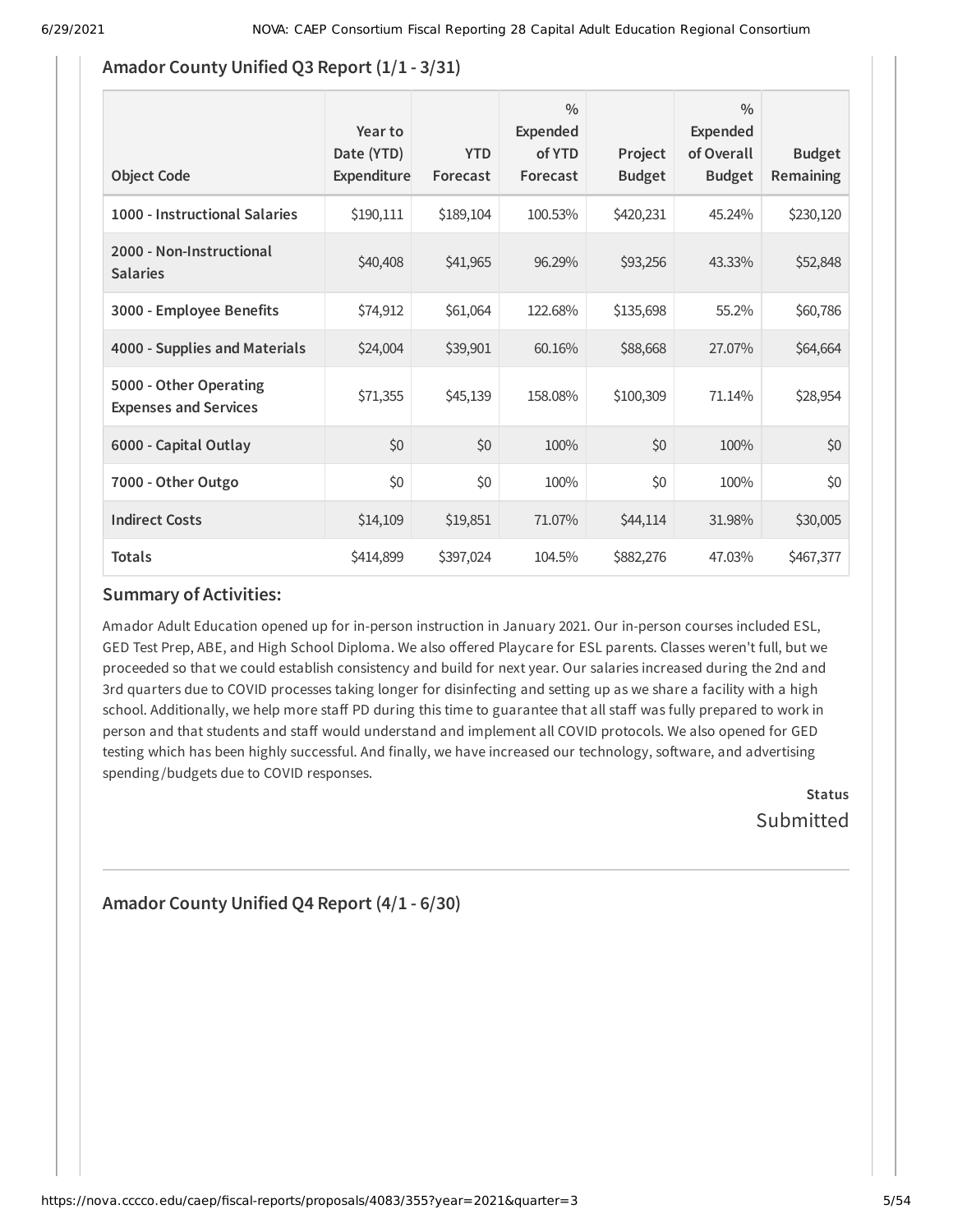| <b>Object Code</b>                                     | Year to<br>Date (YTD)<br>Expenditure | <b>YTD</b><br>Forecast | $\frac{0}{0}$<br>Expended<br>of YTD<br>Forecast | Project<br><b>Budget</b> | $\frac{0}{0}$<br><b>Expended</b><br>of Overall<br><b>Budget</b> | <b>Budget</b><br>Remaining   |
|--------------------------------------------------------|--------------------------------------|------------------------|-------------------------------------------------|--------------------------|-----------------------------------------------------------------|------------------------------|
| 1000 - Instructional Salaries                          | \$190,111                            | \$252,139              | 75.4%                                           | \$420,231                | 45.24%                                                          | \$230,120                    |
| 2000 - Non-Instructional<br><b>Salaries</b>            | \$40,408                             | \$55,954               | 72.22%                                          | \$93,256                 | 43.33%                                                          | \$52,848                     |
| 3000 - Employee Benefits                               | \$74,912                             | \$81,419               | 92.01%                                          | \$135,698                | 55.2%                                                           | \$60,786                     |
| 4000 - Supplies and Materials                          | \$24,004                             | \$53,201               | 45.12%                                          | \$88,668                 | 27.07%                                                          | \$64,664                     |
| 5000 - Other Operating<br><b>Expenses and Services</b> | \$71,355                             | \$60,185               | 118.56%                                         | \$100,309                | 71.14%                                                          | \$28,954                     |
| 6000 - Capital Outlay                                  | \$0                                  | \$0                    | 100%                                            | \$0                      | 100%                                                            | \$0                          |
| 7000 - Other Outgo                                     | \$0                                  | \$0                    | 100%                                            | \$0                      | 100%                                                            | \$0                          |
| <b>Indirect Costs</b>                                  | \$14,109                             | \$26,468               | 53.31%                                          | \$44,114                 | 31.98%                                                          | \$30,005                     |
| <b>Totals</b>                                          | \$414,899                            | \$529,366              | 78.38%                                          | \$882,276                | 47.03%                                                          | \$467,377                    |
|                                                        |                                      |                        |                                                 |                          |                                                                 | <b>Status</b><br>Unsubmitted |

# **Center Joint Unified**

**Center Joint Unified Q1 Report (7/1 - 9/30)**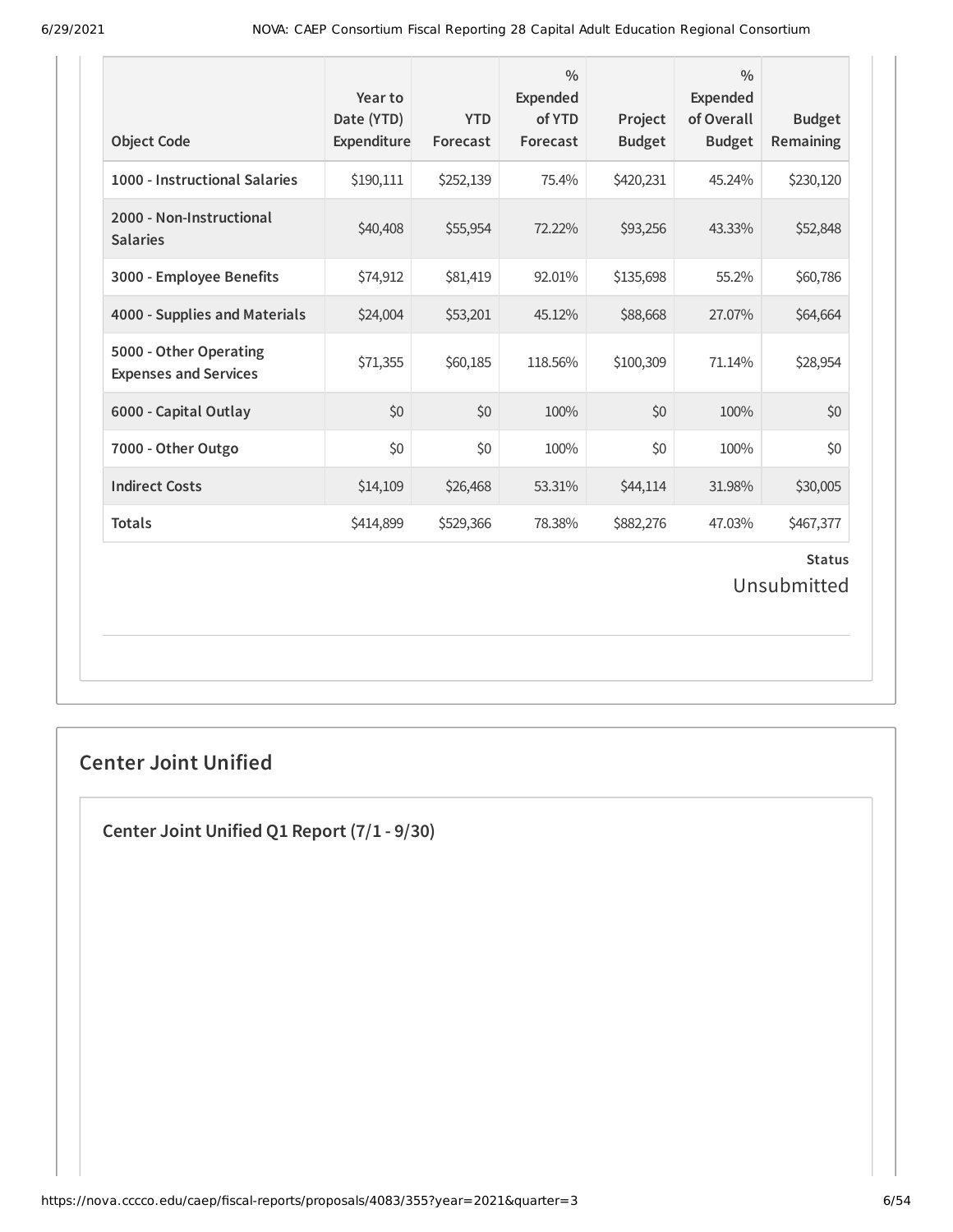| <b>Object Code</b>                                     | Year to<br>Date (YTD)<br>Expenditure | <b>YTD</b><br>Forecast | $\frac{0}{0}$<br>Expended<br>of YTD<br>Forecast | Project<br><b>Budget</b> | $\frac{0}{0}$<br>Expended<br>of Overall<br><b>Budget</b> | <b>Budget</b><br>Remaining |
|--------------------------------------------------------|--------------------------------------|------------------------|-------------------------------------------------|--------------------------|----------------------------------------------------------|----------------------------|
| 1000 - Instructional Salaries                          | \$25,327                             | \$25,500               | 99.32%                                          | \$170,000                | 14.9%                                                    | \$144,673                  |
| 2000 - Non-Instructional<br><b>Salaries</b>            | \$9,195                              | \$6,750                | 136.22%                                         | \$45,000                 | 20.43%                                                   | \$35,805                   |
| 3000 - Employee Benefits                               | \$8,402                              | \$7,500                | 112.03%                                         | \$50,000                 | 16.8%                                                    | \$41,598                   |
| 4000 - Supplies and Materials                          | \$337                                | \$7,015                | 4.8%                                            | \$46,767                 | 0.72%                                                    | \$46,430                   |
| 5000 - Other Operating<br><b>Expenses and Services</b> | \$200                                | \$3,809                | 5.25%                                           | \$25,396                 | 0.79%                                                    | \$25,196                   |
| 6000 - Capital Outlay                                  | \$0                                  | \$0                    | 100%                                            | \$0                      | 100%                                                     | \$0                        |
| 7000 - Other Outgo                                     | \$0                                  | \$0                    | 100%                                            | \$0                      | 100%                                                     | \$0                        |
| <b>Indirect Costs</b>                                  | \$2,173                              | \$2,529                | 85.93%                                          | \$16,858                 | 12.89%                                                   | \$14,685                   |
| <b>Totals</b>                                          | \$45,634                             | \$53,103               | 85.93%                                          | \$354,021                | 12.89%                                                   | \$308,387                  |

Instructional salaries fell just under target for quarter 1 because we hired a new ESL teacher to replace one that left in March of 2020. The new hire's salary is less due to years of service/experience. Also affecting our payroll costs, our first semester of Para-Educator Training was postponed to the Spring Semester due to lack of student enrollment. All of our classes are being taught virtually during the first quarter. Due to no students or teachers being on campus, less consumable supplies and materials are needed, other than for use by the adult education office staff. Technology upgrades are in the process of being ordered. Those costs will be incurred later in the fiscal year. As a response to COVID-19; staff development costs, conference fees and travel costs have been greatly reduced or eliminated because of virtual platforms. Expenditures to renew online platforms, such as Burlington English, Aztec, and Essential Education, will come in later quarters.

#### **Summary of Activities:**

2020-2021 quarter 1 Adult Ed funds support our program (3 ESL classes, 1 GED Test Preparation/High School Diploma Completion class, and 1 Para-Educator Training class). Funds were spent on payroll, supplies for the office staff, and the addition of seats to our online Apex curriculum for High School Diploma Completion. Our school year started in full distance learning mode with all instruction being virtual. ESL students are being tested in-person, 1:1, per District guidelines. Our office remains open with social distancing measures in place to ensure the safety of the public and our office staff. Our registration forms have been moved to electronic form on our website to limit the need to have students physically in the office for extended periods.

> **Status** Submitted

### **Center Joint Unified Q2 Report (10/1 - 12/31)**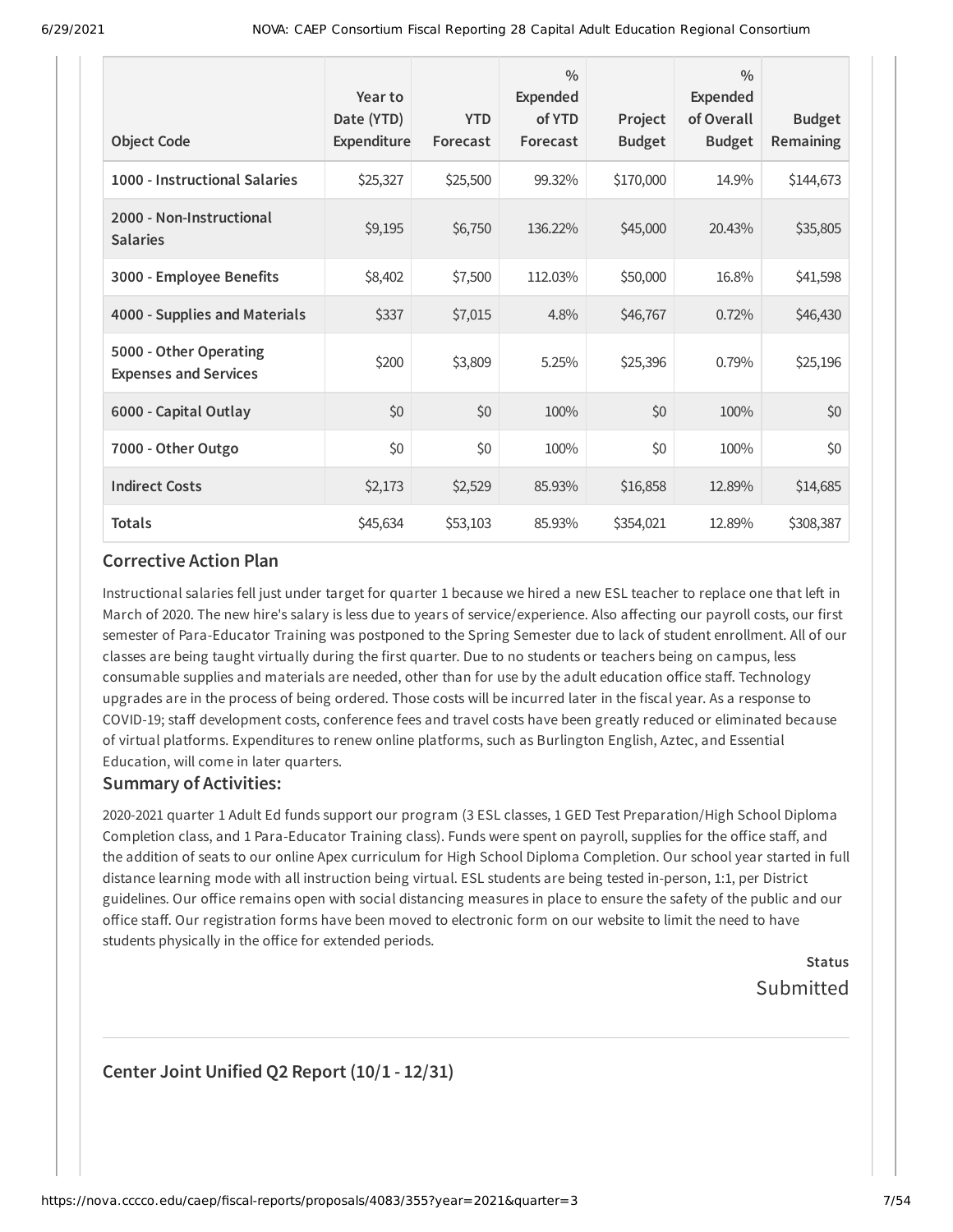| <b>Object Code</b>                                     | Year to<br>Date (YTD)<br>Expenditure | <b>YTD</b><br>Forecast | $\frac{0}{0}$<br><b>Expended</b><br>of YTD<br>Forecast | Project<br><b>Budget</b> | $\frac{0}{0}$<br><b>Expended</b><br>of Overall<br><b>Budget</b> | <b>Budget</b><br>Remaining |
|--------------------------------------------------------|--------------------------------------|------------------------|--------------------------------------------------------|--------------------------|-----------------------------------------------------------------|----------------------------|
| 1000 - Instructional Salaries                          | \$57,948                             | \$51,000               | 113.62%                                                | \$170,000                | 34.09%                                                          | \$112,052                  |
| 2000 - Non-Instructional<br><b>Salaries</b>            | \$17,941                             | \$13,500               | 132.9%                                                 | \$45,000                 | 39.87%                                                          | \$27,059                   |
| 3000 - Employee Benefits                               | \$18,079                             | \$15,000               | 120.53%                                                | \$50,000                 | 36.16%                                                          | \$31,921                   |
| 4000 - Supplies and Materials                          | \$3,081                              | \$14,030               | 21.96%                                                 | \$46,767                 | 6.59%                                                           | \$43,686                   |
| 5000 - Other Operating<br><b>Expenses and Services</b> | \$1,638                              | \$7,619                | 21.5%                                                  | \$25,396                 | 6.45%                                                           | \$23,758                   |
| 6000 - Capital Outlay                                  | \$0                                  | \$0                    | 100%                                                   | \$0                      | 100%                                                            | \$0                        |
| 7000 - Other Outgo                                     | \$0                                  | \$0                    | 100%                                                   | \$0                      | 100%                                                            | \$0                        |
| <b>Indirect Costs</b>                                  | \$4,934                              | \$5,057                | 97.56%                                                 | \$16,858                 | 29.27%                                                          | \$11,924                   |
| <b>Totals</b>                                          | \$103,621                            | \$106,206              | 97.57%                                                 | \$354,021                | 29.27%                                                          | \$250,400                  |

Since we are in distance learning mode and no students or teachers are on campus, less consumable supplies and materials are needed, other than for use by the adult education office staff. Technology upgrades are in the process of being ordered. Those costs will be incurred later in the fiscal year. As a response to COVID-19, staff development costs, conference fees, and travel costs have been greatly reduced or eliminated because of virtual platforms. Expenditures to renew online platforms, such as Burlington English, will come in later quarters.

#### **Summary of Activities:**

In the 2nd quarter of 2020-2021, Adult Ed funds continue to support our program (3 ESL classes, 1 GED Test Preparation/High School Diploma Completion class, and 1 Para-Educator Training class). During the 2nd quarter, funds were primarily spent on payroll, furniture to reconfigure our ESL classrooms for social distancing, additional seats to our online Apex curriculum for High School Diploma Completion, and renewal of seats via Essential Education for GED Test Preparation. We have continued in full distance learning mode with all instruction being virtual. ASE and ESL students were tested in-person, 1:1 and 2:1 with safety and disinfecting measures in place. Our office remains open with social distancing measures in place to ensure the safety of the public and our office staff. Our registration forms have been moved to electronic form on our website to limit the need to have students physically in the office for extended periods.

> **Status** Submitted

# **Allocation Year Closeout: 2018-19**

I have reviewed the financial reports for my agency and confirm that all funds for this allocation year have been spent.

### **2018-19 Reverted Funds:** \$0 **2018-19 Status** Closed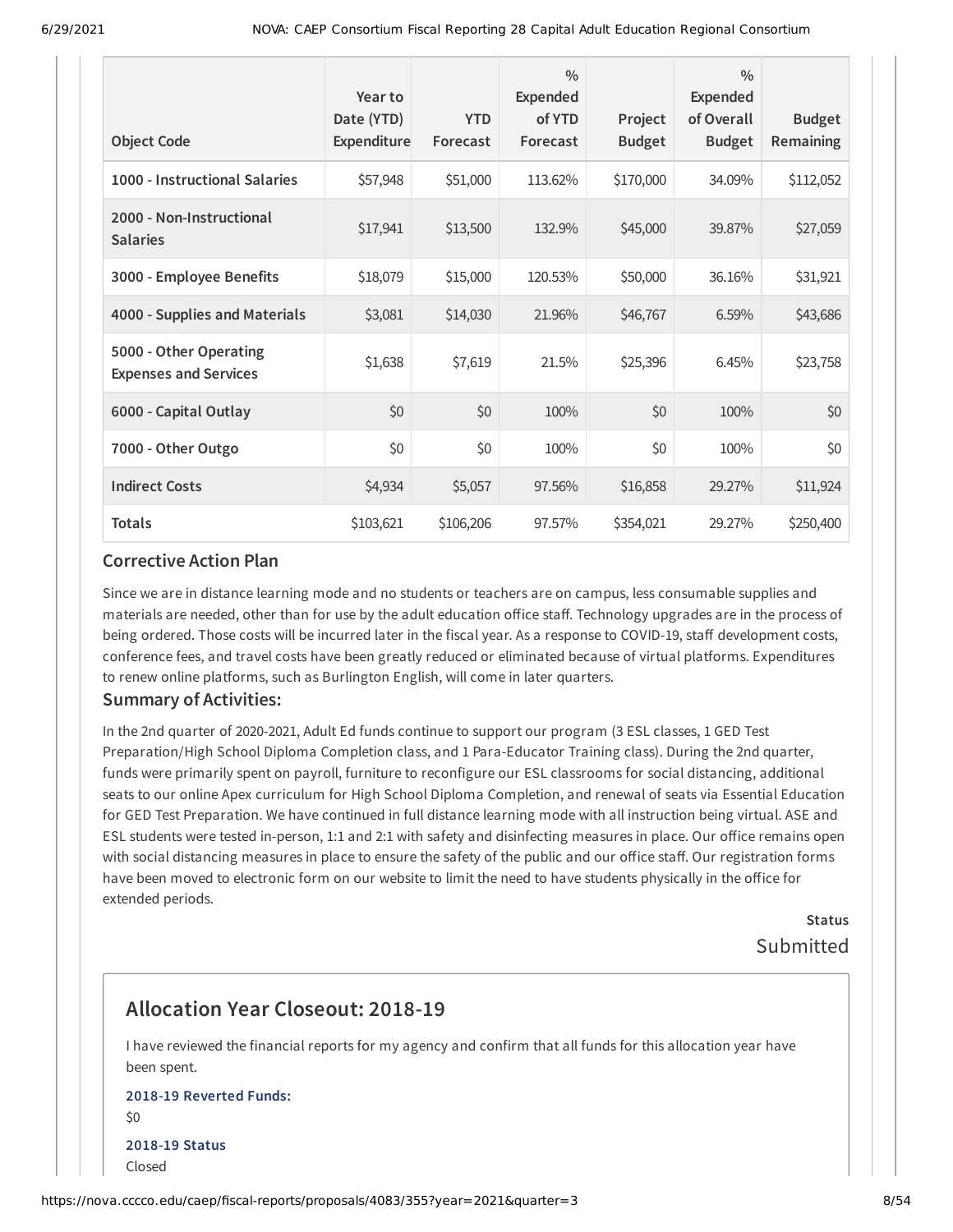**Submitting Authority** David French, Principal Shelley Tompkins, Staff Secreatary

### **Center Joint Unified Q3 Report (1/1 - 3/31)**

|                                                        | Year to<br>Date (YTD) | <b>YTD</b> | $\frac{0}{0}$<br><b>Expended</b><br>of YTD | Project       | $\frac{0}{0}$<br>Expended<br>of Overall | <b>Budget</b>    |
|--------------------------------------------------------|-----------------------|------------|--------------------------------------------|---------------|-----------------------------------------|------------------|
| <b>Object Code</b>                                     | Expenditure           | Forecast   | Forecast                                   | <b>Budget</b> | <b>Budget</b>                           | <b>Remaining</b> |
| 1000 - Instructional Salaries                          | \$91,210              | \$76,500   | 119.23%                                    | \$170,000     | 53.65%                                  | \$78,790         |
| 2000 - Non-Instructional<br><b>Salaries</b>            | \$26,736              | \$20,250   | 132.03%                                    | \$45,000      | 59.41%                                  | \$18,264         |
| 3000 - Employee Benefits                               | \$27,892              | \$22,500   | 123.96%                                    | \$50,000      | 55.78%                                  | \$22,108         |
| 4000 - Supplies and Materials                          | \$26,879              | \$21,045   | 127.72%                                    | \$46,767      | 57.47%                                  | \$19,888         |
| 5000 - Other Operating<br><b>Expenses and Services</b> | \$2,826               | \$11,428   | 24.73%                                     | \$25,396      | 11.13%                                  | \$22,570         |
| 6000 - Capital Outlay                                  | \$0                   | \$0        | 100%                                       | \$0           | 100%                                    | \$0              |
| 7000 - Other Outgo                                     | \$0                   | \$0        | 100%                                       | \$0           | 100%                                    | \$0              |
| <b>Indirect Costs</b>                                  | \$8,777               | \$7,586    | 115.7%                                     | \$16,858      | 52.06%                                  | \$8,081          |
| <b>Totals</b>                                          | \$184,320             | \$159,309  | 115.7%                                     | \$354,021     | 52.06%                                  | \$169,701        |

### **Summary of Activities:**

In the 3rd quarter of 2020-2021, Adult Ed funds continue to support our program (3 ESL classes, 1 GED Test Preparation/High School Diploma Completion class, and 1 Para-Educator Training class). During the 3rd quarter, funds were primarily spent on payroll and technology upgrades specified in our Special Project Allocation. We have continued in full distance learning mode with all instruction being virtual. ESL students were tested in-person, 1:1 and 2:1 with safety and disinfecting measures in place. Our office remains open with social distancing measures in place to ensure the safety of the public and our office staff. Our registration forms have been moved to electronic form on our website to limit the need to have students physically in the office for extended periods.

> **Status** Submitted

**Center Joint Unified Q4 Report (4/1 - 6/30)**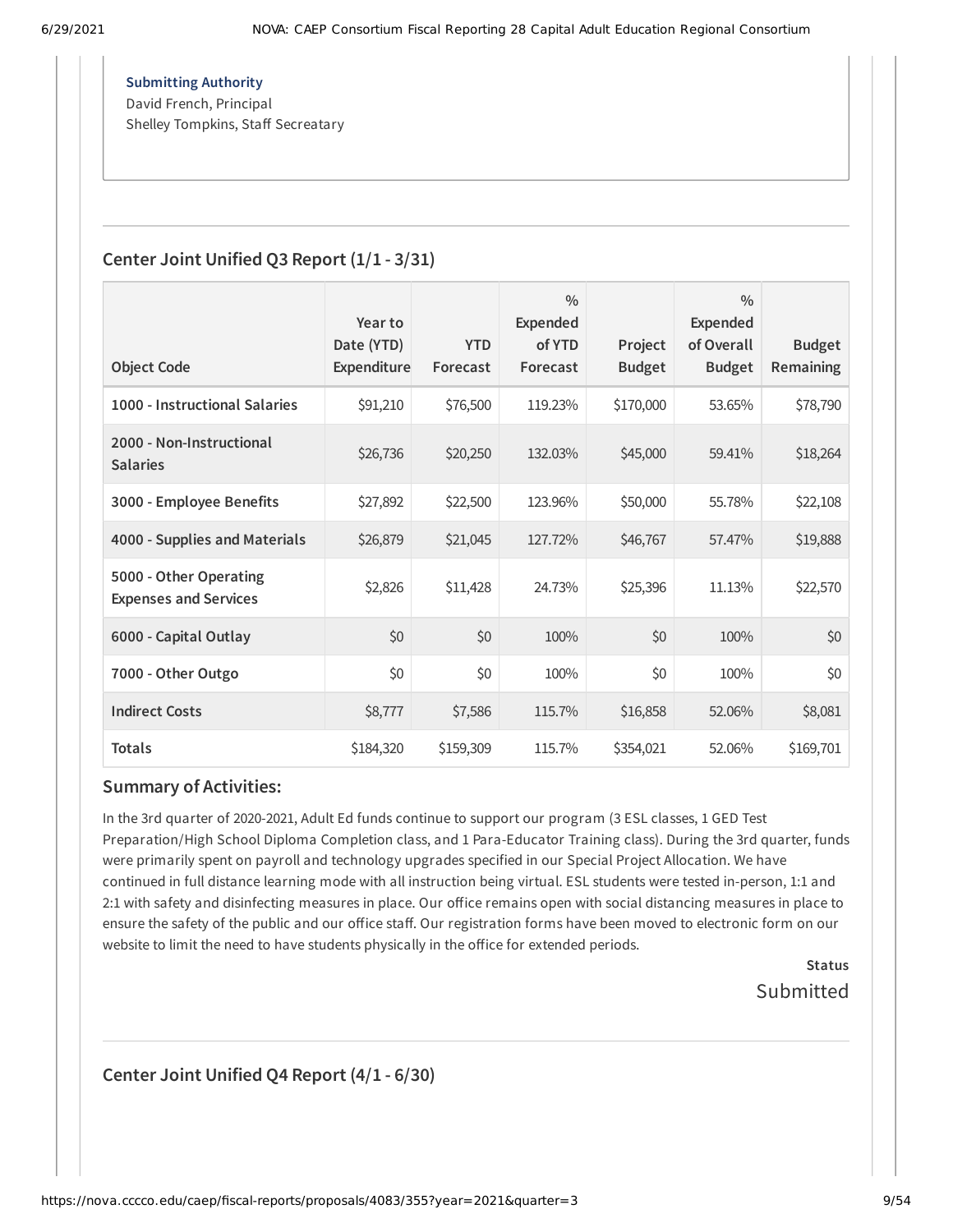| <b>Object Code</b>                                     | Year to<br>Date (YTD)<br>Expenditure | <b>YTD</b><br>Forecast | $\frac{0}{0}$<br>Expended<br>of YTD<br>Forecast | Project<br><b>Budget</b> | $\frac{0}{0}$<br><b>Expended</b><br>of Overall<br><b>Budget</b> | <b>Budget</b><br>Remaining   |
|--------------------------------------------------------|--------------------------------------|------------------------|-------------------------------------------------|--------------------------|-----------------------------------------------------------------|------------------------------|
| 1000 - Instructional Salaries                          | \$91,210                             | \$102,000              | 89.42%                                          | \$170,000                | 53.65%                                                          | \$78,790                     |
| 2000 - Non-Instructional<br><b>Salaries</b>            | \$26,736                             | \$27,000               | 99.02%                                          | \$45,000                 | 59.41%                                                          | \$18,264                     |
| 3000 - Employee Benefits                               | \$27,892                             | \$30,000               | 92.97%                                          | \$50,000                 | 55.78%                                                          | \$22,108                     |
| 4000 - Supplies and Materials                          | \$26,879                             | \$28,060               | 95.79%                                          | \$46,767                 | 57.47%                                                          | \$19,888                     |
| 5000 - Other Operating<br><b>Expenses and Services</b> | \$2,826                              | \$15,238               | 18.55%                                          | \$25,396                 | 11.13%                                                          | \$22,570                     |
| 6000 - Capital Outlay                                  | \$0                                  | \$0                    | 100%                                            | \$0                      | 100%                                                            | \$0                          |
| 7000 - Other Outgo                                     | \$0                                  | \$0                    | 100%                                            | \$0                      | 100%                                                            | \$0                          |
| <b>Indirect Costs</b>                                  | \$8,777                              | \$10,115               | 86.77%                                          | \$16,858                 | 52.06%                                                          | \$8,081                      |
| <b>Totals</b>                                          | \$184,320                            | \$212,413              | 86.77%                                          | \$354,021                | 52.06%                                                          | \$169,701                    |
|                                                        |                                      |                        |                                                 |                          |                                                                 | <b>Status</b><br>Unsubmitted |

# **Davis Joint Unified**

**Davis Joint Unified Q1 Report (7/1 - 9/30)**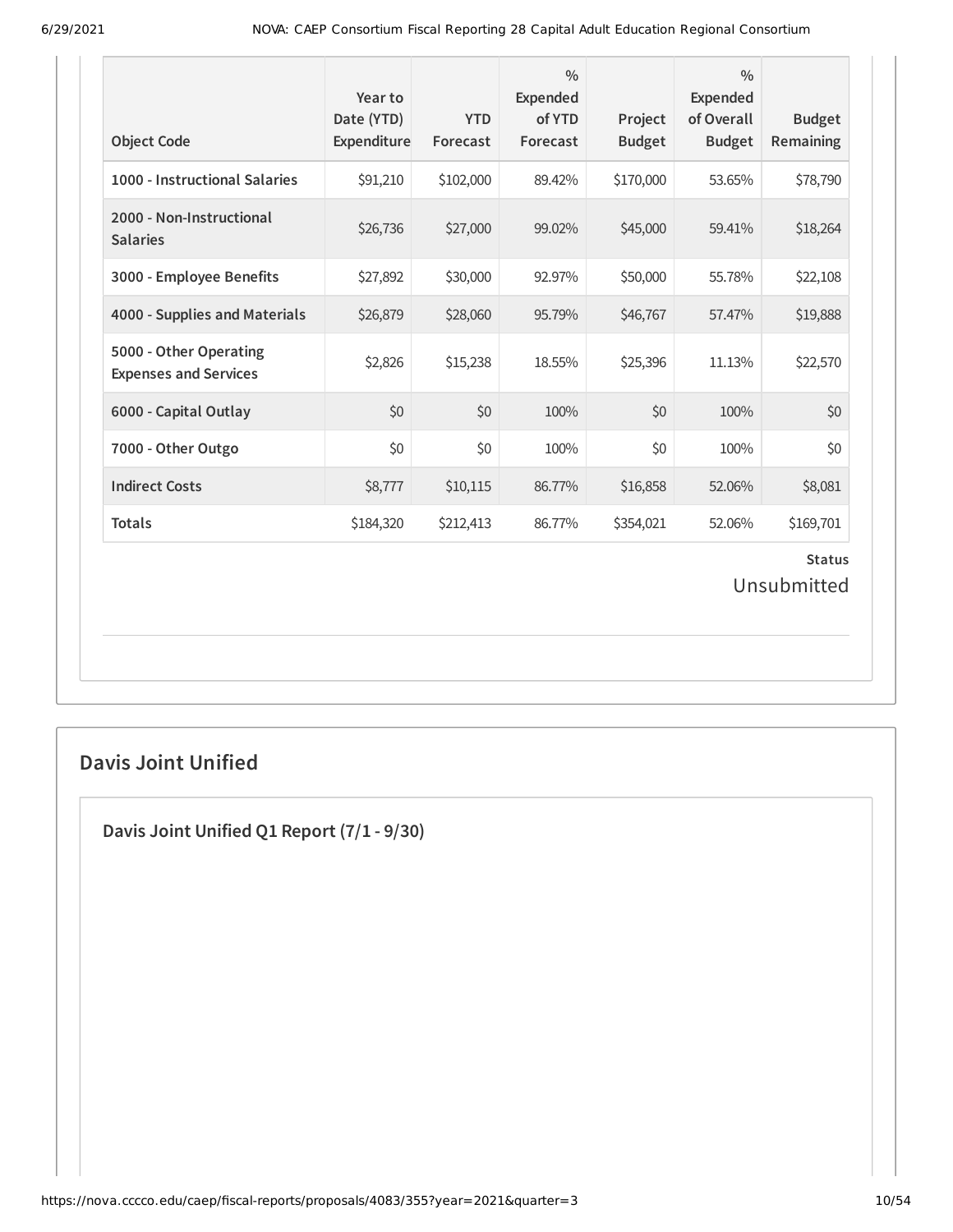| <b>Object Code</b>                                     | Year to<br>Date (YTD)<br><b>Expenditure</b> | <b>YTD</b><br>Forecast | $\frac{0}{0}$<br><b>Expended</b><br>of YTD<br>Forecast | Project<br><b>Budget</b> | $\frac{0}{0}$<br>Expended<br>of Overall<br><b>Budget</b> | <b>Budget</b><br>Remaining |
|--------------------------------------------------------|---------------------------------------------|------------------------|--------------------------------------------------------|--------------------------|----------------------------------------------------------|----------------------------|
| 1000 - Instructional Salaries                          | \$17,909                                    | \$44,000               | 40.7%                                                  | \$220,000                | 8.14%                                                    | \$202,091                  |
| 2000 - Non-Instructional<br><b>Salaries</b>            | \$10,020                                    | \$19,957               | 50.21%                                                 | \$99,786                 | 10.04%                                                   | \$89,766                   |
| 3000 - Employee Benefits                               | \$9,268                                     | \$17,696               | 52.37%                                                 | \$88,480                 | 10.47%                                                   | \$79,212                   |
| 4000 - Supplies and Materials                          | \$2,979                                     | \$6,655                | 44.77%                                                 | \$33,273                 | 8.95%                                                    | \$30,294                   |
| 5000 - Other Operating<br><b>Expenses and Services</b> | \$2,971                                     | \$8,800                | 33.76%                                                 | \$44,000                 | 6.75%                                                    | \$41,029                   |
| 6000 - Capital Outlay                                  | \$0                                         | \$0                    | 100%                                                   | \$0                      | 100%                                                     | \$0                        |
| 7000 - Other Outgo                                     | \$0                                         | \$0                    | 100%                                                   | \$0                      | 100%                                                     | \$0                        |
| <b>Indirect Costs</b>                                  | \$0                                         | \$4,855                | $0\%$                                                  | \$24,277                 | $0\%$                                                    | \$24,277                   |
| <b>Totals</b>                                          | \$43,147                                    | \$101,963              | 42.32%                                                 | \$509,816                | 8.46%                                                    | \$466,669                  |

The continuation of distance learning /school closures has changed our calculus as it relates to spending. We would normally have much higher costs in relation to materials and supplies and professional services, but with all of our students learning from home, we haven't been making copies or purchasing student support supplies. It also caused the start of our Nursing Assistant program to be delayed so we didn't spend money on textbooks or supplies for that class. We also aren't attending professional development in person which means no registration fees or travel costs. We anticipate that our expenses will continue to be lower than normal as long as we continue in distance learning. We also didn't start classes until late in September so our instructional expenses in Q1 were lower than they will be in future quarters.

### **Summary of Activities:**

Preparation for Distance Learning, outreach to students, orientation and testing for incoming students, and implementation of Distance Learning in 3 state programs: High School Diploma, English as a Second Language, and Parent-Child K12 Success.

**Status** Submitted

**Davis Joint Unified Q2 Report (10/1 - 12/31)**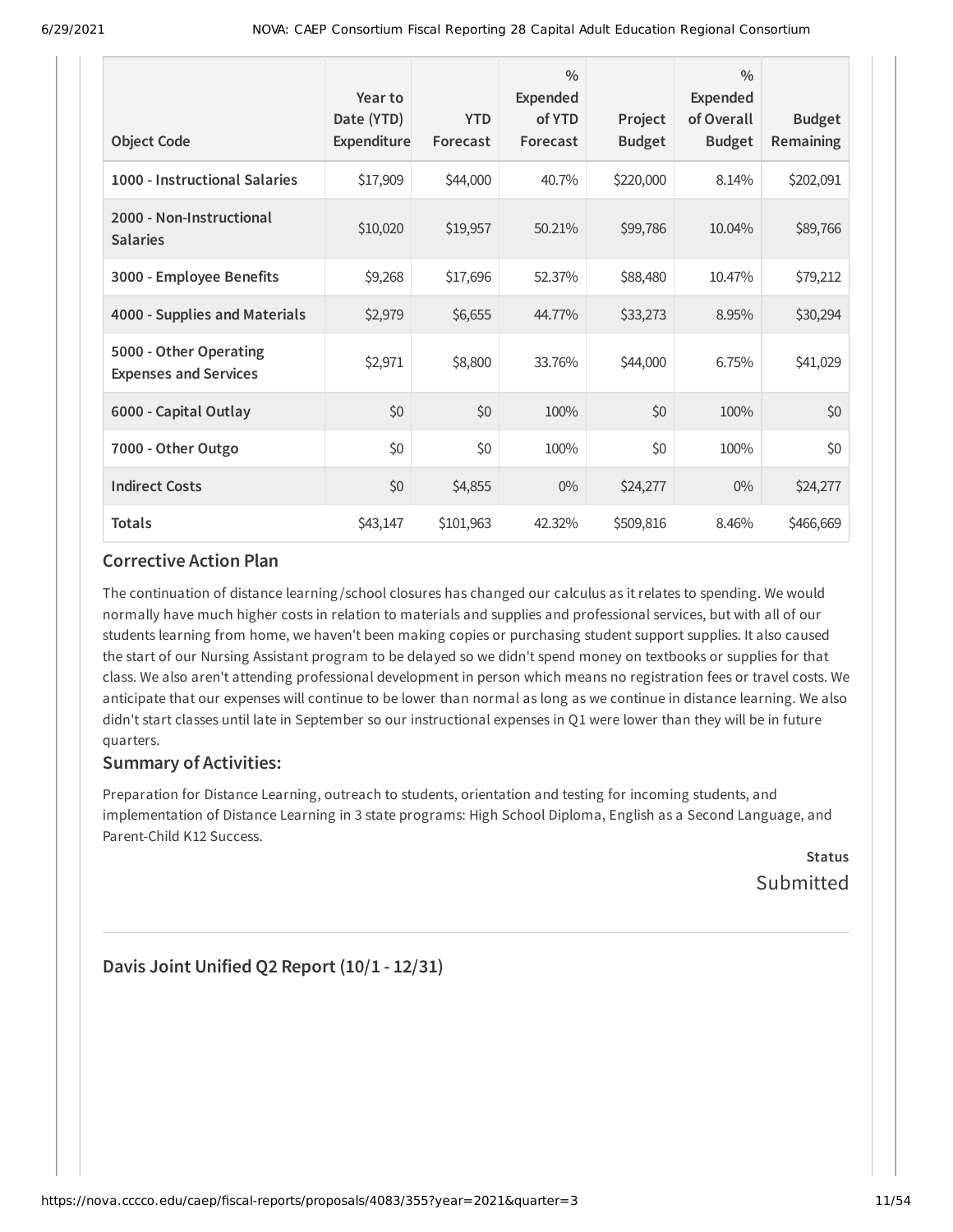| <b>Object Code</b>                                     | Year to<br>Date (YTD)<br>Expenditure | <b>YTD</b><br>Forecast | $\frac{0}{0}$<br><b>Expended</b><br>of YTD<br>Forecast | Project<br><b>Budget</b> | $\frac{0}{0}$<br><b>Expended</b><br>of Overall<br><b>Budget</b> | <b>Budget</b><br>Remaining |
|--------------------------------------------------------|--------------------------------------|------------------------|--------------------------------------------------------|--------------------------|-----------------------------------------------------------------|----------------------------|
| 1000 - Instructional Salaries                          | \$80,038                             | \$88,000               | 90.95%                                                 | \$220,000                | 36.38%                                                          | \$139,962                  |
| 2000 - Non-Instructional<br><b>Salaries</b>            | \$36,622                             | \$39,914               | 91.75%                                                 | \$99,786                 | 36.7%                                                           | \$63,164                   |
| 3000 - Employee Benefits                               | \$36,692                             | \$35,392               | 103.67%                                                | \$88,480                 | 41.47%                                                          | \$51,788                   |
| 4000 - Supplies and Materials                          | \$2,988                              | \$13,309               | 22.45%                                                 | \$33,273                 | 8.98%                                                           | \$30,285                   |
| 5000 - Other Operating<br><b>Expenses and Services</b> | \$8,167                              | \$17,600               | 46.4%                                                  | \$44,000                 | 18.56%                                                          | \$35,833                   |
| 6000 - Capital Outlay                                  | \$0                                  | \$0                    | 100%                                                   | \$0                      | 100%                                                            | \$0                        |
| 7000 - Other Outgo                                     | \$0                                  | \$0                    | 100%                                                   | \$0                      | 100%                                                            | \$0                        |
| <b>Indirect Costs</b>                                  | \$0                                  | \$9,711                | $0\%$                                                  | \$24,277                 | $0\%$                                                           | \$24,277                   |
| <b>Totals</b>                                          | \$164,507                            | \$203,926              | 80.67%                                                 | \$509,816                | 32.27%                                                          | \$345,309                  |

Distance Learning delivery of programs: ASE (High school diploma), ESL, and Parent-Child K12 Success. Classified support for these programs. Preparation and training for Workforce Readiness (NWOW). Recruitment and planning for Nursing Assistant program (CTE). The school is also going through accreditation this year so team meetings, program evaluation, and action plan development are ongoing and involve all staff.

# **Status** Submitted

# **Allocation Year Closeout: 2018-19**

I have reviewed the financial reports for my agency and confirm that all funds for this allocation year have been spent.

**2018-19 Reverted Funds:**

\$0

#### **2018-19 Status** Closed

**Submitting Authority** Grace Sauser, Principal

**Davis Joint Unified Q3 Report (1/1 - 3/31)**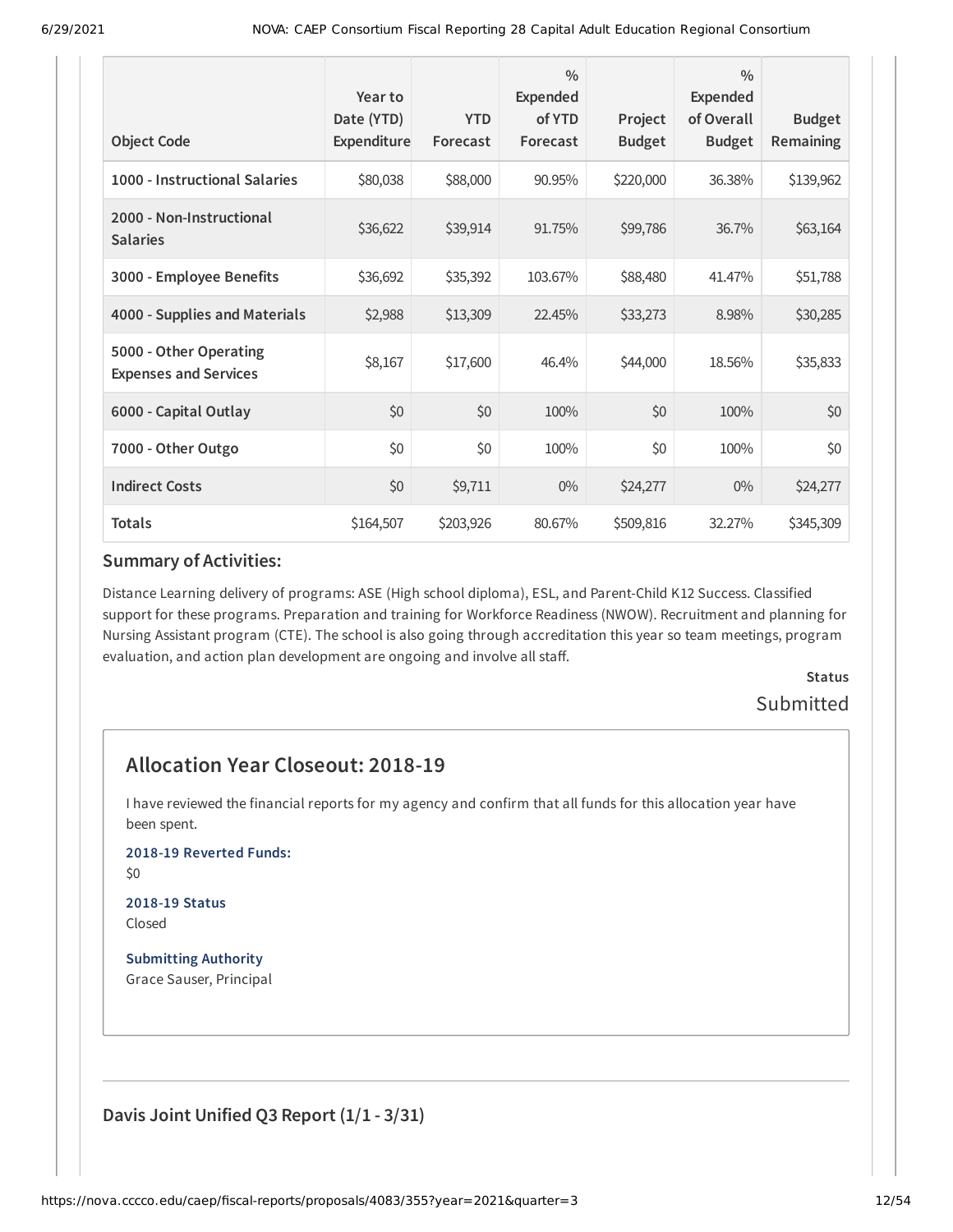| <b>Object Code</b>                                     | Year to<br>Date (YTD)<br>Expenditure | <b>YTD</b><br>Forecast | $\frac{0}{0}$<br><b>Expended</b><br>of YTD<br>Forecast | Project<br><b>Budget</b> | $\frac{0}{0}$<br><b>Expended</b><br>of Overall<br><b>Budget</b> | <b>Budget</b><br>Remaining |
|--------------------------------------------------------|--------------------------------------|------------------------|--------------------------------------------------------|--------------------------|-----------------------------------------------------------------|----------------------------|
|                                                        |                                      |                        |                                                        |                          |                                                                 |                            |
| 1000 - Instructional Salaries                          | \$124,534                            | \$132,000              | 94.34%                                                 | \$220,000                | 56.61%                                                          | \$95,466                   |
| 2000 - Non-Instructional<br><b>Salaries</b>            | \$62,391                             | \$59,872               | 104.21%                                                | \$99,786                 | 62.52%                                                          | \$37,395                   |
| 3000 - Employee Benefits                               | \$57,414                             | \$53,088               | 108.15%                                                | \$88,480                 | 64.89%                                                          | \$31,066                   |
| 4000 - Supplies and Materials                          | \$3,617                              | \$19,964               | 18.12%                                                 | \$33,273                 | 10.87%                                                          | \$29,656                   |
| 5000 - Other Operating<br><b>Expenses and Services</b> | \$14,996                             | \$26,400               | 56.8%                                                  | \$44,000                 | 34.08%                                                          | \$29,004                   |
| 6000 - Capital Outlay                                  | \$0                                  | \$0                    | 100%                                                   | \$0                      | 100%                                                            | \$0                        |
| 7000 - Other Outgo                                     | \$0                                  | \$0                    | 100%                                                   | \$0                      | 100%                                                            | \$0                        |
| <b>Indirect Costs</b>                                  | \$0                                  | \$14,566               | $0\%$                                                  | \$24,277                 | $0\%$                                                           | \$24,277                   |
| <b>Totals</b>                                          | \$262,952                            | \$305,890              | 85.96%                                                 | \$509,816                | 51.58%                                                          | \$246,864                  |

Distance Learning delivery of programs: ASE (High school diploma), ESL, and Parent-Child K12 Success. Classified support for these programs. Preparation and training for Workforce Readiness (NWOW). Recruitment and planning for in-person Nursing Assistant classes (CTE). The school is also going through accreditation this year so team meetings, program evaluation, and action plan development are ongoing and involve all staff.

> **Status Submitted**

**Davis Joint Unified Q4 Report (4/1 - 6/30)**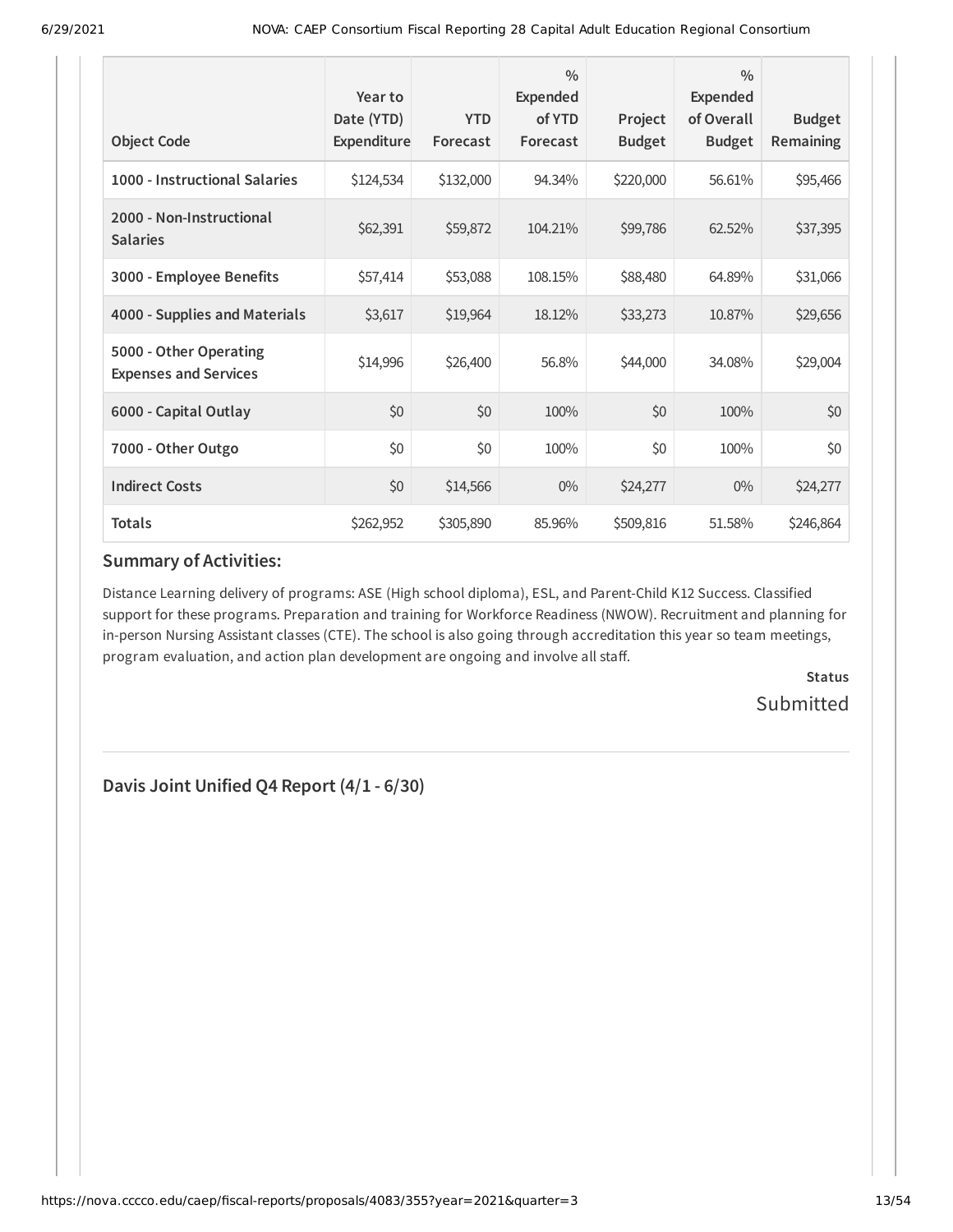| <b>Object Code</b>                                     | Year to<br>Date (YTD)<br>Expenditure | <b>YTD</b><br>Forecast | $\frac{0}{0}$<br><b>Expended</b><br>of YTD<br>Forecast | Project<br><b>Budget</b> | $\frac{0}{0}$<br><b>Expended</b><br>of Overall<br><b>Budget</b> | <b>Budget</b><br>Remaining |  |
|--------------------------------------------------------|--------------------------------------|------------------------|--------------------------------------------------------|--------------------------|-----------------------------------------------------------------|----------------------------|--|
| 1000 - Instructional Salaries                          | \$124,534                            | \$176,000              | 70.76%                                                 | \$220,000                | 56.61%                                                          | \$95,466                   |  |
| 2000 - Non-Instructional<br><b>Salaries</b>            | \$62,391                             | \$79,829               | 78.16%                                                 | \$99,786                 | 62.52%                                                          | \$37,395                   |  |
| 3000 - Employee Benefits                               | \$57,414                             | \$70,784               | 81.11%                                                 | \$88,480                 | 64.89%                                                          | \$31,066                   |  |
| 4000 - Supplies and Materials                          | \$3,617                              | \$26,618               | 13.59%                                                 | \$33,273                 | 10.87%                                                          | \$29,656                   |  |
| 5000 - Other Operating<br><b>Expenses and Services</b> | \$14,996                             | \$35,200               | 42.6%                                                  | \$44,000                 | 34.08%                                                          | \$29,004                   |  |
| 6000 - Capital Outlay                                  | \$0                                  | \$0                    | 100%                                                   | \$0                      | 100%                                                            | \$0                        |  |
| 7000 - Other Outgo                                     | \$0                                  | \$0                    | 100%                                                   | \$0                      | 100%                                                            | \$0                        |  |
| <b>Indirect Costs</b>                                  | \$0                                  | \$19,422               | $0\%$                                                  | \$24,277                 | $0\%$                                                           | \$24,277                   |  |
| <b>Totals</b>                                          | \$262,952                            | \$407,853              | 64.47%                                                 | \$509,816                | 51.58%                                                          | \$246,864                  |  |
| <b>Status</b><br>Unsubmitted                           |                                      |                        |                                                        |                          |                                                                 |                            |  |

# **El Dorado Co. Office of Education**

**El Dorado Co.Office of Education Q1 Report (7/1 - 9/30)**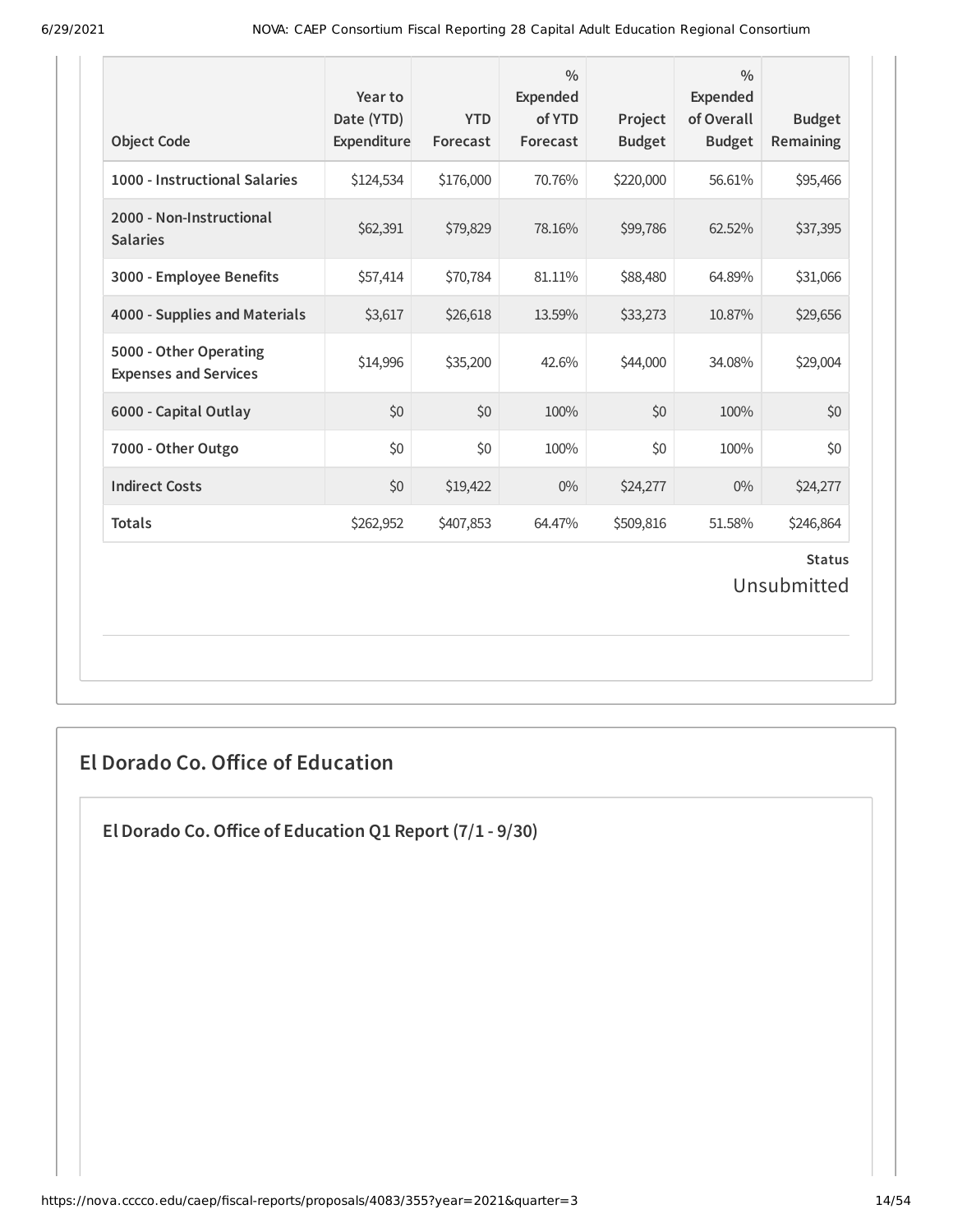| <b>Object Code</b>                                     | Year to<br>Date (YTD)<br>Expenditure | <b>YTD</b><br>Forecast | $\frac{0}{0}$<br>Expended<br>of YTD<br>Forecast | Project<br><b>Budget</b> | $\frac{0}{0}$<br>Expended<br>of Overall<br><b>Budget</b> | <b>Budget</b><br>Remaining |
|--------------------------------------------------------|--------------------------------------|------------------------|-------------------------------------------------|--------------------------|----------------------------------------------------------|----------------------------|
| 1000 - Instructional Salaries                          | \$16,240                             | \$30,935               | 52.5%                                           | \$123,739                | 13.12%                                                   | \$107,499                  |
| 2000 - Non-Instructional<br><b>Salaries</b>            | \$4,075                              | \$13,212               | 30.84%                                          | \$52,849                 | 7.71%                                                    | \$48,774                   |
| 3000 - Employee Benefits                               | \$4,000                              | \$12,103               | 33.05%                                          | \$48,412                 | 8.26%                                                    | \$44,412                   |
| 4000 - Supplies and Materials                          | \$0                                  | \$995                  | $0\%$                                           | \$3,979                  | $0\%$                                                    | \$3,979                    |
| 5000 - Other Operating<br><b>Expenses and Services</b> | \$389                                | \$10,761               | 3.61%                                           | \$43,044                 | 0.9%                                                     | \$42,655                   |
| 6000 - Capital Outlay                                  | \$0                                  | \$0                    | 100%                                            | \$0                      | 100%                                                     | \$0                        |
| 7000 - Other Outgo                                     | \$0                                  | \$0                    | 100%                                            | \$0                      | 100%                                                     | \$0                        |
| <b>Indirect Costs</b>                                  | \$1,235                              | \$3,400                | 36.32%                                          | \$13,601                 | 9.08%                                                    | \$12,366                   |
| <b>Totals</b>                                          | \$25,939                             | \$71,406               | 36.33%                                          | \$285,624                | 9.08%                                                    | \$259,685                  |

Due to COVID-19, instructional salaries decreased for Q1 as it was necessary to release an ESL teacher as a result of reduced attendance. There has been a reduction in consumable supplies such as paper, pens, pencils, and other materials utilized by both students and staff. Technology platforms and upgrades have been initiated and ordered (i.e. Edgenuity, ReadNaturally and GED Academy Study Program). Costs for these platforms and upgrades will most likely be experienced during Q3 and Q4 expenditures. Staff development expenses, conference fees, travel and other related costs will continue to be reduced or eliminated due to virtual platforms.

### **Summary of Activities:**

During the first quarter of Fiscal Year 2020-21, the El Dorado County Office of Education continued offering courses in Adult Basic Education (ABE), Adult Secondary Education (ASE), including high school diploma and high school equivalency, English as a Second Language (ESL), as well as Pre-Apprenticeship programs. Due to COVID-19, program instruction was modified for all students; however, instruction continued through on-line learning via Zoom, Google groups, email, text, and phone. In addition, hot spots were established by the IT Department to facilitate the remote learning of our students. In-person instruction is currently being implemented at all site location.

> **Status** Submitted

# **El Dorado Co.Office of Education Q2 Report (10/1 - 12/31)**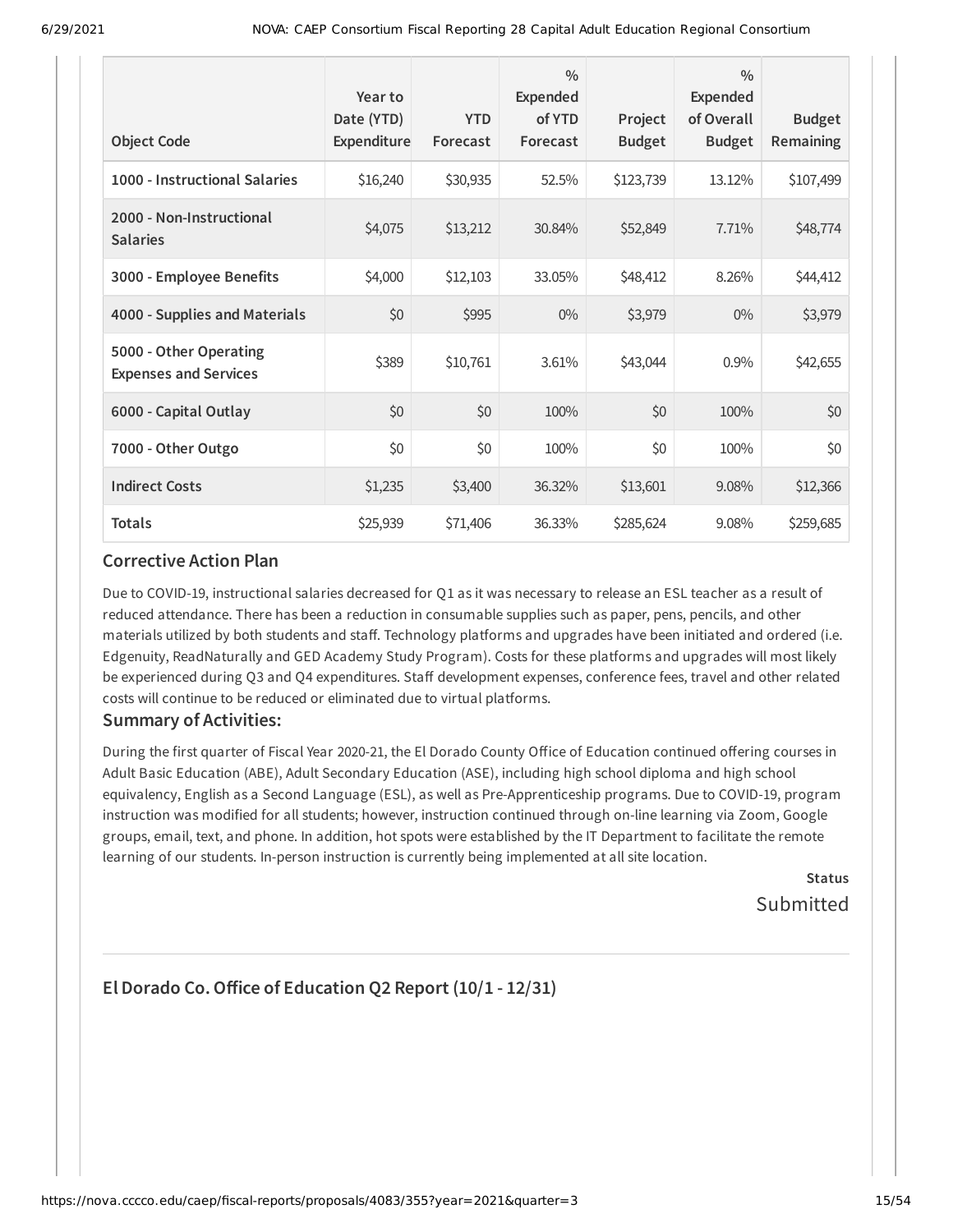| <b>Object Code</b>                                     | Year to<br>Date (YTD)<br>Expenditure | <b>YTD</b><br>Forecast | $\frac{0}{0}$<br>Expended<br>of YTD<br>Forecast | Project<br><b>Budget</b> | $\frac{0}{0}$<br>Expended<br>of Overall<br><b>Budget</b> | <b>Budget</b><br>Remaining |
|--------------------------------------------------------|--------------------------------------|------------------------|-------------------------------------------------|--------------------------|----------------------------------------------------------|----------------------------|
| 1000 - Instructional Salaries                          | \$30,786                             | \$61,870               | 49.76%                                          | \$123,739                | 24.88%                                                   | \$92,953                   |
| 2000 - Non-Instructional<br><b>Salaries</b>            | \$8,447                              | \$26,425               | 31.97%                                          | \$52,849                 | 15.98%                                                   | \$44,402                   |
| 3000 - Employee Benefits                               | \$7,655                              | \$24,206               | 31.62%                                          | \$48,412                 | 15.81%                                                   | \$40,757                   |
| 4000 - Supplies and Materials                          | \$246                                | \$1,990                | 12.36%                                          | \$3,979                  | 6.18%                                                    | \$3,733                    |
| 5000 - Other Operating<br><b>Expenses and Services</b> | \$18,120                             | \$21,522               | 84.19%                                          | \$43,044                 | 42.1%                                                    | \$24,924                   |
| 6000 - Capital Outlay                                  | \$0                                  | \$0                    | 100%                                            | \$0                      | 100%                                                     | \$0                        |
| 7000 - Other Outgo                                     | \$0                                  | \$0                    | 100%                                            | \$0                      | 100%                                                     | \$0                        |
| <b>Indirect Costs</b>                                  | \$3,262                              | \$6,801                | 47.97%                                          | \$13,601                 | 23.98%                                                   | \$10,339                   |
| <b>Totals</b>                                          | \$68,516                             | \$142,812              | 47.98%                                          | \$285,624                | 23.99%                                                   | \$217,108                  |

Due to COVID-19, instructional salaries decreased for Q2 as it was necessary to release an ESL teacher as a result of reduced attendance during Q1. There has been a reduction in consumable supplies such as paper, pens, pencils, and other materials utilized by both students and staff. Technology platforms and upgrades have been initiated and ordered (i.e. Edgenuity, ReadNaturally and GED Academy Study Program). Costs for these platforms and upgrades will most likely be experienced during Q3 and Q4 expenditures. Staff development expenses, conference fees, travel and other related costs will continue to be reduced or eliminated due to virtual platforms.

#### **Summary of Activities:**

During the second quarter of Fiscal Year 2020-21, the El Dorado County Office of Education continued offering courses in Adult Basic Education (ABE), Adult Secondary Education (ASE), including high school diploma and high school equivalency, English as a Second Language (ESL), as well as Pre-Apprenticeship programs. In-person instruction and assessment is currently being implemented at all site location. However due to COVID-19, program instruction continues to be modified for all students as instruction continues through on-line learning via Zoom, Google groups, email, text, and phone. In addition, hot spots continue to be established by the IT Department to facilitate the remote learning of our students.

> **Status** Submitted

# **Allocation Year Closeout: 2018-19**

I have reviewed the financial reports for my agency and confirm that all funds for this allocation year have been spent.

#### **2018-19 Reverted Funds:** \$0

**2018-19 Status** Closed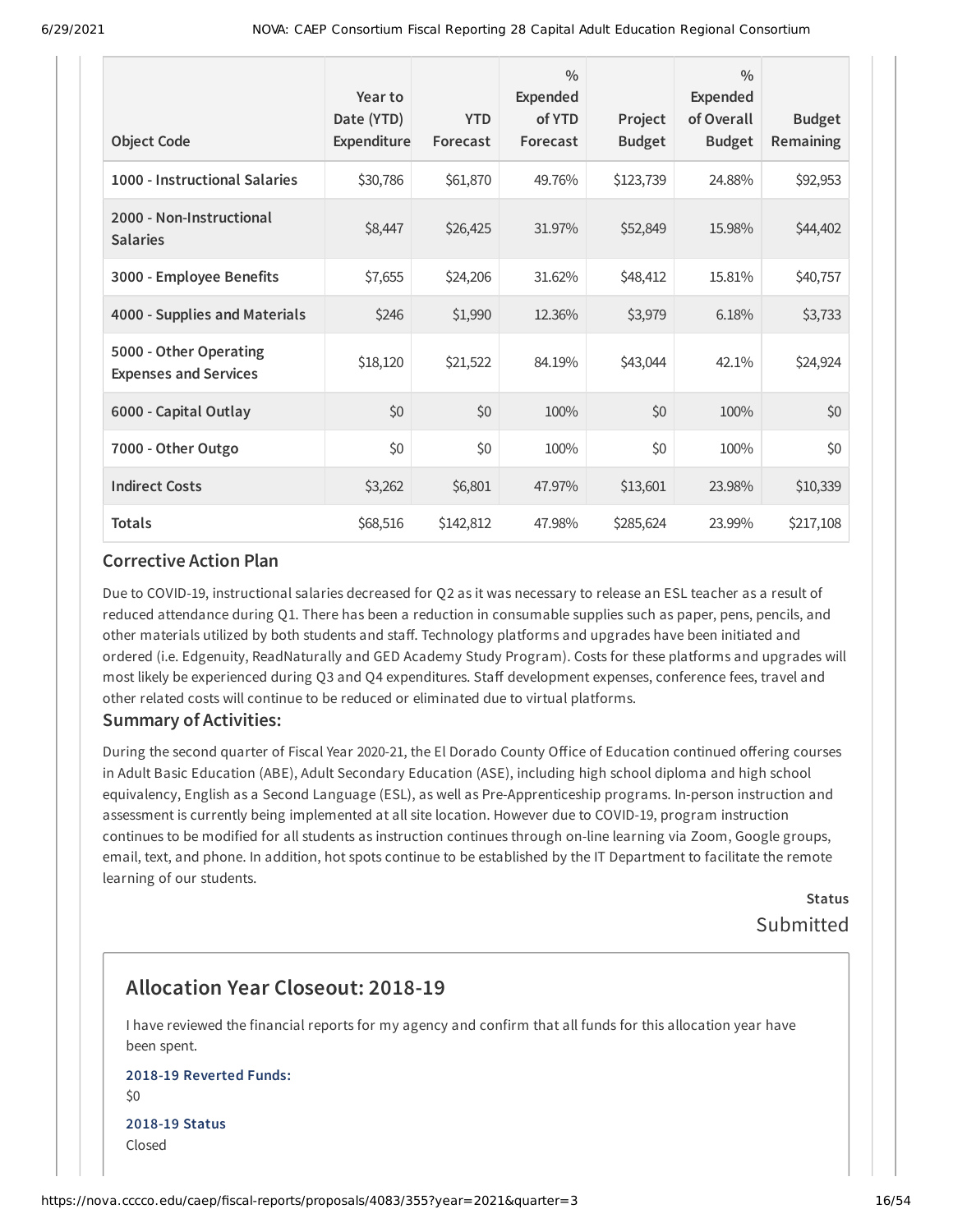#### **Submitting Authority**

Gary Sutherland, Principal

# **El Dorado Co.Office of Education Q3 Report (1/1 - 3/31)**

| <b>Object Code</b>                                     | Year to<br>Date (YTD)<br>Expenditure | <b>YTD</b><br>Forecast | $\frac{0}{0}$<br>Expended<br>of YTD<br>Forecast | Project<br><b>Budget</b> | $\frac{0}{0}$<br>Expended<br>of Overall<br><b>Budget</b> | <b>Budget</b><br><b>Remaining</b> |
|--------------------------------------------------------|--------------------------------------|------------------------|-------------------------------------------------|--------------------------|----------------------------------------------------------|-----------------------------------|
| 1000 - Instructional Salaries                          | \$49,582                             | \$92,804               | 53.43%                                          | \$123,739                | 40.07%                                                   | \$74,157                          |
| 2000 - Non-Instructional<br><b>Salaries</b>            | \$12,644                             | \$39,637               | 31.9%                                           | \$52,849                 | 23.92%                                                   | \$40,205                          |
| 3000 - Employee Benefits                               | \$12,129                             | \$36,309               | 33.4%                                           | \$48,412                 | 25.05%                                                   | \$36,283                          |
| 4000 - Supplies and Materials                          | \$246                                | \$2,984                | 8.24%                                           | \$3,979                  | 6.18%                                                    | \$3,733                           |
| 5000 - Other Operating<br><b>Expenses and Services</b> | \$38,658                             | \$32,283               | 119.75%                                         | \$43,044                 | 89.81%                                                   | \$4,386                           |
| 6000 - Capital Outlay                                  | \$0                                  | \$0                    | 100%                                            | \$0                      | 100%                                                     | \$0                               |
| 7000 - Other Outgo                                     | \$0                                  | \$0                    | 100%                                            | \$0                      | 100%                                                     | \$0                               |
| <b>Indirect Costs</b>                                  | \$5,663                              | \$10,201               | 55.52%                                          | \$13,601                 | 41.64%                                                   | \$7,938                           |
| <b>Totals</b>                                          | \$118,922                            | \$214,218              | 55.51%                                          | \$285,624                | 41.64%                                                   | \$166,702                         |

#### **Corrective Action Plan**

Due to COVID-19, instructional salaries decreased for Q3 as it was necessary to release an ESL teacher as a result of reduced attendance during Q1. There has been a reduction in consumable supplies such as paper, pens, pencils, and other materials utilized by both students and staff. Technology platforms and upgrades have been initiated and ordered (i.e. Edgenuity, ReadNaturally and GED Academy Study Program). Costs for these platforms and upgrades will be experienced during Q4 expenditures. Staff development expenses, conference fees, travel and other related costs will continue to be reduced or eliminated due to virtual platforms.

### **Summary of Activities:**

During the third quarter of Fiscal Year 2020-21, the El Dorado County Office of Education continued offering courses in Adult Basic Education (ABE), Adult Secondary Education (ASE), including high school diploma and high school equivalency, English as a Second Language (ESL), as well as Pre-Apprenticeship programs.

> **Status** Submitted

# **El Dorado Co.Office of Education Q4 Report (4/1 - 6/30)**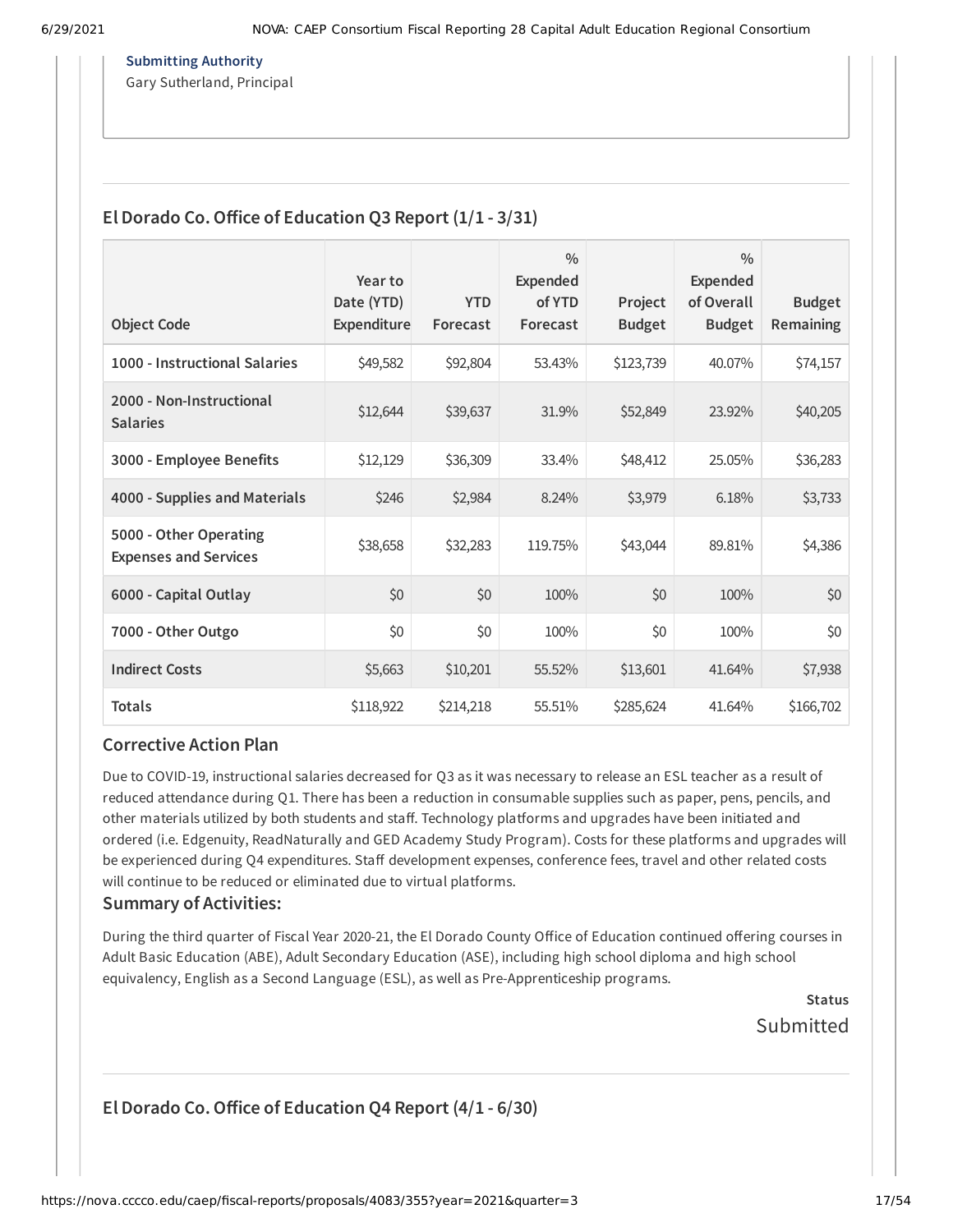| <b>Object Code</b>                                     | Year to<br>Date (YTD)<br>Expenditure | <b>YTD</b><br>Forecast | $\frac{0}{0}$<br><b>Expended</b><br>of YTD<br>Forecast | Project<br><b>Budget</b> | $\frac{0}{0}$<br><b>Expended</b><br>of Overall<br><b>Budget</b> | <b>Budget</b><br>Remaining |  |
|--------------------------------------------------------|--------------------------------------|------------------------|--------------------------------------------------------|--------------------------|-----------------------------------------------------------------|----------------------------|--|
| 1000 - Instructional Salaries                          | \$49,582                             | \$123,739              | 40.07%                                                 | \$123,739                | 40.07%                                                          | \$74,157                   |  |
| 2000 - Non-Instructional<br><b>Salaries</b>            | \$12,644                             | \$52,849               | 23.92%                                                 | \$52,849                 | 23.92%                                                          | \$40,205                   |  |
| 3000 - Employee Benefits                               | \$12,129                             | \$48,412               | 25.05%                                                 | \$48,412                 | 25.05%                                                          | \$36,283                   |  |
| 4000 - Supplies and Materials                          | \$246                                | \$3,979                | 6.18%                                                  | \$3,979                  | 6.18%                                                           | \$3,733                    |  |
| 5000 - Other Operating<br><b>Expenses and Services</b> | \$38,658                             | \$43,044               | 89.81%                                                 | \$43,044                 | 89.81%                                                          | \$4,386                    |  |
| 6000 - Capital Outlay                                  | \$0                                  | \$0                    | 100%                                                   | \$0                      | 100%                                                            | \$0                        |  |
| 7000 - Other Outgo                                     | \$0                                  | \$0                    | 100%                                                   | \$0                      | 100%                                                            | \$0                        |  |
| <b>Indirect Costs</b>                                  | \$5,663                              | \$13,601               | 41.64%                                                 | \$13,601                 | 41.64%                                                          | \$7,938                    |  |
| <b>Totals</b>                                          | \$118,922                            | \$285,624              | 41.64%                                                 | \$285,624                | 41.64%                                                          | \$166,702                  |  |
| <b>Status</b><br>Unsubmitted                           |                                      |                        |                                                        |                          |                                                                 |                            |  |

# **Elk Grove Unified**

**Elk Grove Unified Q1 Report (7/1 - 9/30)**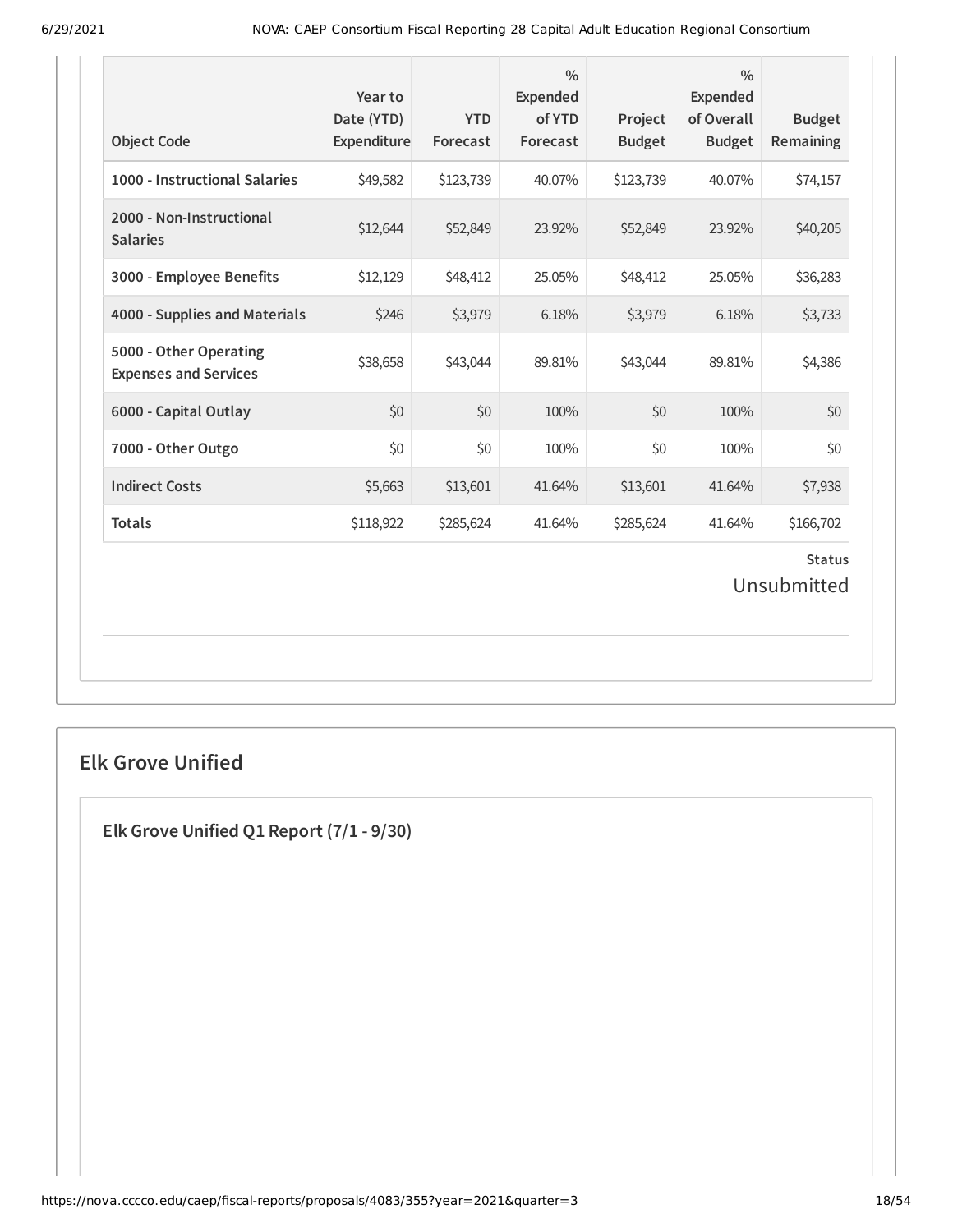| <b>Object Code</b>                                     | Year to<br>Date (YTD)<br>Expenditure | <b>YTD</b><br>Forecast | $\frac{0}{0}$<br><b>Expended</b><br>of YTD<br>Forecast | Project<br><b>Budget</b> | $\frac{0}{0}$<br>Expended<br>of Overall<br><b>Budget</b> | <b>Budget</b><br>Remaining |
|--------------------------------------------------------|--------------------------------------|------------------------|--------------------------------------------------------|--------------------------|----------------------------------------------------------|----------------------------|
| 1000 - Instructional Salaries                          | \$103,318                            | \$104,500              | 98.87%                                                 | \$417,999                | 24.72%                                                   | \$314,681                  |
| 2000 - Non-Instructional<br><b>Salaries</b>            | \$109,223                            | \$120,191              | 90.87%                                                 | \$480,763                | 22.72%                                                   | \$371,540                  |
| 3000 - Employee Benefits                               | \$99,047                             | \$109,538              | 90.42%                                                 | \$438,151                | 22.61%                                                   | \$339,104                  |
| 4000 - Supplies and Materials                          | \$1,825                              | \$148,387              | 1.23%                                                  | \$593,549                | 0.31%                                                    | \$591,724                  |
| 5000 - Other Operating<br><b>Expenses and Services</b> | \$22,326                             | \$48,074               | 46.44%                                                 | \$192,297                | 11.61%                                                   | \$169,971                  |
| 6000 - Capital Outlay                                  | \$0                                  | \$0                    | 100%                                                   | \$0                      | 100%                                                     | \$0                        |
| 7000 - Other Outgo                                     | \$7,614                              | \$45,293               | 16.81%                                                 | \$181,171                | 4.2%                                                     | \$173,557                  |
| <b>Indirect Costs</b>                                  | \$14,302                             | \$22,535               | 63.47%                                                 | \$90,141                 | 15.87%                                                   | \$75,839                   |
| <b>Totals</b>                                          | \$357,655                            | \$598,518              | 59.76%                                                 | \$2,394,071              | 14.94%                                                   | \$2,036,416                |

1. Will purchase new textbooks for student use in 2021 2. Purchase additional subscriptions for current online programs 3. Add a new online platform to support CTE remote instruction 4. Add additional online curriculum to support academic programs 5. Purchase additional technology for remote learning. 4. Hire additional instructors to serve more students

### **Summary of Activities:**

Through online resources, EGACE has continued to provide instruction and support in ABE/ASE, ESL/ELC, AWD, CTE, and Workforce Reentry. ABE, ASE, and ESL are offered to students remotely, in an online format. EGACE conducts student intake and CASAS testing both remotely and in-person. For those student who are unable to access remote testing or registration, staff at EGACE conduct 1x1 sessions, by appointment on the main campus. Education is also conducted remotely through instructional packets in two Sacramento county jails, as students in those facilities are not allowed online access. One positive aspect is that inmates who live in the high security units, and are not allowed to attend in-person classes, are able to access learning through the instructional packets. EGACE continues to offer CTE programs, although hands-on skills training and externships are not allowed to take place per EGUSD COVID-19 policies and practices

> **Status** Submitted

**Elk Grove Unified Q2 Report (10/1 - 12/31)**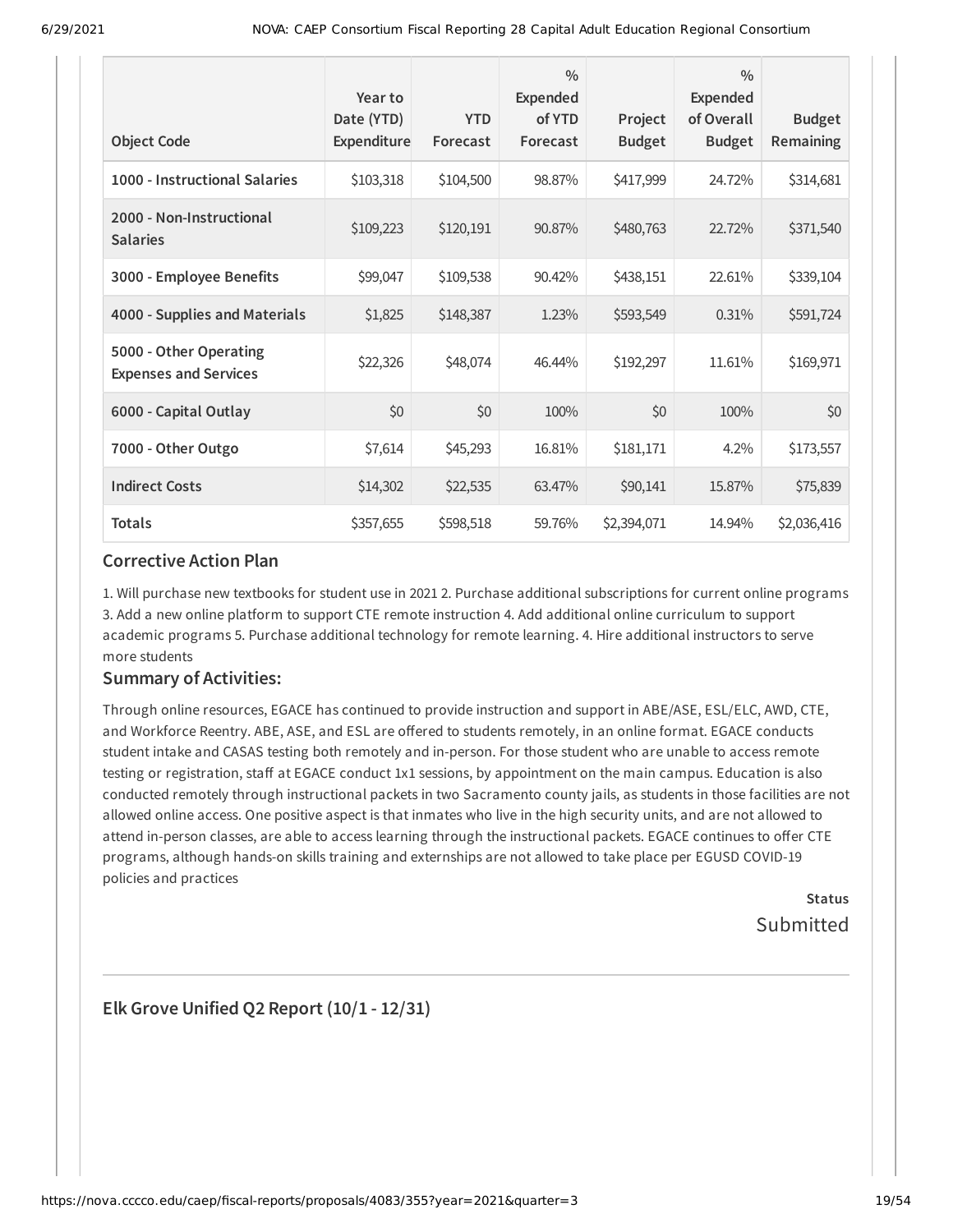|                                                        | Year to                          |                        | $\frac{0}{0}$<br><b>Expended</b> |                          | $\frac{0}{0}$<br><b>Expended</b> |                            |
|--------------------------------------------------------|----------------------------------|------------------------|----------------------------------|--------------------------|----------------------------------|----------------------------|
| <b>Object Code</b>                                     | Date (YTD)<br><b>Expenditure</b> | <b>YTD</b><br>Forecast | of YTD<br>Forecast               | Project<br><b>Budget</b> | of Overall<br><b>Budget</b>      | <b>Budget</b><br>Remaining |
| 1000 - Instructional Salaries                          | \$212,843                        | \$209,000              | 101.84%                          | \$417,999                | 50.92%                           | \$205,156                  |
| 2000 - Non-Instructional<br><b>Salaries</b>            | \$211,980                        | \$240,382              | 88.18%                           | \$480,763                | 44.09%                           | \$268,783                  |
| 3000 - Employee Benefits                               | \$194,922                        | \$219,076              | 88.97%                           | \$438,151                | 44.49%                           | \$243,229                  |
| 4000 - Supplies and Materials                          | \$26,445                         | \$296,775              | 8.91%                            | \$593,549                | 4.46%                            | \$567,104                  |
| 5000 - Other Operating<br><b>Expenses and Services</b> | \$50,046                         | \$96,149               | 52.05%                           | \$192,297                | 26.03%                           | \$142,251                  |
| 6000 - Capital Outlay                                  | \$0                              | \$0                    | 100%                             | \$0                      | 100%                             | \$0                        |
| 7000 - Other Outgo                                     | \$30,456                         | \$90,586               | 33.62%                           | \$181,171                | 16.81%                           | \$150,715                  |
| <b>Indirect Costs</b>                                  | \$29,660                         | \$45,071               | 65.81%                           | \$90,141                 | 32.9%                            | \$60,481                   |
| <b>Totals</b>                                          | \$756,352                        | \$1,197,036            | 63.19%                           | \$2,394,071              | 31.59%                           | \$1,637,719                |

Expenditures in Quarter 2 supported the follow CAEP program areas: ABE, ASE, ESL, AWD, and CTE.

**Status** Submitted

# **Allocation Year Closeout: 2018-19**

I have reviewed the financial reports for my agency and confirm that all funds for this allocation year have been spent.

**2018-19 Reverted Funds:**

\$0

**2018-19 Status** Closed

**Submitting Authority** Karen Malkiewicz

**Elk Grove Unified Q3 Report (1/1 - 3/31)**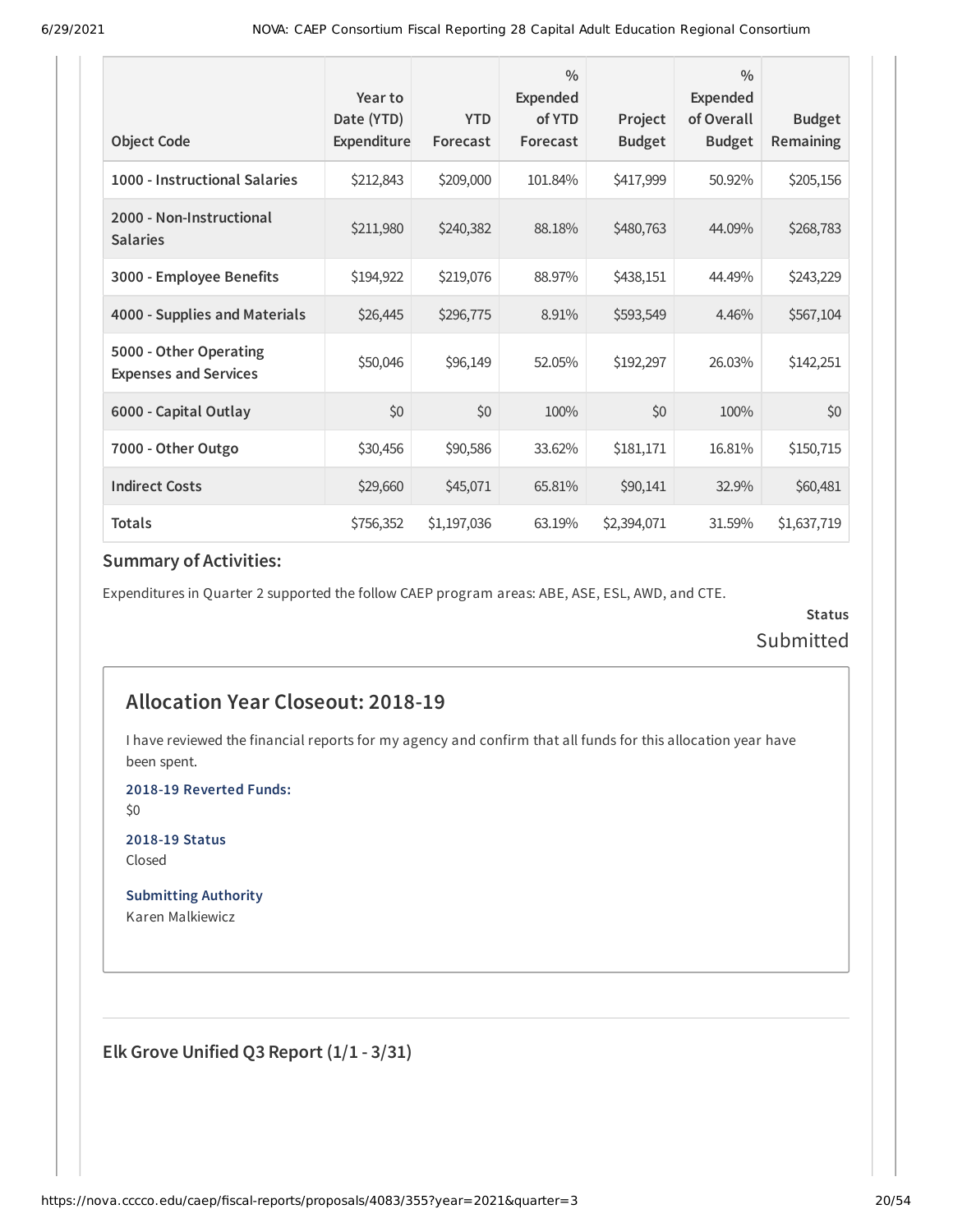| <b>Object Code</b>                                     | Year to<br>Date (YTD)<br>Expenditure | <b>YTD</b><br>Forecast | $\frac{0}{0}$<br><b>Expended</b><br>of YTD<br>Forecast | Project<br><b>Budget</b> | $\frac{0}{0}$<br><b>Expended</b><br>of Overall<br><b>Budget</b> | <b>Budget</b><br><b>Remaining</b> |
|--------------------------------------------------------|--------------------------------------|------------------------|--------------------------------------------------------|--------------------------|-----------------------------------------------------------------|-----------------------------------|
| 1000 - Instructional Salaries                          | \$314,786                            | \$313,499              | 100.41%                                                | \$417,999                | 75.31%                                                          | \$103,213                         |
| 2000 - Non-Instructional<br><b>Salaries</b>            | \$319,679                            | \$360,572              | 88.66%                                                 | \$480,763                | 66.49%                                                          | \$161,084                         |
| 3000 - Employee Benefits                               | \$290,622                            | \$328,613              | 88.44%                                                 | \$438,151                | 66.33%                                                          | \$147,529                         |
| 4000 - Supplies and Materials                          | \$29,296                             | \$445,162              | 6.58%                                                  | \$593,549                | 4.94%                                                           | \$564,253                         |
| 5000 - Other Operating<br><b>Expenses and Services</b> | \$77,483                             | \$144,223              | 53.72%                                                 | \$192,297                | 40.29%                                                          | \$114,814                         |
| 6000 - Capital Outlay                                  | \$0                                  | \$0                    | 100%                                                   | \$0                      | 100%                                                            | \$0                               |
| 7000 - Other Outgo                                     | \$38,070                             | \$135,878              | 28.02%                                                 | \$181,171                | 21.01%                                                          | \$143,101                         |
| <b>Indirect Costs</b>                                  | \$43,958                             | \$67,606               | 65.02%                                                 | \$90,141                 | 48.77%                                                          | \$46,183                          |
| <b>Totals</b>                                          | \$1,113,894                          | \$1,795,553            | 62.04%                                                 | \$2,394,071              | 46.53%                                                          | \$1,280,177                       |

Elk Grove Adult and Community Education has continued to provide educational programs in ASE, ABE, ESL, CTE, and Workforce Preparation throughout the 2020/21 school year.

> **Status** Submitted

**Elk Grove Unified Q4 Report (4/1 - 6/30)**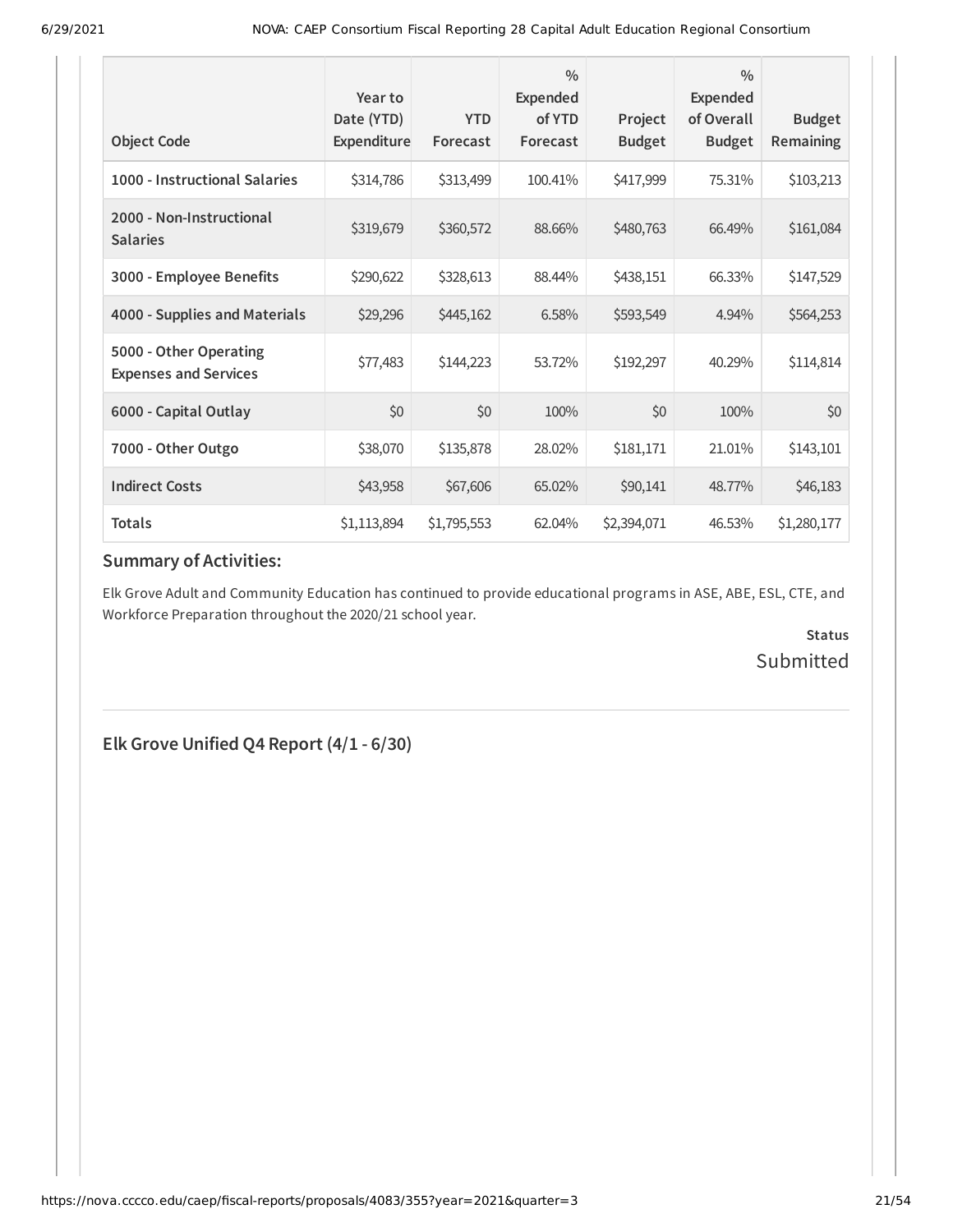| <b>Object Code</b>                                     | Year to<br>Date (YTD)<br>Expenditure | <b>YTD</b><br>Forecast | $\frac{0}{0}$<br>Expended<br>of YTD<br>Forecast | Project<br><b>Budget</b> | $\frac{0}{0}$<br>Expended<br>of Overall<br><b>Budget</b> | <b>Budget</b><br>Remaining   |
|--------------------------------------------------------|--------------------------------------|------------------------|-------------------------------------------------|--------------------------|----------------------------------------------------------|------------------------------|
| 1000 - Instructional Salaries                          | \$314,786                            | \$417,999              | 75.31%                                          | \$417,999                | 75.31%                                                   | \$103,213                    |
| 2000 - Non-Instructional<br><b>Salaries</b>            | \$319,679                            | \$480,763              | 66.49%                                          | \$480,763                | 66.49%                                                   | \$161,084                    |
| 3000 - Employee Benefits                               | \$290,622                            | \$438,151              | 66.33%                                          | \$438,151                | 66.33%                                                   | \$147,529                    |
| 4000 - Supplies and Materials                          | \$29,296                             | \$593,549              | 4.94%                                           | \$593,549                | 4.94%                                                    | \$564,253                    |
| 5000 - Other Operating<br><b>Expenses and Services</b> | \$77,483                             | \$192,297              | 40.29%                                          | \$192,297                | 40.29%                                                   | \$114,814                    |
| 6000 - Capital Outlay                                  | \$0                                  | \$0                    | 100%                                            | \$0                      | 100%                                                     | \$0                          |
| 7000 - Other Outgo                                     | \$38,070                             | \$181,171              | 21.01%                                          | \$181,171                | 21.01%                                                   | \$143,101                    |
| <b>Indirect Costs</b>                                  | \$43,958                             | \$90,141               | 48.77%                                          | \$90,141                 | 48.77%                                                   | \$46,183                     |
| <b>Totals</b>                                          | \$1,113,894                          | \$2,394,071            | 46.53%                                          | \$2,394,071              | 46.53%                                                   | \$1,280,177                  |
|                                                        |                                      |                        |                                                 |                          |                                                          | <b>Status</b><br>Unsubmitted |

# **Folsom-Cordova Unified**

**Folsom-Cordova Unified Q1 Report (7/1 - 9/30)**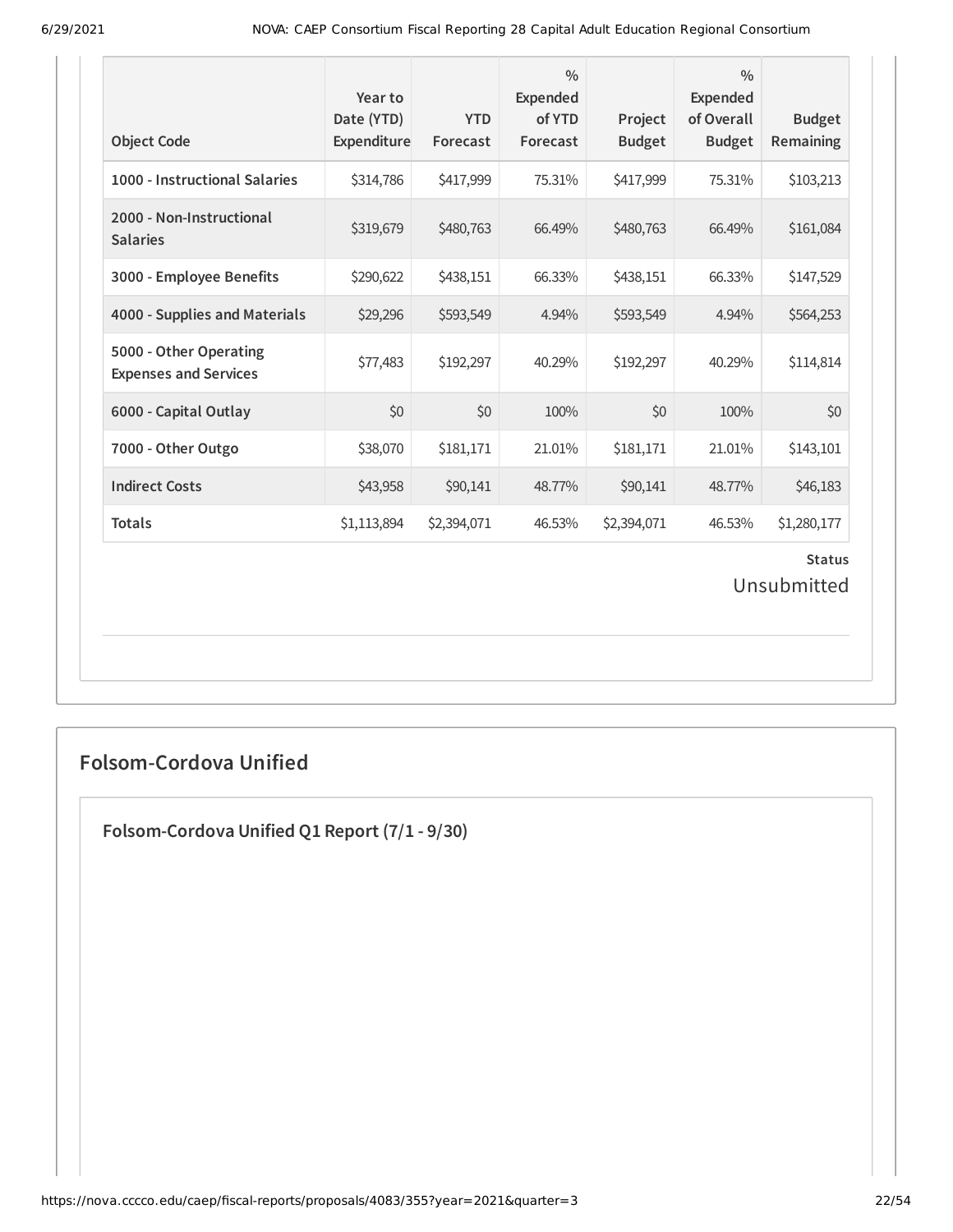|                                                        | Year to<br>Date (YTD) | <b>YTD</b> | $\frac{0}{0}$<br><b>Expended</b><br>of YTD | Project       | $\frac{0}{0}$<br>Expended<br>of Overall | <b>Budget</b>    |
|--------------------------------------------------------|-----------------------|------------|--------------------------------------------|---------------|-----------------------------------------|------------------|
| <b>Object Code</b>                                     | Expenditure           | Forecast   | Forecast                                   | <b>Budget</b> | <b>Budget</b>                           | <b>Remaining</b> |
| 1000 - Instructional Salaries                          | \$28,192              | \$74,851   | 37.66%                                     | \$374,254     | 7.53%                                   | \$346,062        |
| 2000 - Non-Instructional<br><b>Salaries</b>            | \$47,523              | \$44,000   | 108.01%                                    | \$219,998     | 21.6%                                   | \$172,475        |
| 3000 - Employee Benefits                               | \$26,052              | \$37,274   | 69.89%                                     | \$186,369     | 13.98%                                  | \$160,317        |
| 4000 - Supplies and Materials                          | \$41                  | \$8,917    | 0.46%                                      | \$44,583      | 0.09%                                   | \$44,542         |
| 5000 - Other Operating<br><b>Expenses and Services</b> | \$115                 | \$0        | 100%                                       | \$17,310      | 0.66%                                   | \$17,195         |
| 6000 - Capital Outlay                                  | \$0                   | \$0        | 100%                                       | \$0           | 100%                                    | \$0              |
| 7000 - Other Outgo                                     | \$0                   | \$0        | 100%                                       | \$0           | 100%                                    | \$0              |
| <b>Indirect Costs</b>                                  | \$0                   | \$0        | 100%                                       | \$0           | 100%                                    | \$0              |
| <b>Totals</b>                                          | \$101,923             | \$165,041  | 61.76%                                     | \$842,514     | 12.1%                                   | \$740,591        |

As a result of COVID-19, and our school in a distance learning model, our expenditures fell below target. ESL enrollments are much lower 1st quarter than past, which resulted in us offering 4 fewer classes this semester (2 evening, 1 morning, and 1 morning VESL). Salary expenses are less because of these classes not being offered (we do hope to reopen those ESL classes in spring should the situation change and enrollments increase). The instructional assistant, Para -Educator Training class was not offered in fall because of low enrollment, but will open in spring. The Computer Basics class was closed due to the school being distance learning. If we return in a hybrid model then we will reopen it. We also did not have fall enrollments for U.S. Citizenship. We are spending less on office consumables because we don't have teachers on campus.

#### **Summary of Activities:**

fall semester 1st quarter 2020-21: Adult Education supports these programs: ESL, VESL, ABE, workforce prep, workforce training, ABE, ASE, and testing services. Due to COVID-19, the 1st quarter classes supported: ESL, ABE, ASE. Funds were spent on salaries, supplies, Burlington seats, Reading Plus seats, and Ventures. We increased professional development, staff meetings, and peer trainings to support teachers during these difficult times as they learn new online platforms and programs. We recently began HiSET testing again 1:1. Our school office is open with social distancing and PPE in place. Students may register online or in-person. We increased marketing efforts and are mailing a school postcard to Rancho Cordova communities.

# **Status** Submitted

### **Folsom-Cordova Unified Q2 Report (10/1 - 12/31)**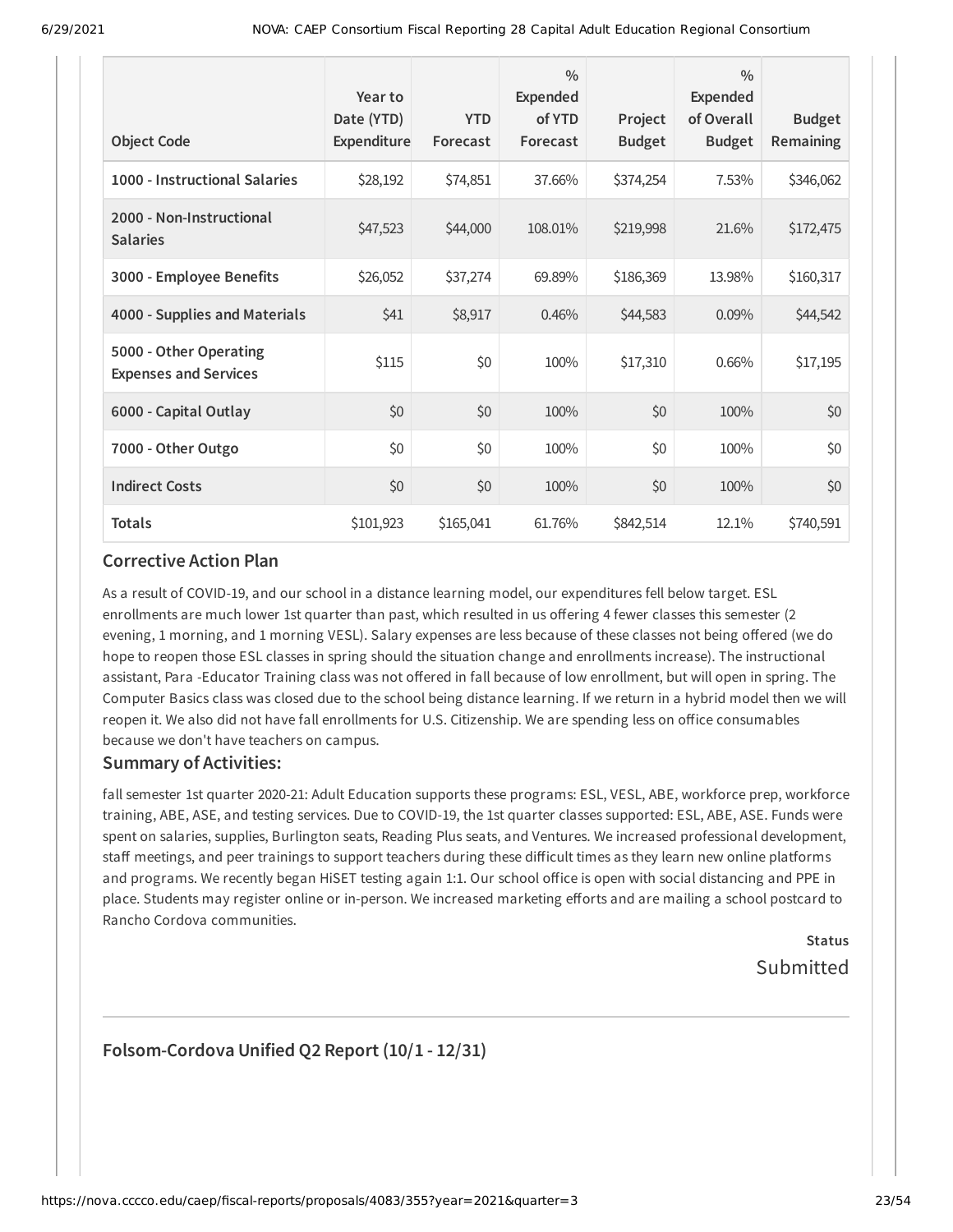| <b>Object Code</b>                                     | Year to<br>Date (YTD)<br>Expenditure | <b>YTD</b><br>Forecast | $\frac{0}{0}$<br><b>Expended</b><br>of YTD<br>Forecast | Project<br><b>Budget</b> | $\frac{0}{0}$<br>Expended<br>of Overall<br><b>Budget</b> | <b>Budget</b><br><b>Remaining</b> |
|--------------------------------------------------------|--------------------------------------|------------------------|--------------------------------------------------------|--------------------------|----------------------------------------------------------|-----------------------------------|
| 1000 - Instructional Salaries                          | \$140,212                            | \$187,127              | 74.93%                                                 | \$374,254                | 37.46%                                                   | \$234,042                         |
| 2000 - Non-Instructional<br><b>Salaries</b>            | \$97,844                             | \$109,999              | 88.95%                                                 | \$219,998                | 44.47%                                                   | \$122,154                         |
| 3000 - Employee Benefits                               | \$70,092                             | \$93,185               | 75.22%                                                 | \$186,369                | 37.61%                                                   | \$116,277                         |
| 4000 - Supplies and Materials                          | \$41                                 | \$22,292               | 0.18%                                                  | \$44,583                 | 0.09%                                                    | \$44,542                          |
| 5000 - Other Operating<br><b>Expenses and Services</b> | \$9,854                              | \$10,386               | 94.88%                                                 | \$17,310                 | 56.93%                                                   | \$7,456                           |
| 6000 - Capital Outlay                                  | \$0                                  | \$0                    | 100%                                                   | \$0                      | 100%                                                     | \$0                               |
| 7000 - Other Outgo                                     | \$0                                  | \$0                    | 100%                                                   | \$0                      | 100%                                                     | \$0                               |
| <b>Indirect Costs</b>                                  | \$0                                  | \$0                    | 100%                                                   | \$0                      | 100%                                                     | \$0                               |
| <b>Totals</b>                                          | \$318,043                            | \$422,988              | 75.19%                                                 | \$842,514                | 37.75%                                                   | \$524,471                         |

Adult Education supports these programs: ESL, VESL, US Citizenship, ABE, ASE, workforce prep, workforce training, and testing services. Due to COVID-19, the 2nd quarter classes supported: ESL, VESL, US Citizenship, ABE, ASE, and 1 workforce training course. Funds were spent on salaries, supplies, online learning: Burlington English, Reading Plus, and Ventures. We increased professional development, staff meetings, and peer trainings to support teachers using technology as they learn new online platforms and programs. We recently began HiSET testing again 3:1. Our school office is open with social distancing and PPE in place. Students may register online or in-person. We increased marketing efforts and mailed a school postcard to Rancho Cordova communities.

> **Status** Submitted

# **Allocation Year Closeout: 2018-19**

I have reviewed the financial reports for my agency and confirm that all funds for this allocation year have been spent.

**2018-19 Reverted Funds:** \$0

**2018-19 Status** Closed

**Submitting Authority** Rhonda Balmain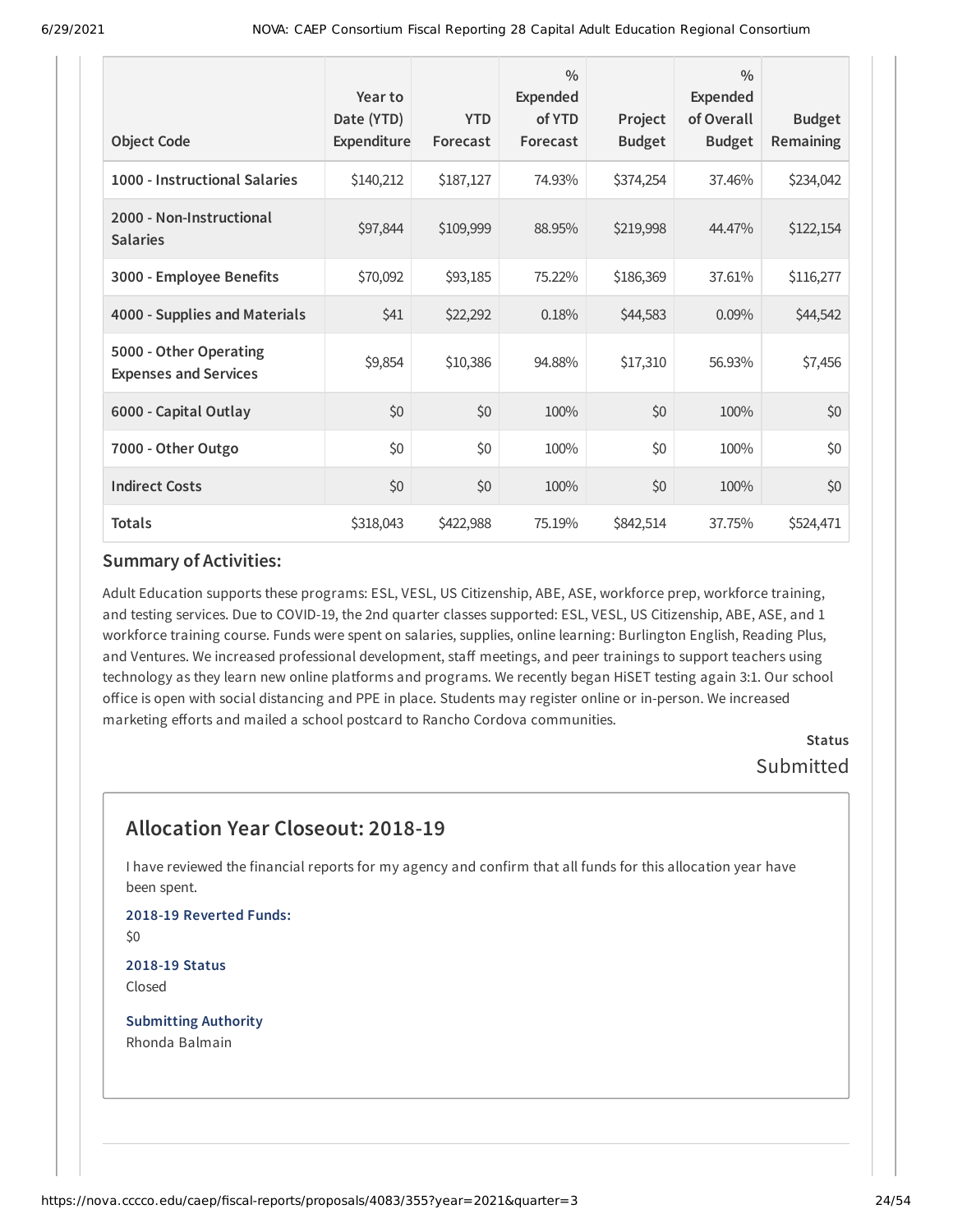### **Folsom-Cordova Unified Q3 Report (1/1 - 3/31)**

| <b>Object Code</b>                                     | Year to<br>Date (YTD)<br><b>Expenditure</b> | <b>YTD</b><br>Forecast | $\frac{0}{0}$<br>Expended<br>of YTD<br>Forecast | Project<br><b>Budget</b> | $\frac{0}{0}$<br>Expended<br>of Overall<br><b>Budget</b> | <b>Budget</b><br><b>Remaining</b> |
|--------------------------------------------------------|---------------------------------------------|------------------------|-------------------------------------------------|--------------------------|----------------------------------------------------------|-----------------------------------|
| 1000 - Instructional Salaries                          | \$233,527                                   | \$299,403              | 78%                                             | \$374,254                | 62.4%                                                    | \$140,727                         |
| 2000 - Non-Instructional<br><b>Salaries</b>            | \$148,076                                   | \$175,998              | 84.13%                                          | \$219,998                | 67.31%                                                   | \$71,922                          |
| 3000 - Employee Benefits                               | \$111,476                                   | \$149,095              | 74.77%                                          | \$186,369                | 59.81%                                                   | \$74,893                          |
| 4000 - Supplies and Materials                          | \$2,168                                     | \$35,666               | 6.08%                                           | \$44,583                 | 4.86%                                                    | \$42,415                          |
| 5000 - Other Operating<br><b>Expenses and Services</b> | \$10,304                                    | \$12,117               | 85.04%                                          | \$17,310                 | 59.53%                                                   | \$7,006                           |
| 6000 - Capital Outlay                                  | \$0                                         | \$0                    | 100%                                            | \$0                      | 100%                                                     | \$0                               |
| 7000 - Other Outgo                                     | \$0                                         | \$0                    | 100%                                            | \$0                      | 100%                                                     | \$0                               |
| <b>Indirect Costs</b>                                  | \$0                                         | \$0                    | 100%                                            | \$0                      | 100%                                                     | \$0                               |
| <b>Totals</b>                                          | \$505,551                                   | \$672,280              | 75.2%                                           | \$842,514                | 60.01%                                                   | \$336,963                         |

### **Summary of Activities:**

Adult Education supports these programs: ESL, VESL, US Citizenship, ABE, ASE, workforce prep, workforce training, and testing services. Due to COVID-19, the 3rd quarter classes supported: ESL, VESL, US Citizenship, ABE, ASE, and 1 workforce training course. Funds were spent on salaries, supplies, online learning: Burlington English, Aztec, Reading Plus, and Ventures. We increased professional development, staff meetings, and peer trainings to support teachers using technology as they have been learning new online platforms and programs. We've continued HiSET testing 3:1. Our school office is open with social distancing and PPE in place. Students may register online or in-person. We continue to increase marketing efforts as we plan for the fall semester.

> **Status** Submitted

**Folsom-Cordova Unified Q4 Report (4/1 - 6/30)**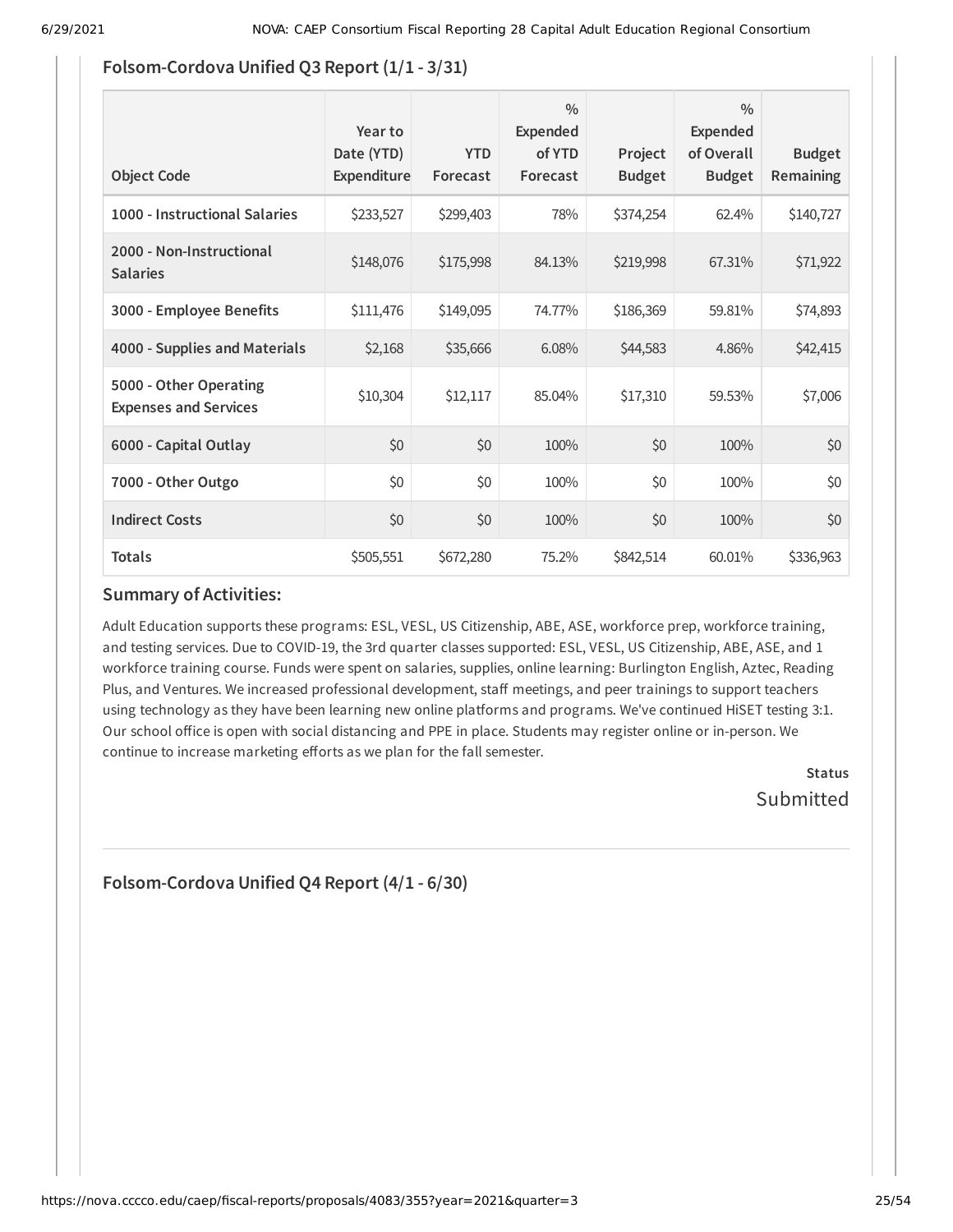| <b>Object Code</b>                                     | Year to<br>Date (YTD)<br>Expenditure | <b>YTD</b><br>Forecast | $\frac{0}{0}$<br><b>Expended</b><br>of YTD<br>Forecast | Project<br><b>Budget</b> | $\frac{0}{0}$<br><b>Expended</b><br>of Overall<br><b>Budget</b> | <b>Budget</b><br>Remaining |  |  |
|--------------------------------------------------------|--------------------------------------|------------------------|--------------------------------------------------------|--------------------------|-----------------------------------------------------------------|----------------------------|--|--|
| 1000 - Instructional Salaries                          | \$233,527                            | \$374,254              | 62.4%                                                  | \$374,254                | 62.4%                                                           | \$140,727                  |  |  |
| 2000 - Non-Instructional<br><b>Salaries</b>            | \$148,076                            | \$219,998              | 67.31%                                                 | \$219,998                | 67.31%                                                          | \$71,922                   |  |  |
| 3000 - Employee Benefits                               | \$111,476                            | \$186,369              | 59.81%                                                 | \$186,369                | 59.81%                                                          | \$74,893                   |  |  |
| 4000 - Supplies and Materials                          | \$2,168                              | \$44,583               | 4.86%                                                  | \$44,583                 | 4.86%                                                           | \$42,415                   |  |  |
| 5000 - Other Operating<br><b>Expenses and Services</b> | \$10,304                             | \$17,310               | 59.53%                                                 | \$17,310                 | 59.53%                                                          | \$7,006                    |  |  |
| 6000 - Capital Outlay                                  | \$0                                  | \$0                    | 100%                                                   | \$0                      | 100%                                                            | \$0                        |  |  |
| 7000 - Other Outgo                                     | \$0                                  | \$0                    | 100%                                                   | \$0                      | 100%                                                            | \$0                        |  |  |
| <b>Indirect Costs</b>                                  | \$0                                  | \$0                    | 100%                                                   | \$0                      | 100%                                                            | \$0                        |  |  |
| <b>Totals</b>                                          | \$505,551                            | \$842,514              | 60.01%                                                 | \$842,514                | 60.01%                                                          | \$336,963                  |  |  |
| <b>Status</b><br>Unsubmitted                           |                                      |                        |                                                        |                          |                                                                 |                            |  |  |

# **Galt Joint Union High**

**Galt Joint Union High Q1 Report (7/1 - 9/30)**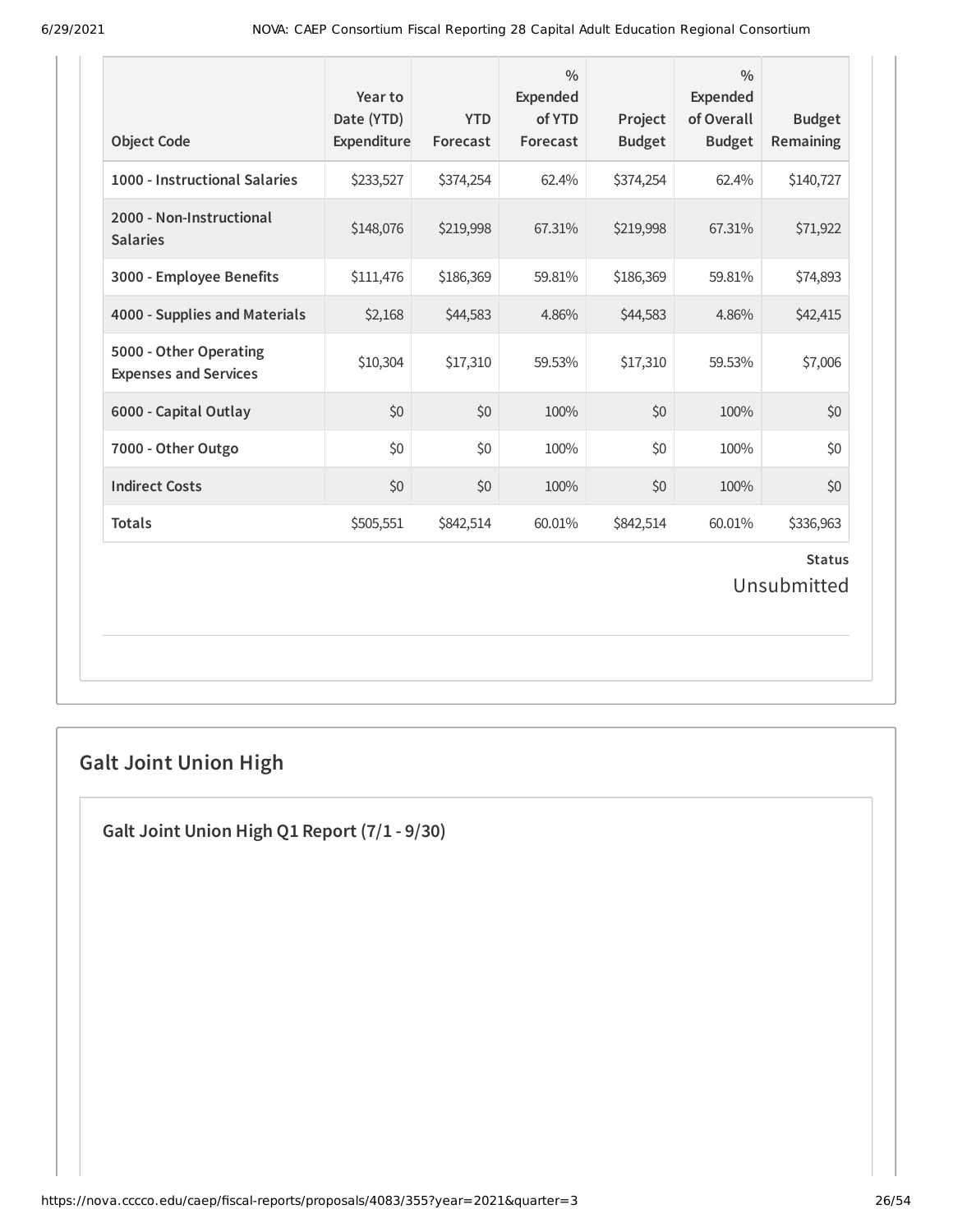| <b>Object Code</b>                                     | Year to<br>Date (YTD)<br><b>Expenditure</b> | <b>YTD</b><br>Forecast | $\frac{0}{0}$<br>Expended<br>of YTD<br>Forecast | Project<br><b>Budget</b> | $\frac{0}{0}$<br><b>Expended</b><br>of Overall<br><b>Budget</b> | <b>Budget</b><br>Remaining |
|--------------------------------------------------------|---------------------------------------------|------------------------|-------------------------------------------------|--------------------------|-----------------------------------------------------------------|----------------------------|
| 1000 - Instructional Salaries                          | \$16,894                                    | \$11,974               | 141.09%                                         | \$119,737                | 14.11%                                                          | \$102,843                  |
| 2000 - Non-Instructional<br><b>Salaries</b>            | \$26,369                                    | \$25,500               | 103.41%                                         | \$102,000                | 25.85%                                                          | \$75,631                   |
| 3000 - Employee Benefits                               | \$17,595                                    | \$13,000               | 135.35%                                         | \$65,000                 | 27.07%                                                          | \$47,405                   |
| 4000 - Supplies and Materials                          | \$0                                         | \$10,368               | $0\%$                                           | \$34,559                 | $0\%$                                                           | \$34,559                   |
| 5000 - Other Operating<br><b>Expenses and Services</b> | \$2,721                                     | \$19,555               | 13.91%                                          | \$55,870                 | 4.87%                                                           | \$53,149                   |
| 6000 - Capital Outlay                                  | \$0                                         | \$0                    | 100%                                            | \$0                      | 100%                                                            | \$0                        |
| 7000 - Other Outgo                                     | \$0                                         | \$0                    | 100%                                            | \$0                      | 100%                                                            | \$0                        |
| <b>Indirect Costs</b>                                  | \$0                                         | \$0                    | 100%                                            | \$18,870                 | $0\%$                                                           | \$18,870                   |
| <b>Totals</b>                                          | \$63,579                                    | \$80,396               | 79.08%                                          | \$396,036                | 16.05%                                                          | \$332,457                  |

As a result of Covid-19, Galt Adult School is offering Adult Secondary Education, including High School Diploma and High School Equivalency and English as a Second Language via Remote Learning through Zoom and Google Classroom. Quarter 1 expenditures covered salaries and benefits for Certificated and Classified staff, as well as materials and supplies.

> **Status Submitted**

**Galt Joint Union High Q2 Report (10/1 - 12/31)**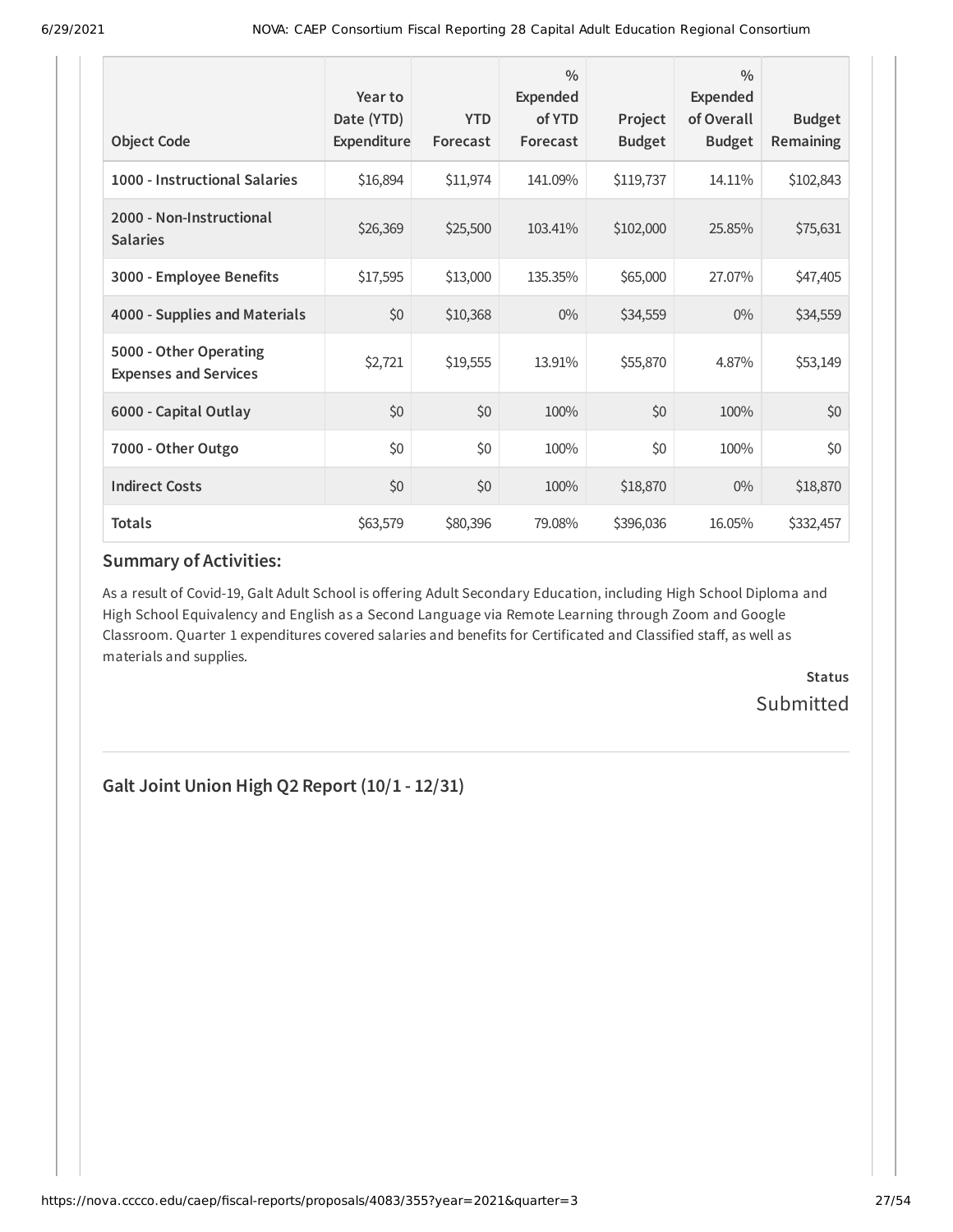| <b>Object Code</b>                                     | Year to<br>Date (YTD)<br>Expenditure | <b>YTD</b><br>Forecast | $\frac{0}{0}$<br><b>Expended</b><br>of YTD<br>Forecast | Project<br><b>Budget</b> | $\frac{0}{0}$<br>Expended<br>of Overall<br><b>Budget</b> | <b>Budget</b><br><b>Remaining</b> |
|--------------------------------------------------------|--------------------------------------|------------------------|--------------------------------------------------------|--------------------------|----------------------------------------------------------|-----------------------------------|
| 1000 - Instructional Salaries                          | \$46,577                             | \$35,921               | 129.66%                                                | \$119,737                | 38.9%                                                    | \$73,160                          |
| 2000 - Non-Instructional<br><b>Salaries</b>            | \$45,611                             | \$40,800               | 111.79%                                                | \$102,000                | 44.72%                                                   | \$56,389                          |
| 3000 - Employee Benefits                               | \$31,015                             | \$22,750               | 136.33%                                                | \$65,000                 | 47.72%                                                   | \$33,985                          |
| 4000 - Supplies and Materials                          | \$3,955                              | \$22,463               | 17.61%                                                 | \$34,559                 | 11.44%                                                   | \$30,604                          |
| 5000 - Other Operating<br><b>Expenses and Services</b> | \$25,614                             | \$25,142               | 101.88%                                                | \$55,870                 | 45.85%                                                   | \$30,256                          |
| 6000 - Capital Outlay                                  | \$0                                  | \$0                    | 100%                                                   | \$0                      | 100%                                                     | \$0                               |
| 7000 - Other Outgo                                     | \$0                                  | \$0                    | 100%                                                   | \$0                      | 100%                                                     | \$0                               |
| <b>Indirect Costs</b>                                  | \$0                                  | \$0                    | 100%                                                   | \$18,870                 | $0\%$                                                    | \$18,870                          |
| <b>Totals</b>                                          | \$152,772                            | \$147,076              | 103.87%                                                | \$396,036                | 38.58%                                                   | \$243,264                         |

Galt Adult School offered courses in ESL, Diploma and GED through Remote Learning due to Covid-19 restrictions. Quarter 2 expenditures included certificated and classified salaries and benefits, purchase of new licensing software for the GED program, postage for advertising, supplies and lease agreement for copy machine.

# **Status Submitted**

# **Allocation Year Closeout: 2018-19**

I have reviewed the financial reports for my agency and confirm that all funds for this allocation year have been spent.

**2018-19 Reverted Funds:**

\$0

**2018-19 Status** Closed

**Submitting Authority** Lisa Pettis

**Galt Joint Union High Q3 Report (1/1 - 3/31)**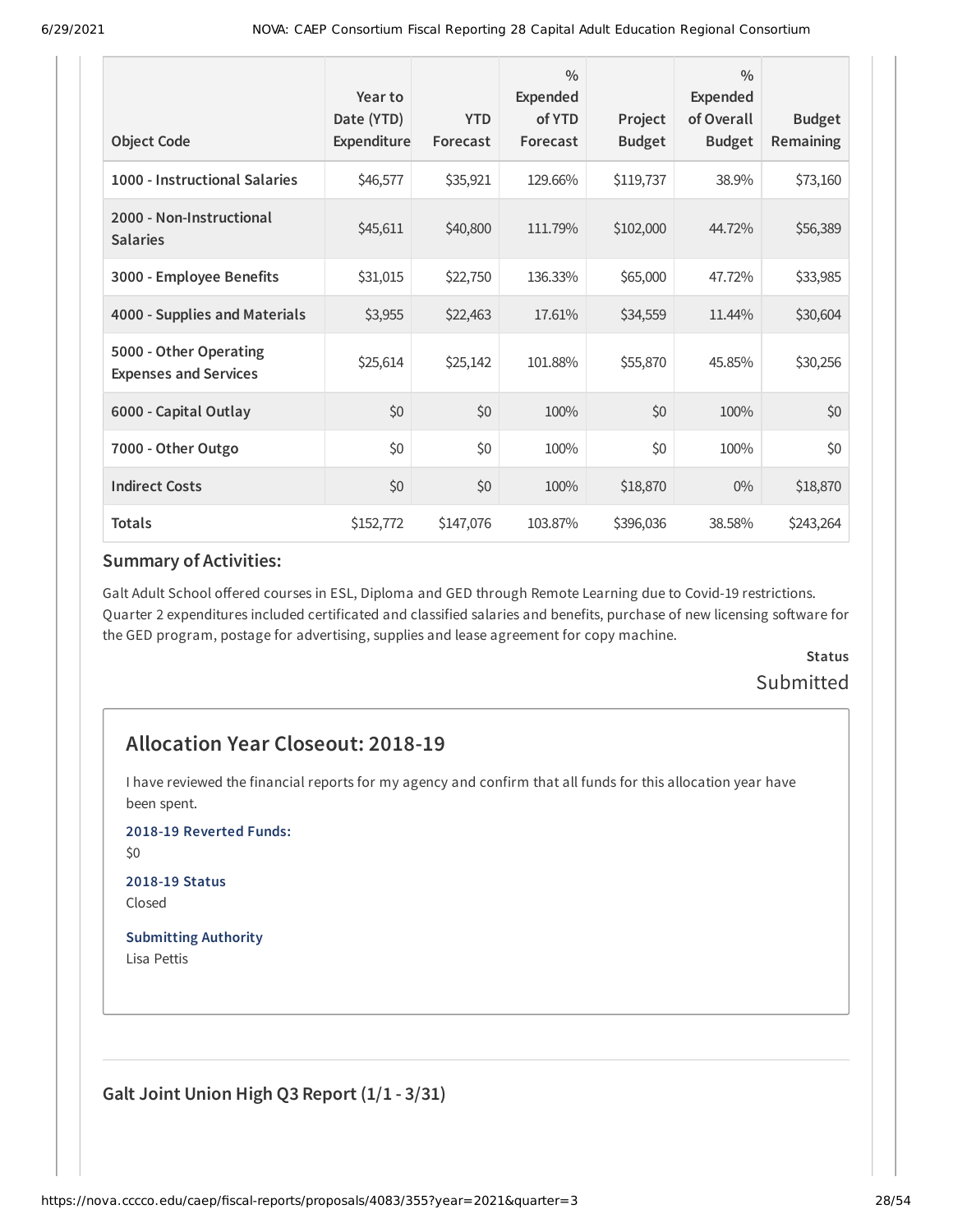| <b>Object Code</b>                                     | Year to<br>Date (YTD)<br>Expenditure | <b>YTD</b><br>Forecast | $\frac{0}{0}$<br>Expended<br>of YTD<br>Forecast | Project<br><b>Budget</b> | $\frac{0}{0}$<br><b>Expended</b><br>of Overall<br><b>Budget</b> | <b>Budget</b><br>Remaining |
|--------------------------------------------------------|--------------------------------------|------------------------|-------------------------------------------------|--------------------------|-----------------------------------------------------------------|----------------------------|
| 1000 - Instructional Salaries                          | \$80,582                             | \$71,842               | 112.17%                                         | \$119,737                | 67.3%                                                           | \$39,155                   |
| 2000 - Non-Instructional<br><b>Salaries</b>            | \$79,802                             | \$71,400               | 111.77%                                         | \$102,000                | 78.24%                                                          | \$22,198                   |
| 3000 - Employee Benefits                               | \$53,257                             | \$42,250               | 126.05%                                         | \$65,000                 | 81.93%                                                          | \$11,743                   |
| 4000 - Supplies and Materials                          | \$6,174                              | \$27,647               | 22.33%                                          | \$34,559                 | 17.87%                                                          | \$28,385                   |
| 5000 - Other Operating<br><b>Expenses and Services</b> | \$25,826                             | \$39,109               | 66.04%                                          | \$55,870                 | 46.23%                                                          | \$30,044                   |
| 6000 - Capital Outlay                                  | \$0                                  | \$0                    | 100%                                            | \$0                      | 100%                                                            | \$0                        |
| 7000 - Other Outgo                                     | \$0                                  | \$0                    | 100%                                            | \$0                      | 100%                                                            | \$0                        |
| <b>Indirect Costs</b>                                  | \$0                                  | \$0                    | 100%                                            | \$18,870                 | $0\%$                                                           | \$18,870                   |
| <b>Totals</b>                                          | \$245,641                            | \$252,248              | 97.38%                                          | \$396,036                | 62.02%                                                          | \$150,395                  |

In quarter 3 of the 2020-2021 fiscal year, Galt Adult School continued to offer courses in high school diploma, high school equivalency and English as a Second Language. Due to Covid-19, all coursework and classroom instruction was offered online via Zoom and Google Classroom.

> **Status** Submitted

**Galt Joint Union High Q4 Report (4/1 - 6/30)**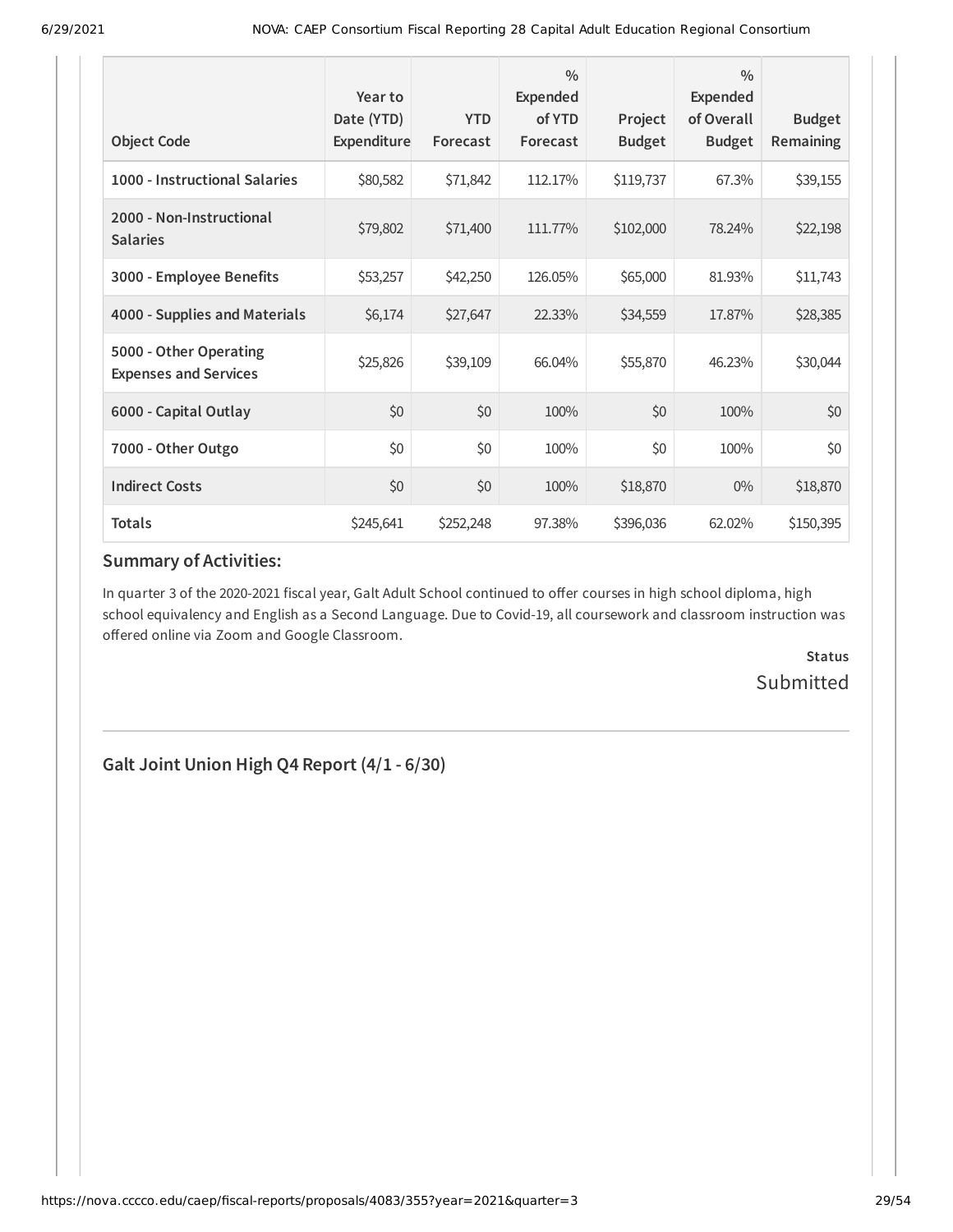| <b>Object Code</b>                                     | Year to<br>Date (YTD)<br>Expenditure | <b>YTD</b><br>Forecast | $\frac{0}{0}$<br><b>Expended</b><br>of YTD<br>Forecast | Project<br><b>Budget</b> | $\frac{0}{0}$<br><b>Expended</b><br>of Overall<br><b>Budget</b> | <b>Budget</b><br>Remaining |  |
|--------------------------------------------------------|--------------------------------------|------------------------|--------------------------------------------------------|--------------------------|-----------------------------------------------------------------|----------------------------|--|
| 1000 - Instructional Salaries                          | \$80,582                             | \$119,737              | 67.3%                                                  | \$119,737                | 67.3%                                                           | \$39,155                   |  |
| 2000 - Non-Instructional<br><b>Salaries</b>            | \$79,802                             | \$102,000              | 78.24%                                                 | \$102,000                | 78.24%                                                          | \$22,198                   |  |
| 3000 - Employee Benefits                               | \$53,257                             | \$65,000               | 81.93%                                                 | \$65,000                 | 81.93%                                                          | \$11,743                   |  |
| 4000 - Supplies and Materials                          | \$6,174                              | \$34,559               | 17.87%                                                 | \$34,559                 | 17.87%                                                          | \$28,385                   |  |
| 5000 - Other Operating<br><b>Expenses and Services</b> | \$25,826                             | \$55,870               | 46.23%                                                 | \$55,870                 | 46.23%                                                          | \$30,044                   |  |
| 6000 - Capital Outlay                                  | \$0                                  | \$0                    | 100%                                                   | \$0                      | 100%                                                            | \$0                        |  |
| 7000 - Other Outgo                                     | \$0                                  | \$0                    | 100%                                                   | \$0                      | 100%                                                            | \$0                        |  |
| <b>Indirect Costs</b>                                  | \$0                                  | \$18,870               | $0\%$                                                  | \$18,870                 | $0\%$                                                           | \$18,870                   |  |
| <b>Totals</b>                                          | \$245,641                            | \$396,036              | 62.02%                                                 | \$396,036                | 62.02%                                                          | \$150,395                  |  |
| <b>Status</b><br>Unsubmitted                           |                                      |                        |                                                        |                          |                                                                 |                            |  |

# **Natomas Unified**

**Natomas Unified Q1 Report (7/1 - 9/30)**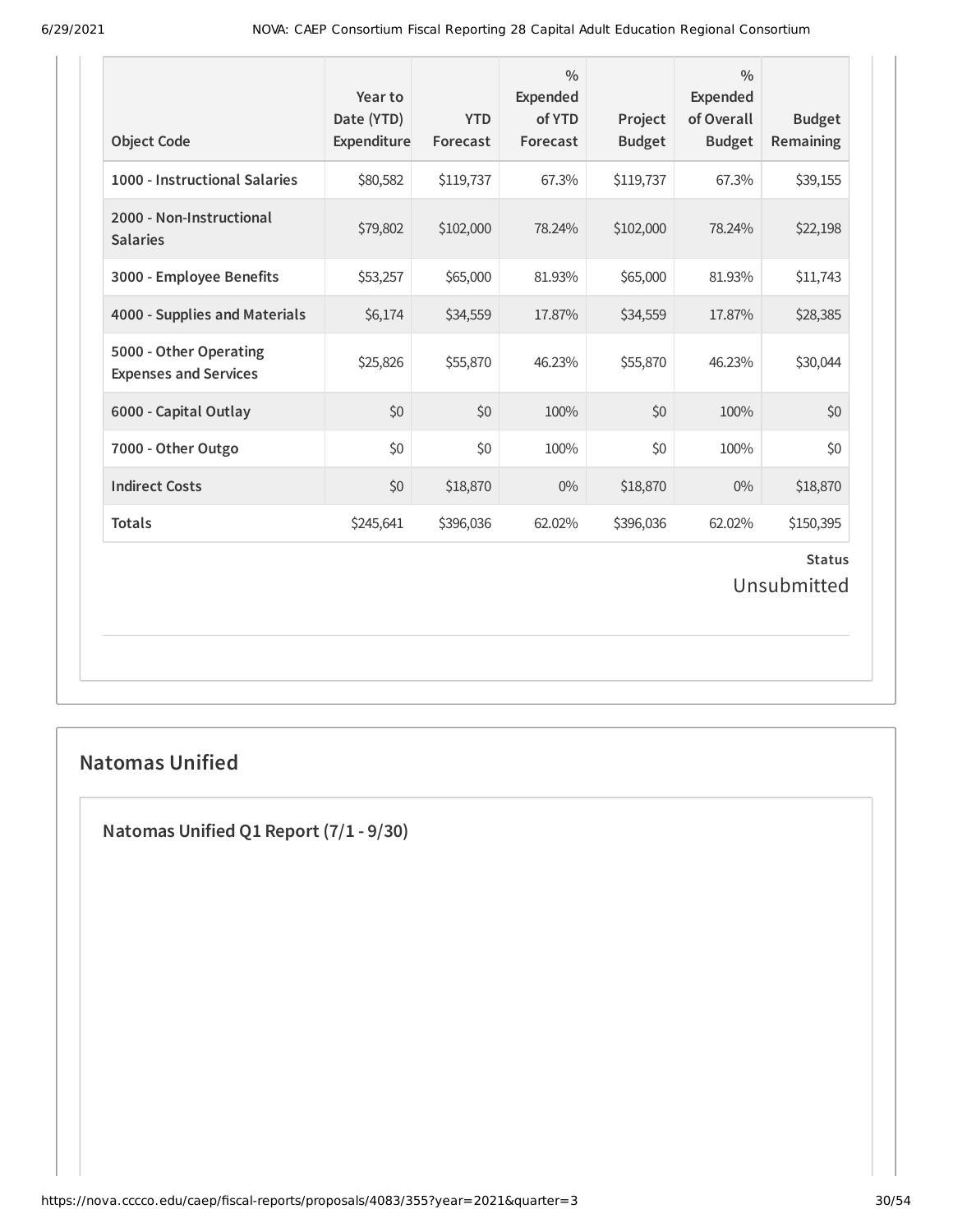| <b>Object Code</b>                                     | Year to<br>Date (YTD)<br>Expenditure | <b>YTD</b><br>Forecast | $\frac{0}{0}$<br><b>Expended</b><br>of YTD<br>Forecast | Project<br><b>Budget</b> | $\frac{0}{0}$<br><b>Expended</b><br>of Overall<br><b>Budget</b> | <b>Budget</b><br>Remaining |
|--------------------------------------------------------|--------------------------------------|------------------------|--------------------------------------------------------|--------------------------|-----------------------------------------------------------------|----------------------------|
| 1000 - Instructional Salaries                          | \$5,236                              | \$19,700               | 26.58%                                                 | \$131,330                | 3.99%                                                           | \$126,094                  |
| 2000 - Non-Instructional<br><b>Salaries</b>            | \$14,330                             | \$12,564               | 114.06%                                                | \$83,759                 | 17.11%                                                          | \$69,429                   |
| 3000 - Employee Benefits                               | \$8,905                              | \$9,806                | 90.81%                                                 | \$65,371                 | 13.62%                                                          | \$56,466                   |
| 4000 - Supplies and Materials                          | \$0                                  | \$7,455                | $0\%$                                                  | \$49,697                 | $0\%$                                                           | \$49,697                   |
| 5000 - Other Operating<br><b>Expenses and Services</b> | \$8,160                              | \$2,349                | 347.45%                                                | \$15,657                 | 52.12%                                                          | \$7,497                    |
| 6000 - Capital Outlay                                  | \$0                                  | \$0                    | 100%                                                   | \$0                      | 100%                                                            | \$0                        |
| 7000 - Other Outgo                                     | \$0                                  | \$0                    | 100%                                                   | \$0                      | 100%                                                            | \$0                        |
| <b>Indirect Costs</b>                                  | \$0                                  | \$2,232                | $0\%$                                                  | \$14,879                 | $0\%$                                                           | \$14,879                   |
| <b>Totals</b>                                          | \$36,631                             | \$54,104               | 67.7%                                                  | \$360,693                | 10.16%                                                          | \$324,062                  |

As a result of COVID-19, and our school is in a distance learning model, our expenditures fell below target. This year we were not able to offer bus training and Instructional Assistant, Para-Educator training classes. Also, because we are in distance learning, we are not having to pay child care expenses as well as security. Salary expenses are less because of these reasons. We are spending less on office consumables because we don't have teachers on campus. We are hoping that after we are allowed to have students on campus, we will be able to offer these classes and services.

### **Summary of Activities:**

During the first quarter of Fiscal Year 2020-21, NUSD continued offering courses in Adult Basic Education (ABE), Adult Secondary Education (ASE), including high school diploma and high school equivalency, English as a Second Language (ESL), as well as a US Citizenship class. Due to COVID-19, program instruction was modified for all students; however, instruction continued through on-line learning via Zoom, Google groups, email, text, and phone. In addition, chromebooks were purchased for our ESL students, but because of the back order, we are still waiting for the shipment.

**Status** Submitted

**Natomas Unified Q2 Report (10/1 - 12/31)**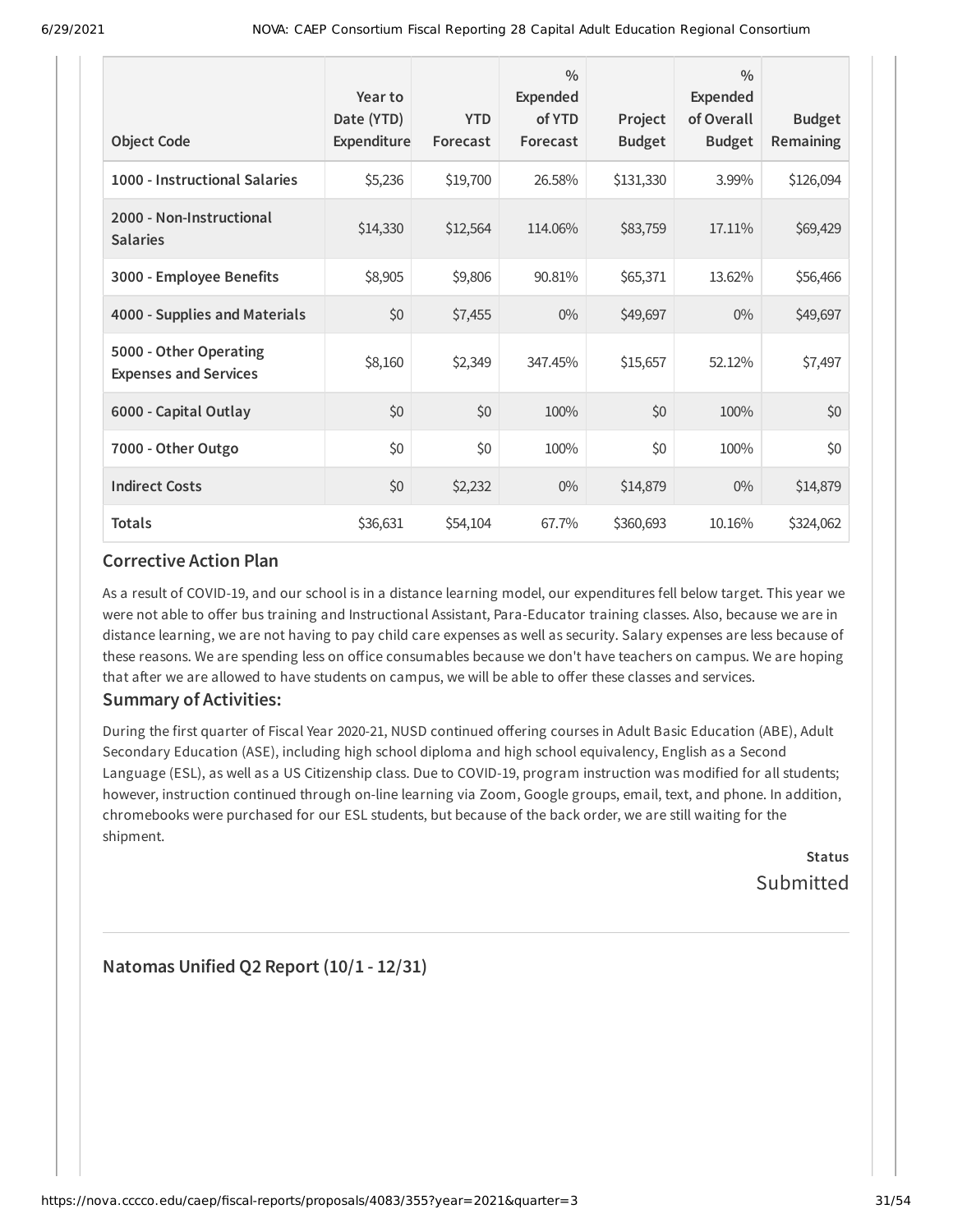|                                                        | Year to<br>Date (YTD) | <b>YTD</b> | $\frac{0}{0}$<br><b>Expended</b><br>of YTD | Project       | $\frac{0}{0}$<br><b>Expended</b><br>of Overall | <b>Budget</b>    |
|--------------------------------------------------------|-----------------------|------------|--------------------------------------------|---------------|------------------------------------------------|------------------|
| <b>Object Code</b>                                     | Expenditure           | Forecast   | Forecast                                   | <b>Budget</b> | <b>Budget</b>                                  | <b>Remaining</b> |
| 1000 - Instructional Salaries                          | \$32,747              | \$39,399   | 83.12%                                     | \$131,330     | 24.93%                                         | \$98,583         |
| 2000 - Non-Instructional<br><b>Salaries</b>            | \$26,293              | \$25,128   | 104.64%                                    | \$83,759      | 31.39%                                         | \$57,466         |
| 3000 - Employee Benefits                               | \$20,347              | \$19,611   | 103.75%                                    | \$65,371      | 31.13%                                         | \$45,024         |
| 4000 - Supplies and Materials                          | \$2,245               | \$14,909   | 15.06%                                     | \$49,697      | 4.52%                                          | \$47,452         |
| 5000 - Other Operating<br><b>Expenses and Services</b> | \$15,656              | \$4,697    | 333.31%                                    | \$15,657      | 99.99%                                         | \$1              |
| 6000 - Capital Outlay                                  | \$0                   | \$0        | 100%                                       | \$0           | 100%                                           | \$0              |
| 7000 - Other Outgo                                     | \$0                   | \$0        | 100%                                       | \$0           | 100%                                           | \$0              |
| <b>Indirect Costs</b>                                  | \$0                   | \$4,464    | $0\%$                                      | \$14,879      | $0\%$                                          | \$14,879         |
| <b>Totals</b>                                          | \$97,288              | \$108,208  | 89.91%                                     | \$360,693     | 26.97%                                         | \$263,405        |

Because of COVID, we haven't been able to spend the amount that we have designated. Staff will continue to monitor expenditures.

#### **Summary of Activities:**

During the second quarter of Fiscal Year 2020-21, NUSD continued offering courses in Adult Basic Education (ABE), Adult Secondary Education (ASE), including high school diploma and high school equivalency, English as a Second Language (ESL), as well as a US Citizenship class. Due to COVID-19, program instruction was modified for all students; however, instruction continued through on-line learning via Zoom, Google groups, email, text, and phone.

### **Status** Submitted

# **Allocation Year Closeout: 2018-19**

I have reviewed the financial reports for my agency and confirm that all funds for this allocation year have been spent.

**2018-19 Reverted Funds:** \$0 **2018-19 Status**

Closed

#### **Submitting Authority**

David Rodriguez, Assistant Superintendent/Principal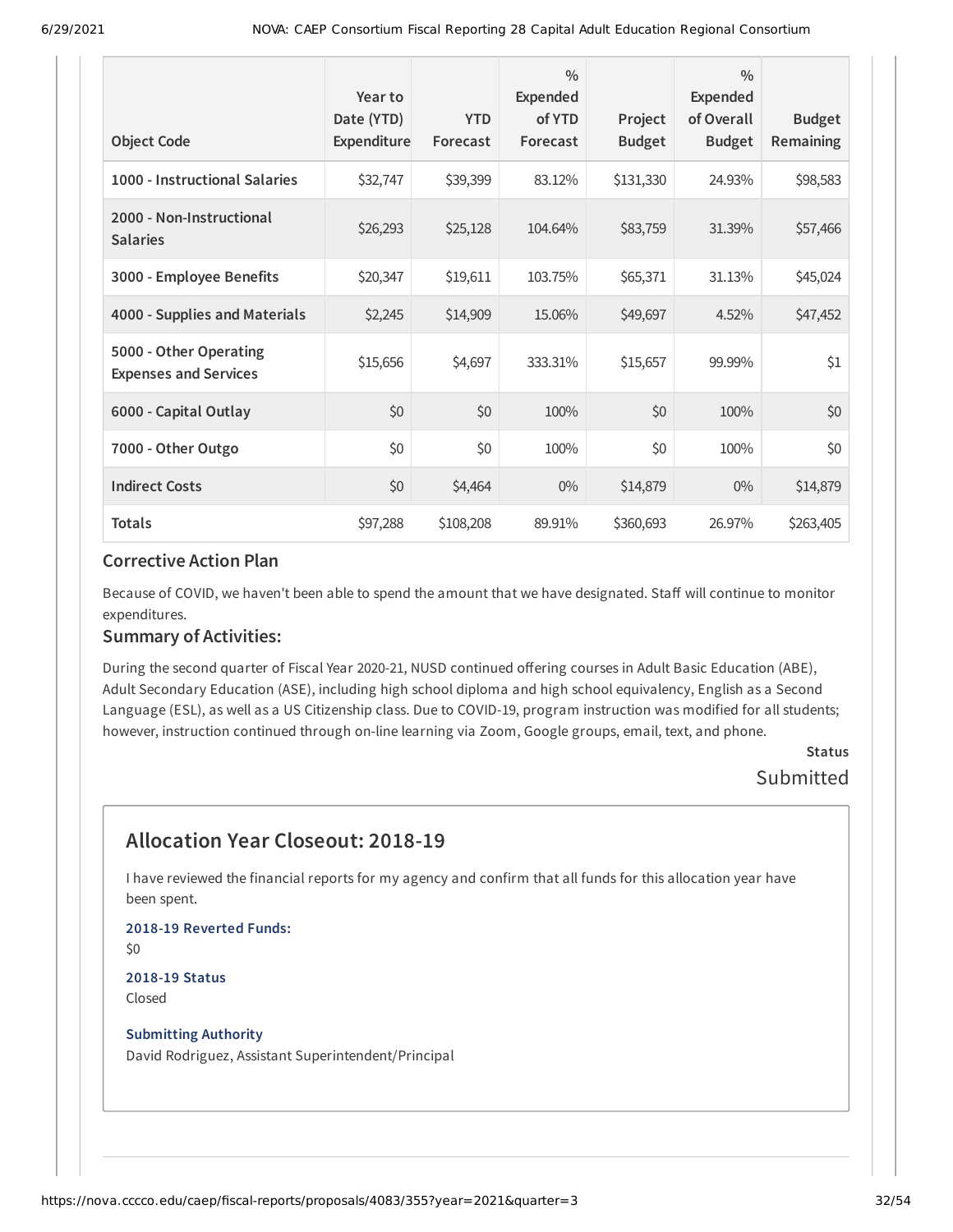### **Natomas Unified Q3 Report (1/1 - 3/31)**

| <b>Object Code</b>                                     | Year to<br>Date (YTD)<br>Expenditure | <b>YTD</b><br>Forecast | $\frac{0}{0}$<br><b>Expended</b><br>of YTD<br>Forecast | Project<br><b>Budget</b> | $\frac{0}{0}$<br><b>Expended</b><br>of Overall<br><b>Budget</b> | <b>Budget</b><br><b>Remaining</b> |
|--------------------------------------------------------|--------------------------------------|------------------------|--------------------------------------------------------|--------------------------|-----------------------------------------------------------------|-----------------------------------|
| 1000 - Instructional Salaries                          | \$71,850                             | \$59,099               | 121.58%                                                | \$131,330                | 54.71%                                                          | \$59,480                          |
| 2000 - Non-Instructional<br><b>Salaries</b>            | \$49,111                             | \$37,692               | 130.3%                                                 | \$83,759                 | 58.63%                                                          | \$34,648                          |
| 3000 - Employee Benefits                               | \$39,154                             | \$29,417               | 133.1%                                                 | \$65,371                 | 59.9%                                                           | \$26,217                          |
| 4000 - Supplies and Materials                          | \$39,965                             | \$22,364               | 178.71%                                                | \$49,697                 | 80.42%                                                          | \$9,732                           |
| 5000 - Other Operating<br><b>Expenses and Services</b> | \$15,656                             | \$7,046                | 222.21%                                                | \$15,657                 | 99.99%                                                          | \$1                               |
| 6000 - Capital Outlay                                  | \$0                                  | \$0                    | 100%                                                   | \$0                      | 100%                                                            | \$0                               |
| 7000 - Other Outgo                                     | \$0                                  | \$0                    | 100%                                                   | \$0                      | 100%                                                            | \$0                               |
| <b>Indirect Costs</b>                                  | \$0                                  | \$6,696                | $0\%$                                                  | \$14,879                 | $0\%$                                                           | \$14,879                          |
| <b>Totals</b>                                          | \$215,736                            | \$162,312              | 132.91%                                                | \$360,693                | 59.81%                                                          | \$144,957                         |

### **Summary of Activities:**

During the third quarter of Fiscal Year 2020-21, NUSD continued offering courses in Adult Basic Education (ABE), Adult Secondary Education (ASE), including high school diploma and high school equivalency, English as a Second Language (ESL), as well as a US Citizenship class. Due to COVID-19, program instruction was modified for all students; however, instruction continued through on-line learning via Zoom, Google groups, email, text, and phone.

> **Status** Submitted

**Natomas Unified Q4 Report (4/1 - 6/30)**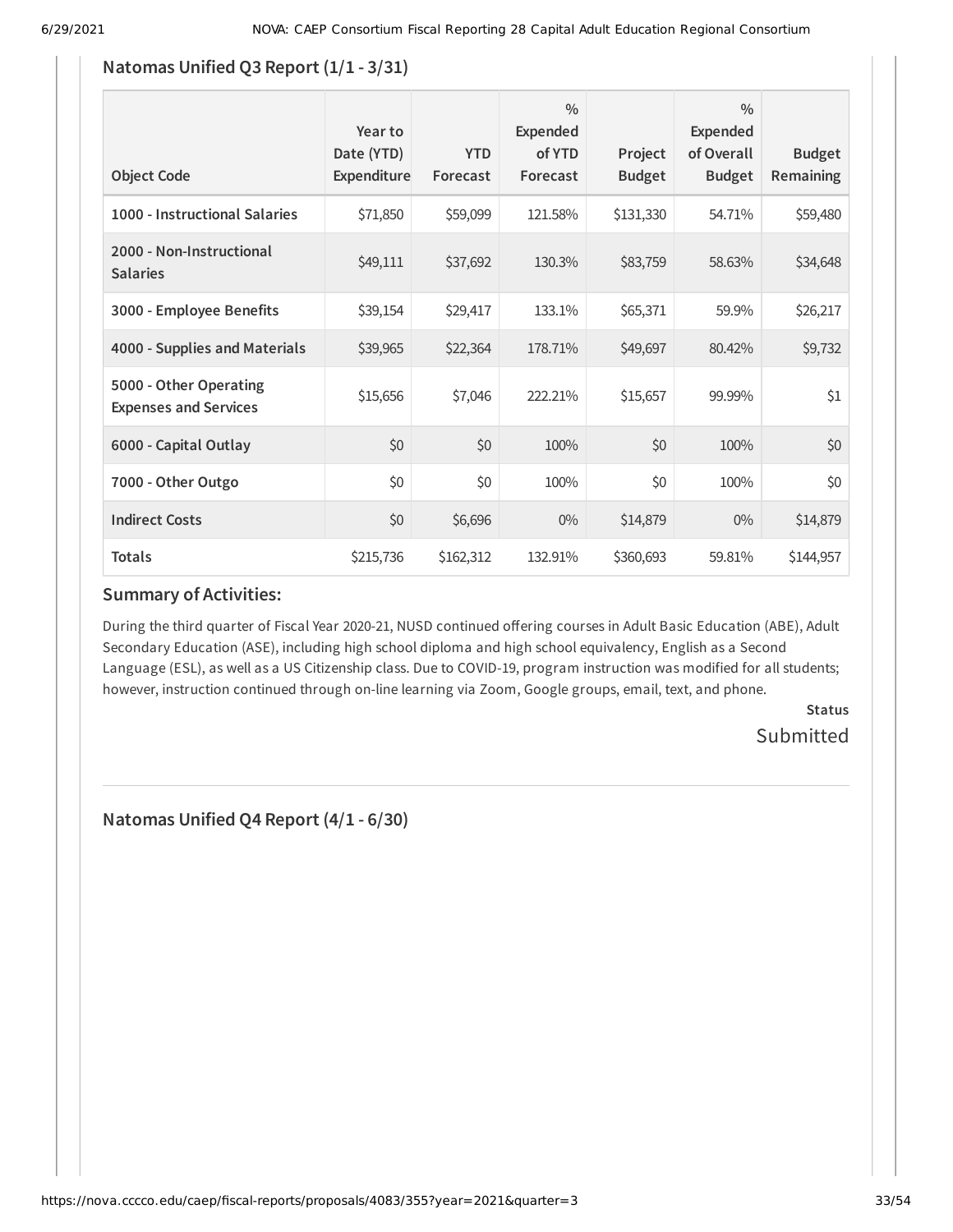| <b>Object Code</b>                                     | Year to<br>Date (YTD)<br>Expenditure | <b>YTD</b><br>Forecast | $\frac{0}{0}$<br><b>Expended</b><br>of YTD<br>Forecast | Project<br><b>Budget</b> | $\frac{0}{0}$<br><b>Expended</b><br>of Overall<br><b>Budget</b> | <b>Budget</b><br>Remaining |  |
|--------------------------------------------------------|--------------------------------------|------------------------|--------------------------------------------------------|--------------------------|-----------------------------------------------------------------|----------------------------|--|
| 1000 - Instructional Salaries                          | \$71,850                             | \$78,798               | 91.18%                                                 | \$131,330                | 54.71%                                                          | \$59,480                   |  |
| 2000 - Non-Instructional<br><b>Salaries</b>            | \$49,111                             | \$50,255               | 97.72%                                                 | \$83,759                 | 58.63%                                                          | \$34,648                   |  |
| 3000 - Employee Benefits                               | \$39,154                             | \$39,223               | 99.83%                                                 | \$65,371                 | 59.9%                                                           | \$26,217                   |  |
| 4000 - Supplies and Materials                          | \$39,965                             | \$29,818               | 134.03%                                                | \$49,697                 | 80.42%                                                          | \$9,732                    |  |
| 5000 - Other Operating<br><b>Expenses and Services</b> | \$15,656                             | \$9,394                | 166.66%                                                | \$15,657                 | 99.99%                                                          | \$1                        |  |
| 6000 - Capital Outlay                                  | \$0                                  | \$0                    | 100%                                                   | \$0                      | 100%                                                            | \$0                        |  |
| 7000 - Other Outgo                                     | \$0                                  | \$0                    | 100%                                                   | \$0                      | 100%                                                            | \$0                        |  |
| <b>Indirect Costs</b>                                  | \$0                                  | \$8,927                | $0\%$                                                  | \$14,879                 | $0\%$                                                           | \$14,879                   |  |
| <b>Totals</b>                                          | \$215,736                            | \$216,416              | 99.69%                                                 | \$360,693                | 59.81%                                                          | \$144,957                  |  |
| <b>Status</b><br>Unsubmitted                           |                                      |                        |                                                        |                          |                                                                 |                            |  |

# **Sacramento City Unified**

**Sacramento City Unified Q1 Report (7/1 - 9/30)**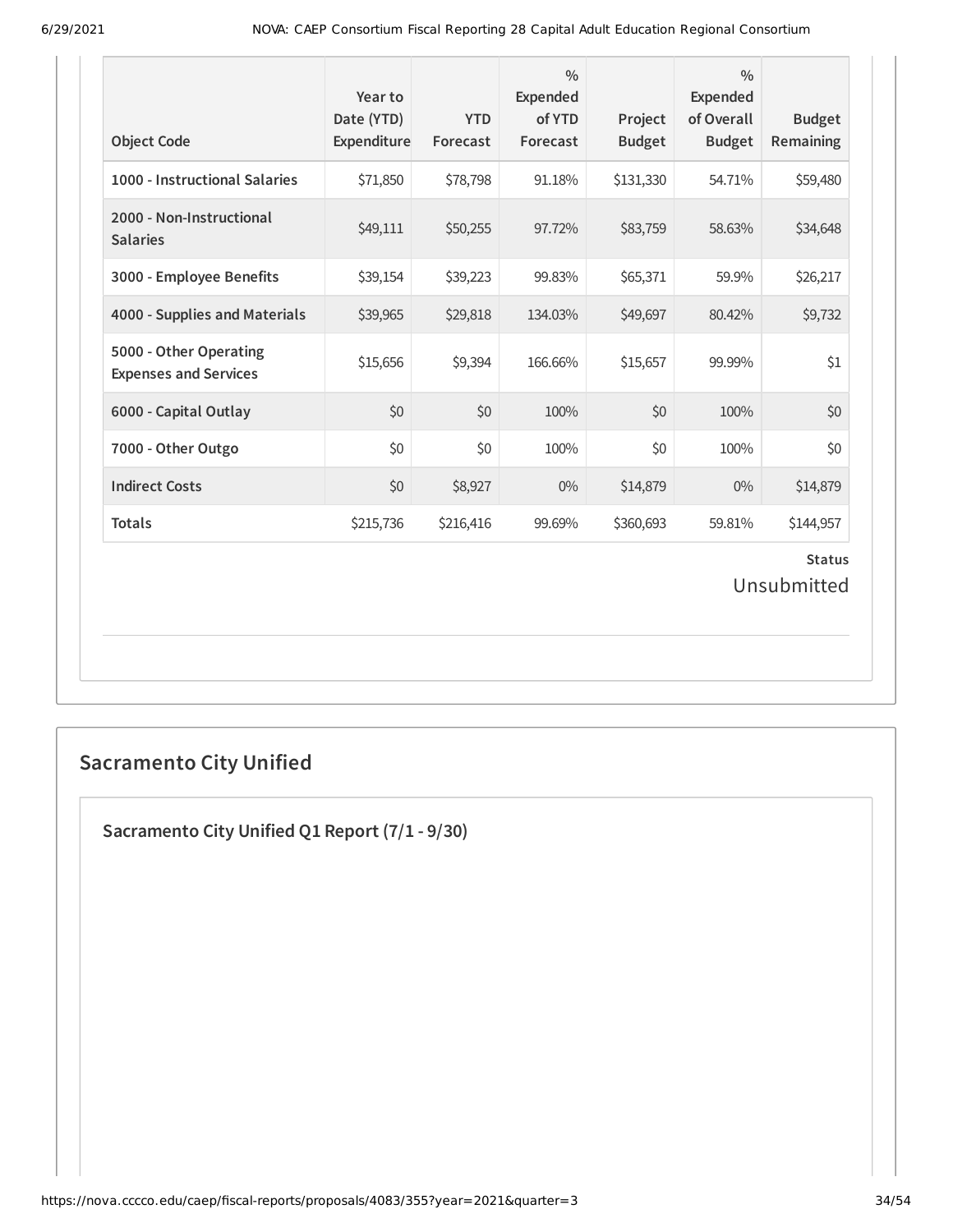| <b>Object Code</b>                                     | Year to<br>Date (YTD)<br>Expenditure | <b>YTD</b><br>Forecast | $\frac{0}{0}$<br><b>Expended</b><br>of YTD<br>Forecast | Project<br><b>Budget</b> | $\frac{0}{0}$<br><b>Expended</b><br>of Overall<br><b>Budget</b> | <b>Budget</b><br>Remaining |
|--------------------------------------------------------|--------------------------------------|------------------------|--------------------------------------------------------|--------------------------|-----------------------------------------------------------------|----------------------------|
| 1000 - Instructional Salaries                          | \$75,268                             | \$79,578               | 94.58%                                                 | \$530,518                | 14.19%                                                          | \$455,250                  |
| 2000 - Non-Instructional<br><b>Salaries</b>            | \$45,390                             | \$40,905               | 110.96%                                                | \$272,699                | 16.64%                                                          | \$227,309                  |
| 3000 - Employee Benefits                               | \$68,849                             | \$75,049               | 91.74%                                                 | \$500,325                | 13.76%                                                          | \$431,476                  |
| 4000 - Supplies and Materials                          | \$0                                  | \$5,614                | $0\%$                                                  | \$37,427                 | $0\%$                                                           | \$37,427                   |
| 5000 - Other Operating<br><b>Expenses and Services</b> | \$16,389                             | \$8,422                | 194.6%                                                 | \$56,146                 | 29.19%                                                          | \$39,757                   |
| 6000 - Capital Outlay                                  | \$0                                  | \$0                    | 100%                                                   | \$0                      | 100%                                                            | \$0                        |
| 7000 - Other Outgo                                     | \$0                                  | \$0                    | 100%                                                   | \$0                      | 100%                                                            | \$0                        |
| <b>Indirect Costs</b>                                  | \$0                                  | \$0                    | 100%                                                   | \$51,588                 | $0\%$                                                           | \$51,588                   |
| <b>Totals</b>                                          | \$205,896                            | \$209,567              | 98.25%                                                 | \$1,448,703              | 14.21%                                                          | \$1,242,807                |

First quarter expenditures fell below target as teachers' salaries were only expensed for the month of September (no summer classes for DD, ELA, and HSE programs). All funds are expected to be expended by June 30, 2021.

### **Summary of Activities:**

Charles A. Jones Career and Education Center and A. Warren McClaskey Adult Center are offering courses via distance education due to COVID restrictions. Expenses for the first quarter include administrative salaries at both sites, one DD instructor, two ELA instructors, and one HSE instructor. Also expensed was data and accountability software.

> **Status** Submitted

**Sacramento City Unified Q2 Report (10/1 - 12/31)**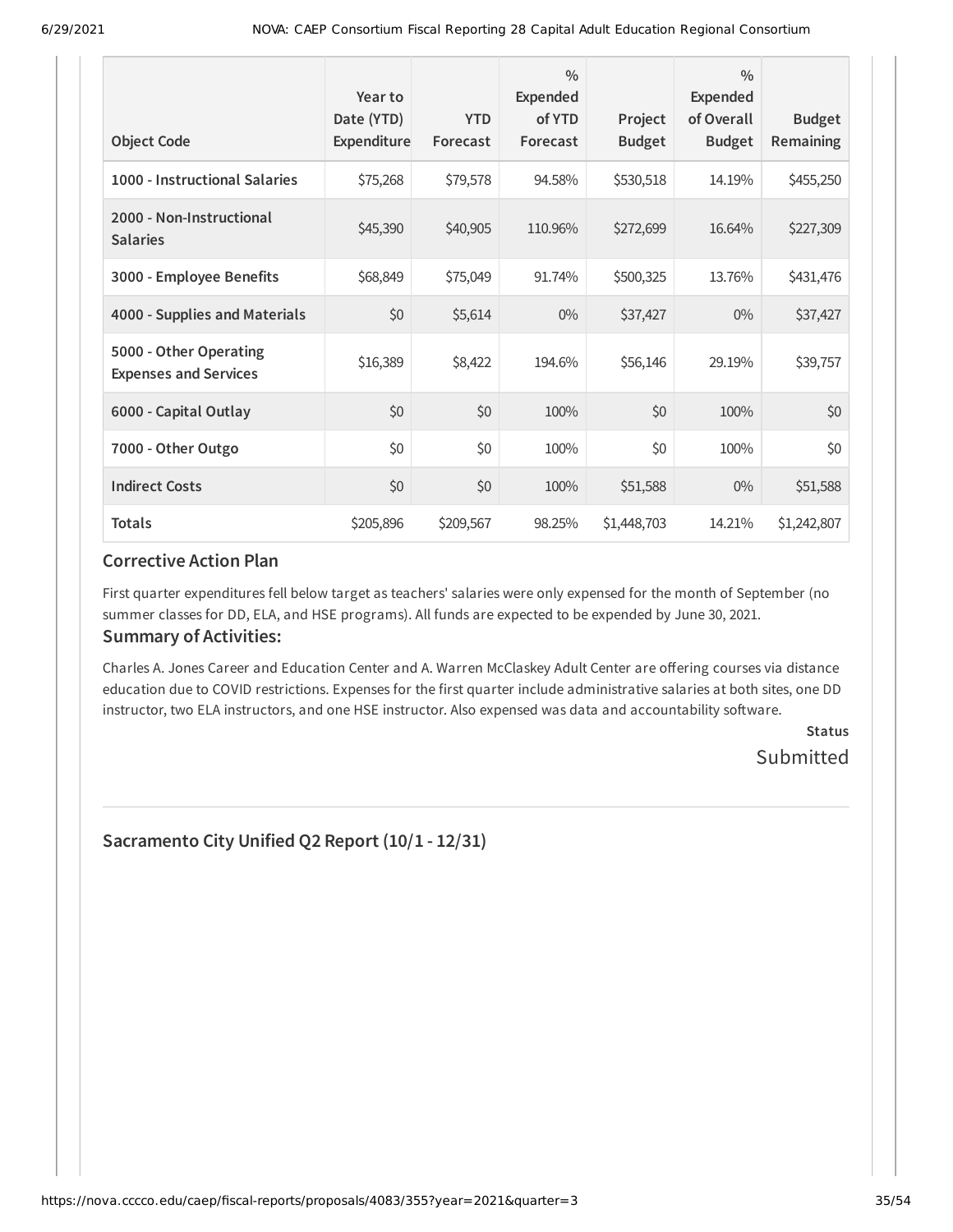| <b>Object Code</b>                                     | Year to<br>Date (YTD)<br>Expenditure | <b>YTD</b><br>Forecast | $\frac{0}{0}$<br><b>Expended</b><br>of YTD<br>Forecast | Project<br><b>Budget</b> | $\frac{0}{0}$<br><b>Expended</b><br>of Overall<br><b>Budget</b> | <b>Budget</b><br><b>Remaining</b> |
|--------------------------------------------------------|--------------------------------------|------------------------|--------------------------------------------------------|--------------------------|-----------------------------------------------------------------|-----------------------------------|
| 1000 - Instructional Salaries                          | \$222,163                            | \$159,155              | 139.59%                                                | \$530,518                | 41.88%                                                          | \$308,355                         |
| 2000 - Non-Instructional<br><b>Salaries</b>            | \$115,960                            | \$81,810               | 141.74%                                                | \$272,699                | 42.52%                                                          | \$156,739                         |
| 3000 - Employee Benefits                               | \$213,684                            | \$150,098              | 142.36%                                                | \$500,325                | 42.71%                                                          | \$286,641                         |
| 4000 - Supplies and Materials                          | \$160                                | \$11,228               | 1.42%                                                  | \$37,427                 | 0.43%                                                           | \$37,267                          |
| 5000 - Other Operating<br><b>Expenses and Services</b> | \$16,389                             | \$16,844               | 97.3%                                                  | \$56,146                 | 29.19%                                                          | \$39,757                          |
| 6000 - Capital Outlay                                  | \$0                                  | \$0                    | 100%                                                   | \$0                      | 100%                                                            | \$0                               |
| 7000 - Other Outgo                                     | \$0                                  | \$0                    | 100%                                                   | \$0                      | 100%                                                            | \$0                               |
| <b>Indirect Costs</b>                                  | \$0                                  | \$0                    | 100%                                                   | \$51,588                 | $0\%$                                                           | \$51,588                          |
| <b>Totals</b>                                          | \$568,356                            | \$419,134              | 135.6%                                                 | \$1,448,703              | 39.23%                                                          | \$880,347                         |

Charles A. Jones Career and Education Center and A. Warren McClaskey Adult Center continue to offer courses via distance education due to COVID restrictions. Expenses for the second quarter include administrative salaries at both sites, one DD instructor, two ELA instructors, and one HSE instructor.

# **Status Submitted**

# **Allocation Year Closeout: 2018-19**

I have reviewed the financial reports for my agency and confirm that all funds for this allocation year have been spent.

**2018-19 Reverted Funds:**

\$0

# **2018-19 Status**

Closed

#### **Submitting Authority**

Dr. Sue Lytle Gilmore, Director Adult Education Angela Hatter, Site Administrator

**Sacramento City Unified Q3 Report (1/1 - 3/31)**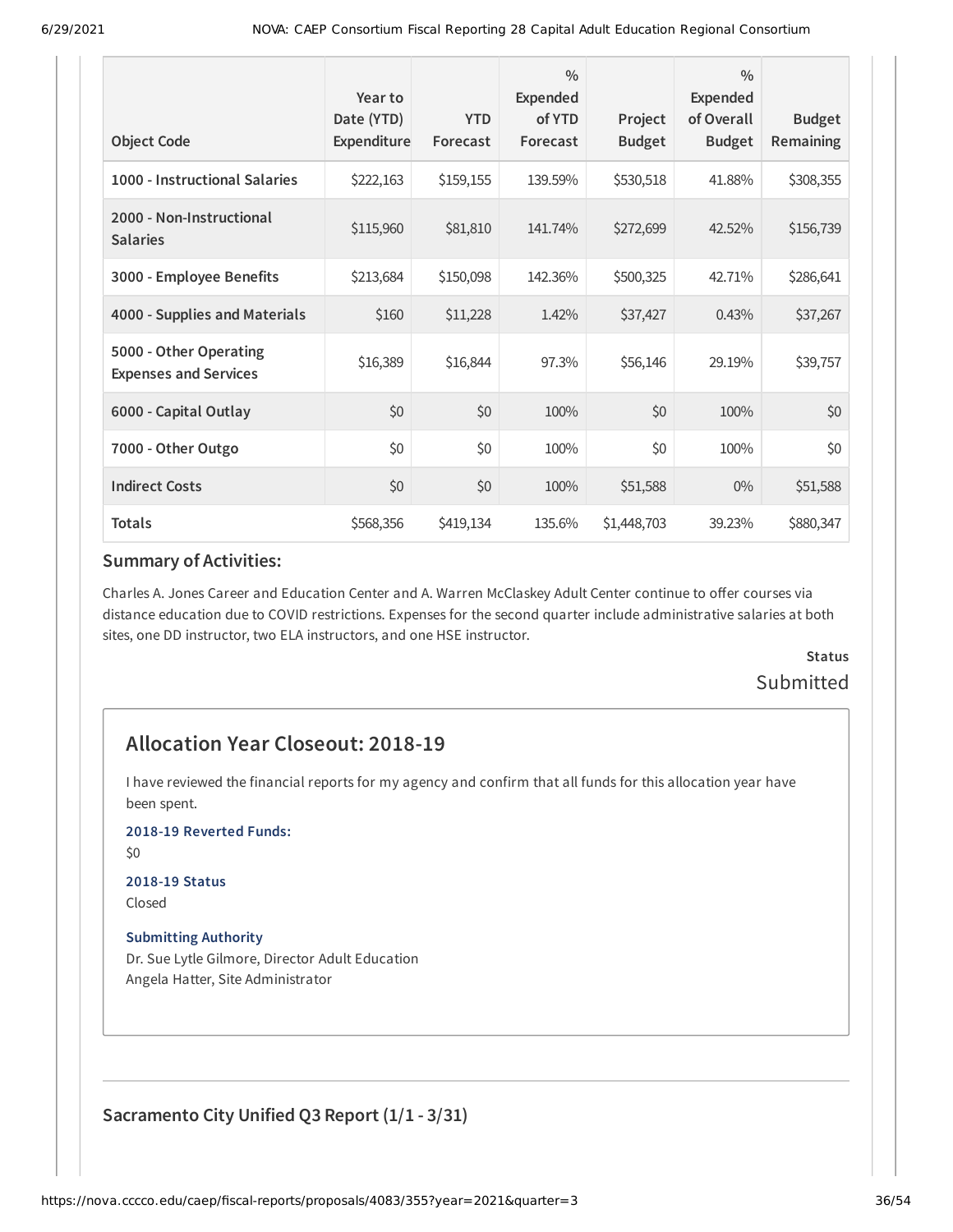| <b>Object Code</b>                                     | Year to<br>Date (YTD)<br>Expenditure | <b>YTD</b><br>Forecast | $\frac{0}{0}$<br>Expended<br>of YTD<br>Forecast | Project<br><b>Budget</b> | $\frac{0}{0}$<br><b>Expended</b><br>of Overall<br><b>Budget</b> | <b>Budget</b><br>Remaining |
|--------------------------------------------------------|--------------------------------------|------------------------|-------------------------------------------------|--------------------------|-----------------------------------------------------------------|----------------------------|
|                                                        |                                      |                        |                                                 |                          |                                                                 |                            |
| 1000 - Instructional Salaries                          | \$373,895                            | \$238,733              | 156.62%                                         | \$530,518                | 70.48%                                                          | \$156,623                  |
| 2000 - Non-Instructional<br><b>Salaries</b>            | \$182,453                            | \$122,715              | 148.68%                                         | \$272,699                | 66.91%                                                          | \$90,246                   |
| 3000 - Employee Benefits                               | \$407,015                            | \$225,146              | 180.78%                                         | \$500,325                | 81.35%                                                          | \$93,310                   |
| 4000 - Supplies and Materials                          | \$2,674                              | \$16,842               | 15.88%                                          | \$37,427                 | 7.14%                                                           | \$34,753                   |
| 5000 - Other Operating<br><b>Expenses and Services</b> | \$17,337                             | \$25,266               | 68.62%                                          | \$56,146                 | 30.88%                                                          | \$38,809                   |
| 6000 - Capital Outlay                                  | \$0                                  | \$0                    | 100%                                            | \$0                      | 100%                                                            | \$0                        |
| 7000 - Other Outgo                                     | \$0                                  | \$0                    | 100%                                            | \$0                      | 100%                                                            | \$0                        |
| <b>Indirect Costs</b>                                  | \$0                                  | \$0                    | 100%                                            | \$51,588                 | $0\%$                                                           | \$51,588                   |
| <b>Totals</b>                                          | \$983,374                            | \$628,702              | 156.41%                                         | \$1,448,703              | 67.88%                                                          | \$465,329                  |

2020-2021 Quarter 3 – with the continued COVID -19 guidelines, Sacramento City USD continued its expenditures in alignment with consortium goals. Charles A. Jones Career & Education and A. W. McClaskey are transitioning from a Distance Learning planform to an in-person/hybrid model following the necessary COVID-19 social distance and safety guidelines.

> **Status Submitted**

**Sacramento City Unified Q4 Report (4/1 - 6/30)**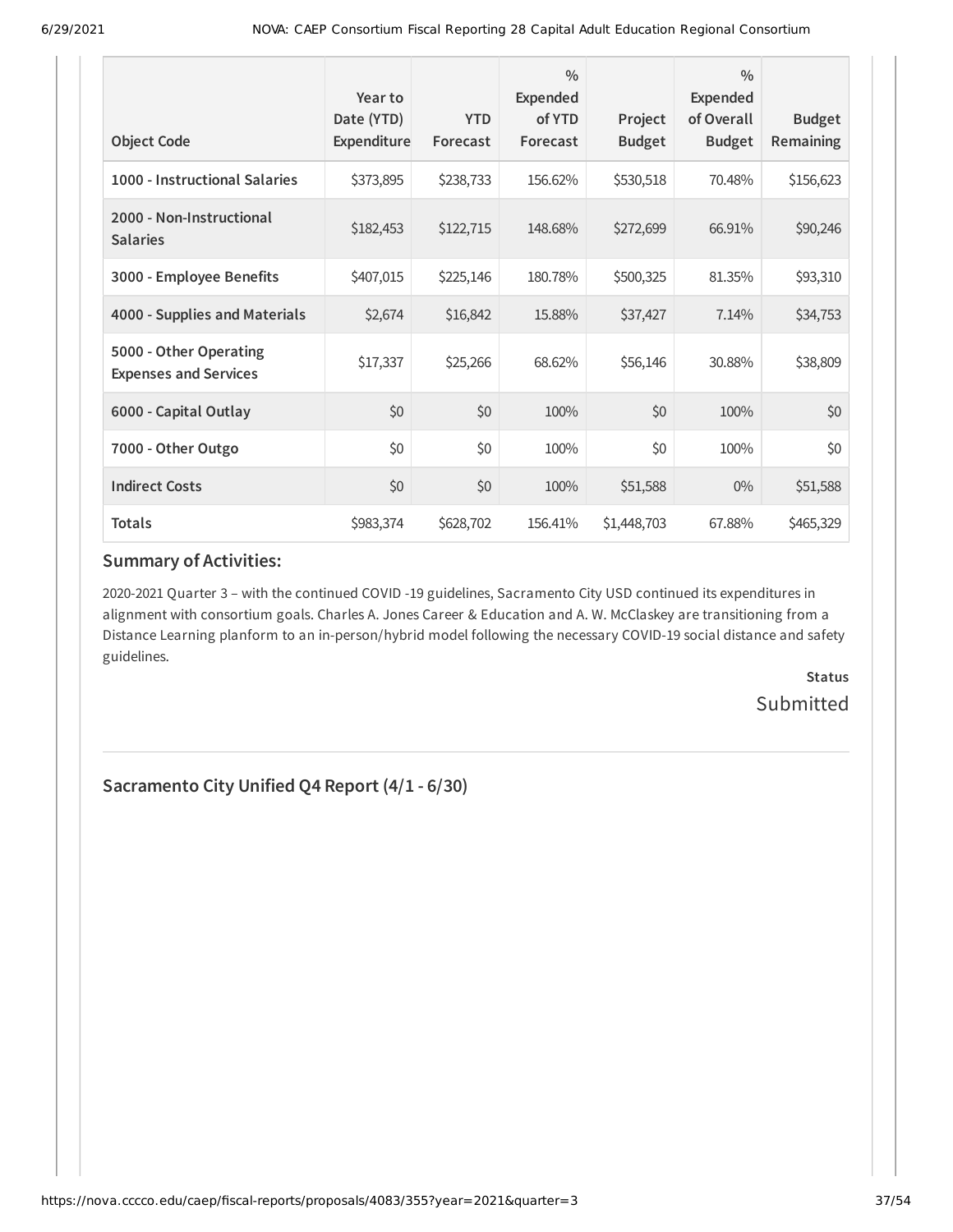| <b>Object Code</b>                                     | Year to<br>Date (YTD)<br>Expenditure | <b>YTD</b><br>Forecast | $\frac{0}{0}$<br><b>Expended</b><br>of YTD<br>Forecast | Project<br><b>Budget</b> | $\frac{0}{0}$<br><b>Expended</b><br>of Overall<br><b>Budget</b> | <b>Budget</b><br>Remaining |  |
|--------------------------------------------------------|--------------------------------------|------------------------|--------------------------------------------------------|--------------------------|-----------------------------------------------------------------|----------------------------|--|
| 1000 - Instructional Salaries                          | \$373,895                            | \$318,311              | 117.46%                                                | \$530,518                | 70.48%                                                          | \$156,623                  |  |
| 2000 - Non-Instructional<br><b>Salaries</b>            | \$182,453                            | \$163,619              | 111.51%                                                | \$272,699                | 66.91%                                                          | \$90,246                   |  |
| 3000 - Employee Benefits                               | \$407,015                            | \$300,195              | 135.58%                                                | \$500,325                | 81.35%                                                          | \$93,310                   |  |
| 4000 - Supplies and Materials                          | \$2,674                              | \$22,456               | 11.91%                                                 | \$37,427                 | 7.14%                                                           | \$34,753                   |  |
| 5000 - Other Operating<br><b>Expenses and Services</b> | \$17,337                             | \$33,688               | 51.46%                                                 | \$56,146                 | 30.88%                                                          | \$38,809                   |  |
| 6000 - Capital Outlay                                  | \$0                                  | \$0                    | 100%                                                   | \$0                      | 100%                                                            | \$0                        |  |
| 7000 - Other Outgo                                     | \$0                                  | \$0                    | 100%                                                   | \$0                      | 100%                                                            | \$0                        |  |
| <b>Indirect Costs</b>                                  | \$0                                  | \$0                    | 100%                                                   | \$51,588                 | $0\%$                                                           | \$51,588                   |  |
| <b>Totals</b>                                          | \$983,374                            | \$838,269              | 117.31%                                                | \$1,448,703              | 67.88%                                                          | \$465,329                  |  |
| <b>Status</b><br>Unsubmitted                           |                                      |                        |                                                        |                          |                                                                 |                            |  |

# **Sacramento Co. Office of Education**

**Sacramento Co.Office of Education Q1 Report (7/1 - 9/30)**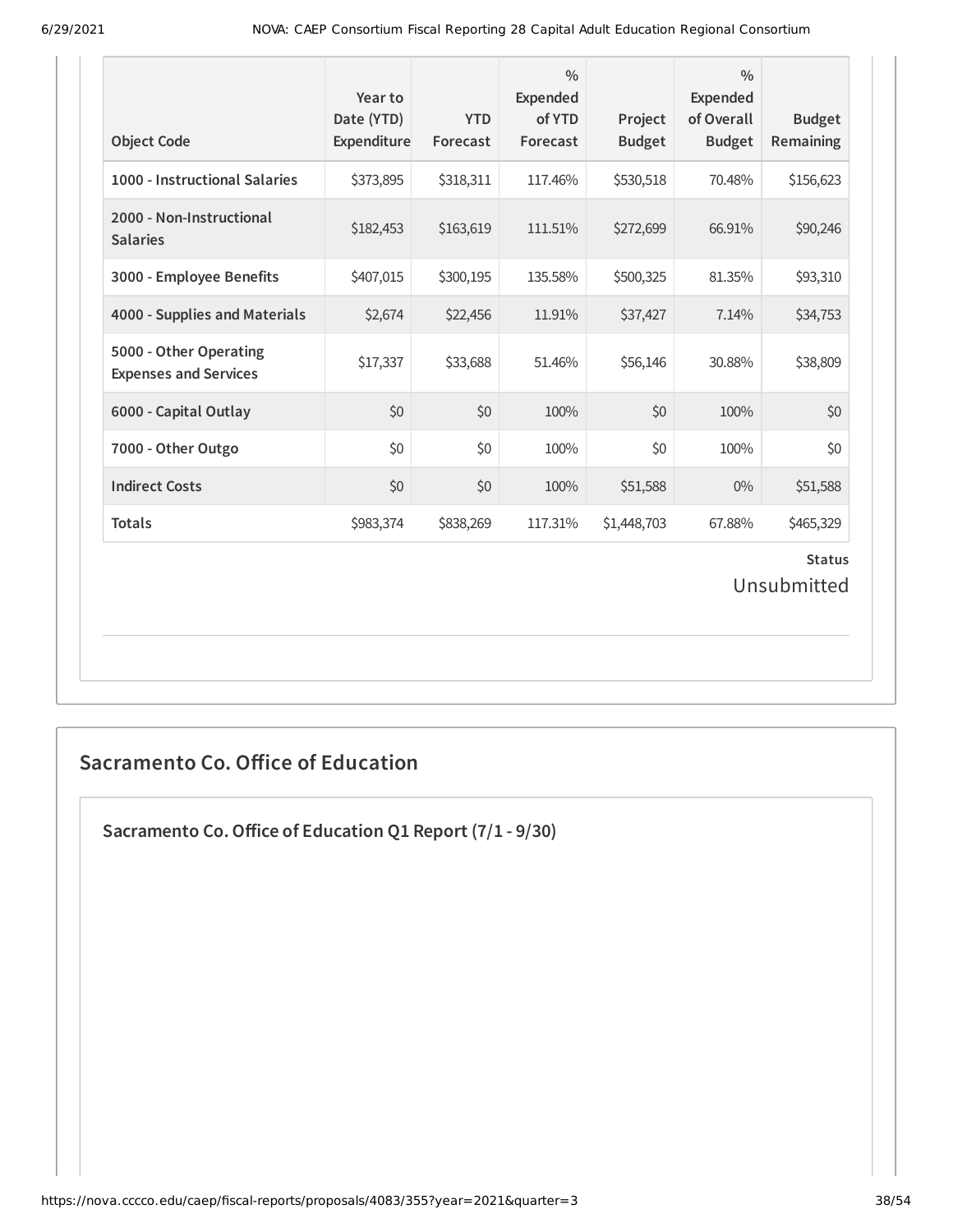| <b>Object Code</b>                                     | Year to<br>Date (YTD)<br>Expenditure | <b>YTD</b><br>Forecast | $\frac{0}{0}$<br><b>Expended</b><br>of YTD<br>Forecast | Project<br><b>Budget</b> | $\frac{0}{0}$<br><b>Expended</b><br>of Overall<br><b>Budget</b> | <b>Budget</b><br>Remaining |
|--------------------------------------------------------|--------------------------------------|------------------------|--------------------------------------------------------|--------------------------|-----------------------------------------------------------------|----------------------------|
| 1000 - Instructional Salaries                          | \$68,771                             | \$42,697               | 161.07%                                                | \$284,646                | 24.16%                                                          | \$215,875                  |
| 2000 - Non-Instructional<br><b>Salaries</b>            | \$16,126                             | \$28,668               | 56.25%                                                 | \$191,117                | 8.44%                                                           | \$174,991                  |
| 3000 - Employee Benefits                               | \$25,279                             | \$15,699               | 161.03%                                                | \$104,657                | 24.15%                                                          | \$79,378                   |
| 4000 - Supplies and Materials                          | \$5,376                              | \$960                  | 560%                                                   | \$6,400                  | 84%                                                             | \$1,024                    |
| 5000 - Other Operating<br><b>Expenses and Services</b> | \$8,037                              | \$21,927               | 36.65%                                                 | \$146,179                | 5.5%                                                            | \$138,142                  |
| 6000 - Capital Outlay                                  | \$0                                  | \$0                    | 100%                                                   | \$0                      | 100%                                                            | \$0                        |
| 7000 - Other Outgo                                     | \$0                                  | \$0                    | 100%                                                   | \$0                      | 100%                                                            | \$0                        |
| <b>Indirect Costs</b>                                  | \$6,179                              | \$5,498                | 112.4%                                                 | \$36,650                 | 16.86%                                                          | \$30,471                   |
| <b>Totals</b>                                          | \$129,768                            | \$115,447              | 112.4%                                                 | \$769,649                | 16.86%                                                          | \$639,881                  |

In Quarter 1 SCOE/CAERC facilitated consortium-wide meetings - in online formats amidst the COVID-19 pandemic - for specific purposes regarding business, resources, strategies, and planning, data and accountability, budget, marketing, and transitions. SCOE/CAERC staff processed purchasing for CASAS Tops Enterprise licenses, paper tests, e-tests, and record fees. CAERC/SCOE staff worked with members to create Fact Sheets for 2019-20 program year.

> **Status Submitted**

# **Sacramento Co.Office of Education Q2 Report (10/1 - 12/31)**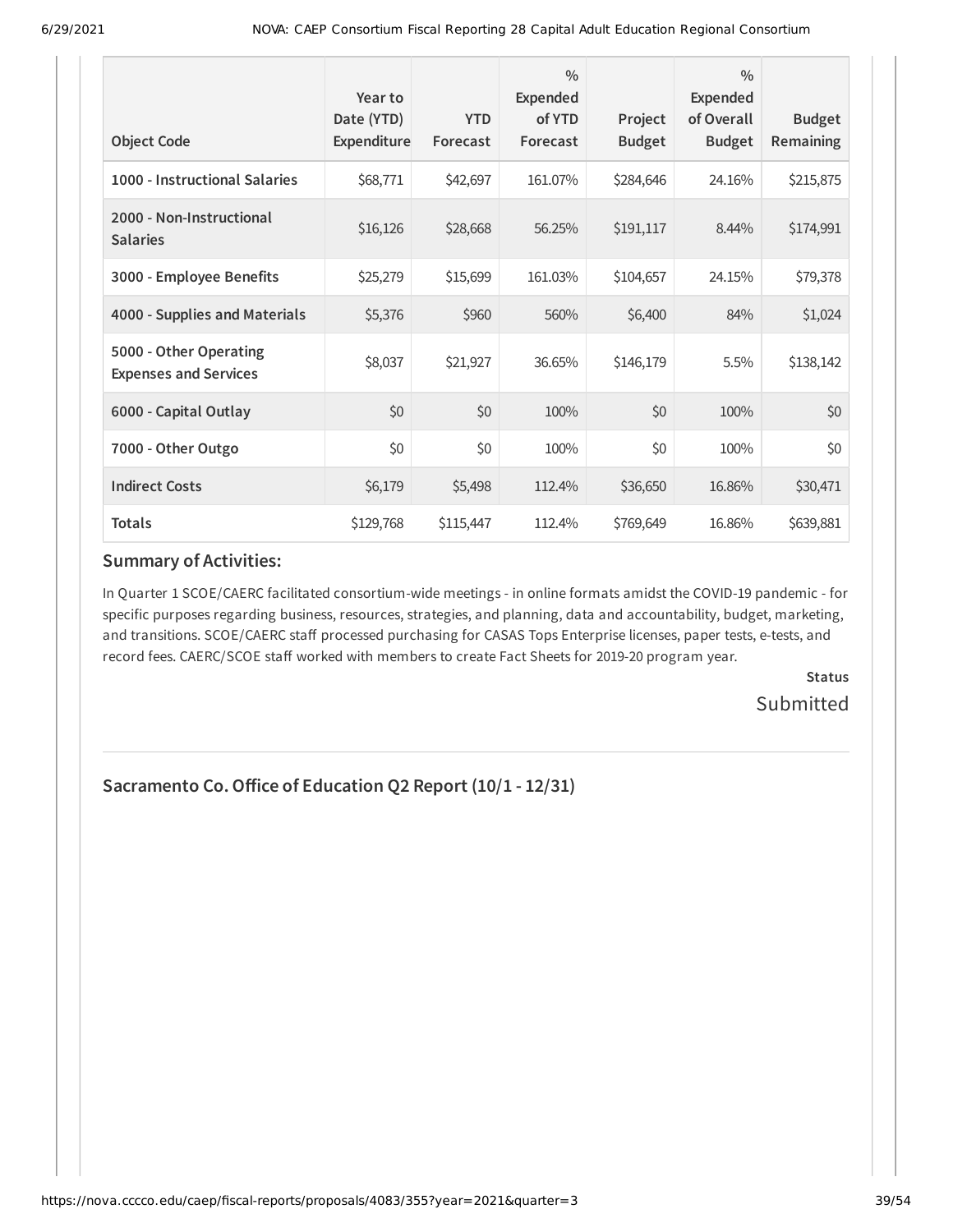| <b>Object Code</b>                                     | Year to<br>Date (YTD)<br>Expenditure | <b>YTD</b><br>Forecast | $\frac{0}{0}$<br><b>Expended</b><br>of YTD<br>Forecast | Project<br><b>Budget</b> | $\frac{0}{0}$<br><b>Expended</b><br>of Overall<br><b>Budget</b> | <b>Budget</b><br>Remaining |
|--------------------------------------------------------|--------------------------------------|------------------------|--------------------------------------------------------|--------------------------|-----------------------------------------------------------------|----------------------------|
| 1000 - Instructional Salaries                          | \$140,292                            | \$85,394               | 164.29%                                                | \$284,646                | 49.29%                                                          | \$144,354                  |
| 2000 - Non-Instructional<br><b>Salaries</b>            | \$33,424                             | \$57,335               | 58.3%                                                  | \$191,117                | 17.49%                                                          | \$157,693                  |
| 3000 - Employee Benefits                               | \$51,457                             | \$31,397               | 163.89%                                                | \$104,657                | 49.17%                                                          | \$53,200                   |
| 4000 - Supplies and Materials                          | \$5,505                              | \$1,920                | 286.72%                                                | \$6,400                  | 86.02%                                                          | \$895                      |
| 5000 - Other Operating<br><b>Expenses and Services</b> | \$77,297                             | \$43,854               | 176.26%                                                | \$146,179                | 52.88%                                                          | \$68,882                   |
| 6000 - Capital Outlay                                  | \$0                                  | \$0                    | 100%                                                   | \$0                      | 100%                                                            | \$0                        |
| 7000 - Other Outgo                                     | \$0                                  | \$0                    | 100%                                                   | \$0                      | 100%                                                            | \$0                        |
| <b>Indirect Costs</b>                                  | \$12,402                             | \$10,995               | 112.8%                                                 | \$36,650                 | 33.84%                                                          | \$24,248                   |
| <b>Totals</b>                                          | \$320,377                            | \$230,895              | 138.75%                                                | \$769,649                | 41.63%                                                          | \$449,272                  |

In Quarter 2 SCOE/CAERC continued to facilitate consortium-wide meetings - in online formats amidst the COVID-19 pandemic - for specific purposes regarding business, resources, strategies, and planning, data and accountability, budget, marketing, and transitions. CAERC/SCOE staff worked with members to create Fact Sheets for the 2019-20 program year. CAERC/SCOE staff worked with members to curate and publicize success stories by the learners in our programs. In the first two quarters, a new pilot 17-week course was facilitated at the consortium level. All members had the option to enroll learners and claim gains, while the instructor was paid out of the consortium-level funds. The course, titled Career Choices and Changes, engages learners in real-life projects for each unit which result in a 10-year plan. CAERC/SCOE staff promoted and facilitated enrollment for an online Comunity of Practice, CALPRO's Success for All Learners Through Equity , to take place Jan-Apr 2021.

**Status** Submitted

# **Allocation Year Closeout: 2018-19**

I have reviewed the financial reports for my agency and confirm that all funds for this allocation year have been spent.

**2018-19 Reverted Funds:** \$0

**2018-19 Status** Closed

**Submitting Authority** Renee Collins, Director of Adult Education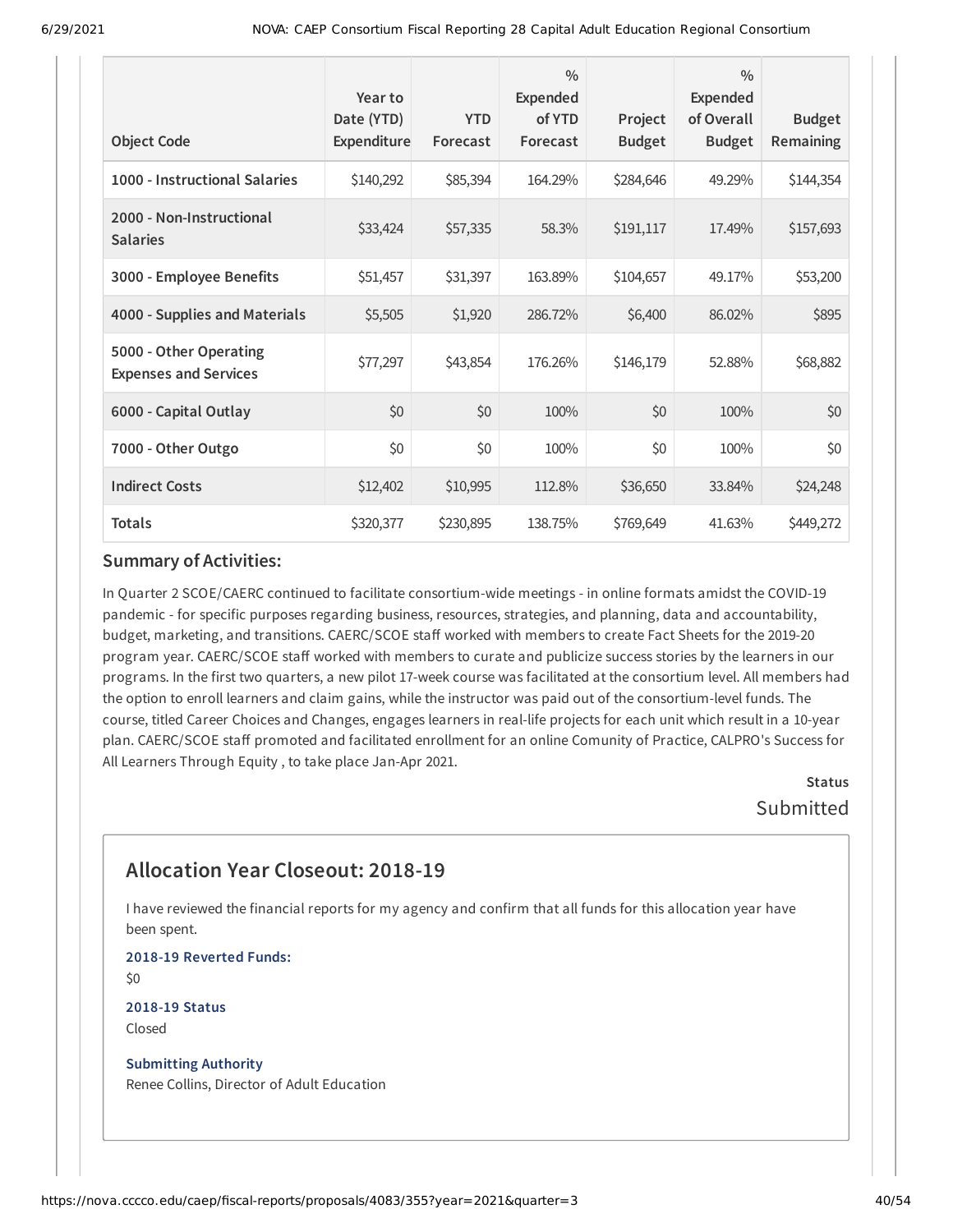| <b>Object Code</b>                                     | Year to<br>Date (YTD)<br>Expenditure | <b>YTD</b><br>Forecast | $\frac{0}{0}$<br>Expended<br>of YTD<br>Forecast | Project<br><b>Budget</b> | $\frac{0}{0}$<br><b>Expended</b><br>of Overall<br><b>Budget</b> | <b>Budget</b><br><b>Remaining</b> |
|--------------------------------------------------------|--------------------------------------|------------------------|-------------------------------------------------|--------------------------|-----------------------------------------------------------------|-----------------------------------|
| 1000 - Instructional Salaries                          | \$210,438                            | \$128,091              | 164.29%                                         | \$284,646                | 73.93%                                                          | \$74,208                          |
| 2000 - Non-Instructional<br><b>Salaries</b>            | \$50,352                             | \$86,003               | 58.55%                                          | \$191,117                | 26.35%                                                          | \$140,765                         |
| 3000 - Employee Benefits                               | \$77,221                             | \$47,096               | 163.97%                                         | \$104,657                | 73.78%                                                          | \$27,436                          |
| 4000 - Supplies and Materials                          | \$6,172                              | \$2,880                | 214.31%                                         | \$6,400                  | 96.44%                                                          | \$228                             |
| 5000 - Other Operating<br><b>Expenses and Services</b> | \$90,697                             | \$65,781               | 137.88%                                         | \$146,179                | 62.05%                                                          | \$55,482                          |
| 6000 - Capital Outlay                                  | \$0                                  | \$0                    | 100%                                            | \$0                      | 100%                                                            | \$0                               |
| 7000 - Other Outgo                                     | \$0                                  | \$0                    | 100%                                            | \$0                      | 100%                                                            | \$0                               |
| <b>Indirect Costs</b>                                  | \$18,748                             | \$16,493               | 113.68%                                         | \$36,650                 | 51.15%                                                          | \$17,902                          |
| <b>Totals</b>                                          | \$453,628                            | \$346,342              | 130.98%                                         | \$769,649                | 58.94%                                                          | \$316,021                         |

# **Sacramento Co.Office of Education Q3 Report (1/1 - 3/31)**

### **Summary of Activities:**

In Quarter 3 SCOE/CAERC facilitated consortium-wide meetings for specific purposes regarding business, resources, strategies and planning, data and accountability, budget, marketing, and transitions. CAERC/SCOE staff worked with members to create Fact Sheets for the 2019-20 program year. SCOE/CAERC staff published the March/April 2021 issue of the CAERC Newsletter. SCOE/CAERC staff continued posting original content on social media and re-posting content of interest by partners and the larger community.

> **Status** Submitted

**Sacramento Co.Office of Education Q4 Report (4/1 - 6/30)**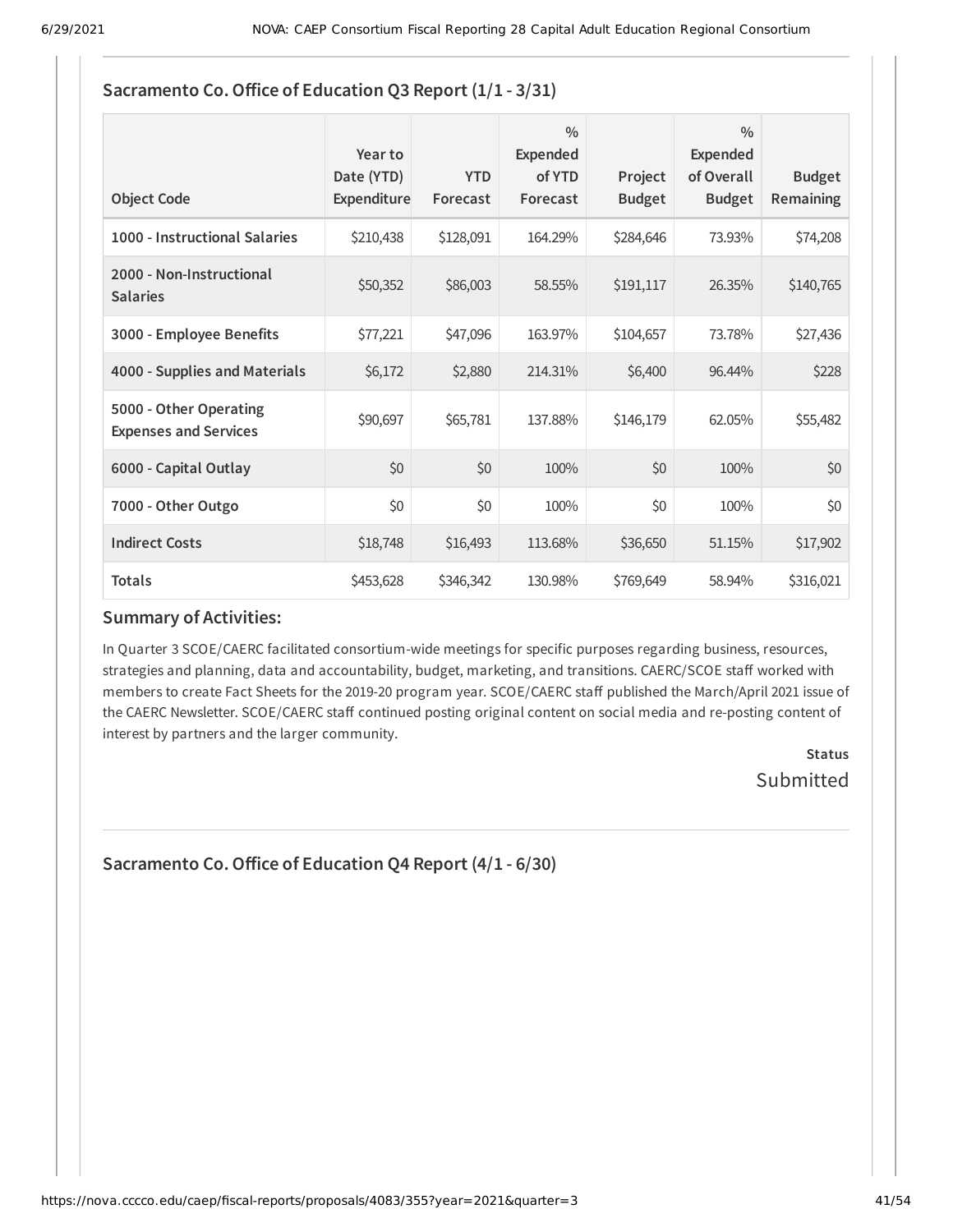| <b>Object Code</b>                                     | Year to<br>Date (YTD)<br>Expenditure | <b>YTD</b><br>Forecast | $\frac{0}{0}$<br><b>Expended</b><br>of YTD<br>Forecast | Project<br><b>Budget</b> | $\frac{0}{0}$<br><b>Expended</b><br>of Overall<br><b>Budget</b> | <b>Budget</b><br>Remaining   |
|--------------------------------------------------------|--------------------------------------|------------------------|--------------------------------------------------------|--------------------------|-----------------------------------------------------------------|------------------------------|
| 1000 - Instructional Salaries                          | \$210,438                            | \$170,788              | 123.22%                                                | \$284,646                | 73.93%                                                          | \$74,208                     |
| 2000 - Non-Instructional<br><b>Salaries</b>            | \$50,352                             | \$114,670              | 43.91%                                                 | \$191,117                | 26.35%                                                          | \$140,765                    |
| 3000 - Employee Benefits                               | \$77,221                             | \$62,794               | 122.97%                                                | \$104,657                | 73.78%                                                          | \$27,436                     |
| 4000 - Supplies and Materials                          | \$6,172                              | \$3,840                | 160.73%                                                | \$6,400                  | 96.44%                                                          | \$228                        |
| 5000 - Other Operating<br><b>Expenses and Services</b> | \$90,697                             | \$87,707               | 103.41%                                                | \$146,179                | 62.05%                                                          | \$55,482                     |
| 6000 - Capital Outlay                                  | \$0                                  | \$0                    | 100%                                                   | \$0                      | 100%                                                            | \$0                          |
| 7000 - Other Outgo                                     | \$0                                  | \$0                    | 100%                                                   | \$0                      | 100%                                                            | \$0                          |
| <b>Indirect Costs</b>                                  | \$18,748                             | \$21,990               | 85.26%                                                 | \$36,650                 | 51.15%                                                          | \$17,902                     |
| <b>Totals</b>                                          | \$453,628                            | \$461,789              | 98.23%                                                 | \$769,649                | 58.94%                                                          | \$316,021                    |
|                                                        |                                      |                        |                                                        |                          |                                                                 | <b>Status</b><br>Unsubmitted |

# **San Juan Unified**

**San Juan Unified Q1 Report (7/1 - 9/30)**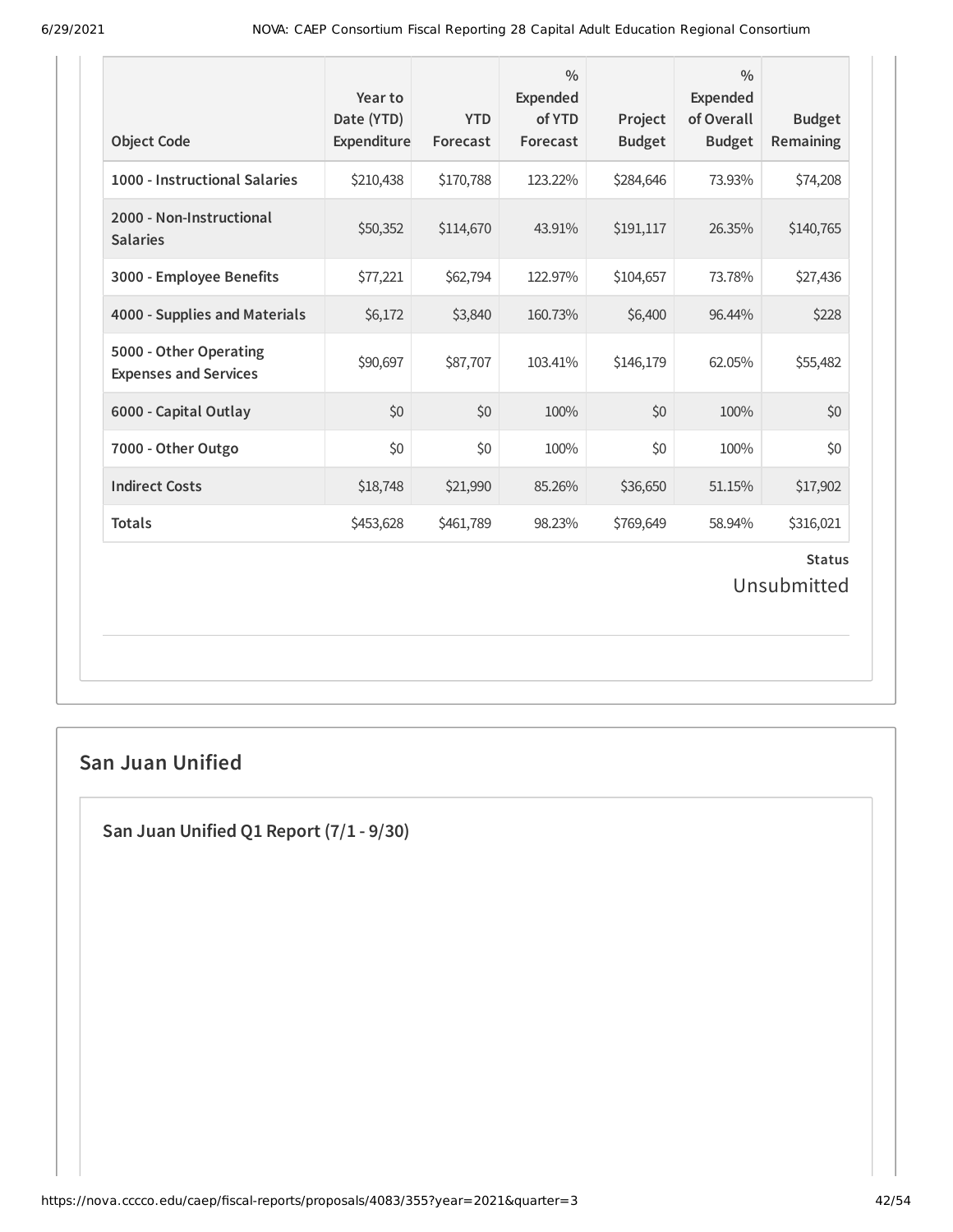| <b>Object Code</b>                                     | Year to<br>Date (YTD)<br><b>Expenditure</b> | <b>YTD</b><br>Forecast | $\frac{0}{0}$<br><b>Expended</b><br>of YTD<br>Forecast | Project<br><b>Budget</b> | $\frac{0}{0}$<br><b>Expended</b><br>of Overall<br><b>Budget</b> | <b>Budget</b><br>Remaining |
|--------------------------------------------------------|---------------------------------------------|------------------------|--------------------------------------------------------|--------------------------|-----------------------------------------------------------------|----------------------------|
| 1000 - Instructional Salaries                          | \$95,173                                    | \$174,710              | 54.47%                                                 | \$698,839                | 13.62%                                                          | \$603,666                  |
| 2000 - Non-Instructional<br><b>Salaries</b>            | \$29,924                                    | \$44,309               | 67.53%                                                 | \$177,237                | 16.88%                                                          | \$147,313                  |
| 3000 - Employee Benefits                               | \$39,585                                    | \$73,947               | 53.53%                                                 | \$295,786                | 13.38%                                                          | \$256,201                  |
| 4000 - Supplies and Materials                          | \$1,119                                     | \$34,447               | 3.25%                                                  | \$137,786                | 0.81%                                                           | \$136,667                  |
| 5000 - Other Operating<br><b>Expenses and Services</b> | \$47,144                                    | \$48,906               | 96.4%                                                  | \$195,625                | 24.1%                                                           | \$148,481                  |
| 6000 - Capital Outlay                                  | \$0                                         | \$0                    | 100%                                                   | \$0                      | 100%                                                            | \$0                        |
| 7000 - Other Outgo                                     | \$0                                         | \$0                    | 100%                                                   | \$90,300                 | $0\%$                                                           | \$90,300                   |
| <b>Indirect Costs</b>                                  | \$0                                         | \$0                    | 100%                                                   | \$68,038                 | $0\%$                                                           | \$68,038                   |
| <b>Totals</b>                                          | \$212,945                                   | \$376,318              | 56.59%                                                 | \$1,663,611              | 12.8%                                                           | \$1,450,666                |

Due to the restrictions placed upon the San Juan Adult Education program because of the COVID pandemic, we were only able to offer courses via a Distance Learning platform. These restrictions limited student access to technology and staff available to provide DL instruction, resulting in lower enrollment. Course offerings were limited, and other ancillary programs like child care services for students were paused, causing a temporary reduction in personnel, material, and supply costs. We are currently planning to transition to a hybrid learning environment starting in January, which will offer a blend of on-line (distance learning) classes along with in-person classes that will have an asynchronous and/or on-line component. We will also investigate increasing our technology inventory to address student need for on-line access. These adjustments should result in higher enrollment and a corresponding return to forecasted expenses for the remaining quarters.

#### **Summary of Activities:**

During Q1 of 20/21 San Juan AE spent funds that align with consortium goals and - in the face of COVID-related restrictions placed upon in-person instruction - adapted the means to reach those goals by implementing a distance learning model, which will likely be in place through Q2. Notwithstanding these challenges, SJAE has been able to continue providing ESL, ABE, and ASE instruction, as well as the course-focused piece of our CTE Medical Assisting program. Our Sunrise and Creekside campuses have been able to resume CASAS testing in small cohorts. Creekside continues to partner with IRC, though the components of that partnership that require on-site interactions of the public have been suspended until pandemic conditions abate and the County allows those to resume. SJAE's partnership with Folsom Cordova Community Partnership provides subsidized employment opportunities, counseling and career assistance.

> **Status** Submitted

# **San Juan Unified Q2 Report (10/1 - 12/31)**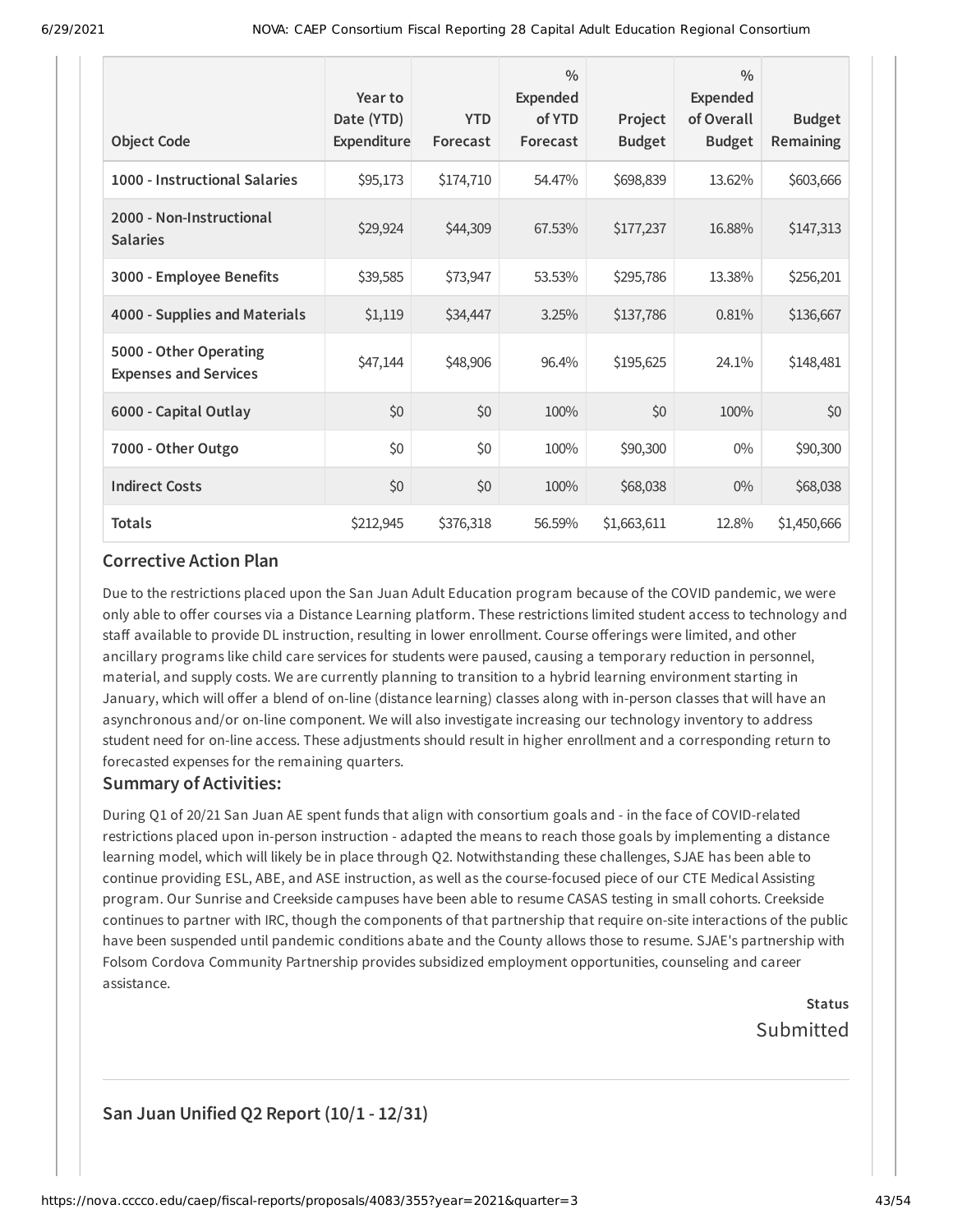| <b>Object Code</b>                                     | Year to<br>Date (YTD)<br>Expenditure | <b>YTD</b><br>Forecast | $\frac{0}{0}$<br><b>Expended</b><br>of YTD<br>Forecast | Project<br><b>Budget</b> | $\frac{0}{0}$<br><b>Expended</b><br>of Overall<br><b>Budget</b> | <b>Budget</b><br><b>Remaining</b> |
|--------------------------------------------------------|--------------------------------------|------------------------|--------------------------------------------------------|--------------------------|-----------------------------------------------------------------|-----------------------------------|
| 1000 - Instructional Salaries                          | \$276,184                            | \$349,420              | 79.04%                                                 | \$698,839                | 39.52%                                                          | \$422,655                         |
| 2000 - Non-Instructional<br><b>Salaries</b>            | \$73,377                             | \$88,619               | 82.8%                                                  | \$177,237                | 41.4%                                                           | \$103,860                         |
| 3000 - Employee Benefits                               | \$119,064                            | \$147,893              | 80.51%                                                 | \$295,786                | 40.25%                                                          | \$176,722                         |
| 4000 - Supplies and Materials                          | \$7,186                              | \$68,893               | 10.43%                                                 | \$137,786                | 5.22%                                                           | \$130,600                         |
| 5000 - Other Operating<br><b>Expenses and Services</b> | \$182,150                            | \$97,813               | 186.22%                                                | \$195,625                | 93.11%                                                          | \$13,475                          |
| 6000 - Capital Outlay                                  | \$0                                  | \$0                    | 100%                                                   | \$0                      | 100%                                                            | \$0                               |
| 7000 - Other Outgo                                     | \$90,300                             | \$0                    | 100%                                                   | \$90,300                 | 100%                                                            | \$0                               |
| <b>Indirect Costs</b>                                  | \$0                                  | \$0                    | 100%                                                   | \$68,038                 | $0\%$                                                           | \$68,038                          |
| <b>Totals</b>                                          | \$748,261                            | \$752,637              | 99.42%                                                 | \$1,663,611              | 44.98%                                                          | \$915,350                         |

During Q2 of 20/21 San Juan AE continued to spend funds that align with consortium goals, all the while struggling (lie so many similar programs) to reach those goals through the implementation of a distance learning model due to the continuing COVID pandemic. Notwithstanding these challenges, SJAE continues to provide ESL, ABE, and ASE instruction, as well as the non-hands-on portions of instruction for our CTE Medical Assisting program (in-person lab work and externships continue to be on suspended until we move to a hybrid model). Creekside continues to partner with IRC, though the components of that partnership that require on-site interactions of the public have been suspended until pandemic conditions abate and the County allows those to resume. SJAE's partnership with Folsom Cordova Community Partnership provides subsidized employment opportunities, counseling and career assistance.

### **Status** Submitted

# **Allocation Year Closeout: 2018-19**

I have reviewed the financial reports for my agency and confirm that all funds for this allocation year have been spent.

**2018-19 Reverted Funds:** \$0

**2018-19 Status** Closed

### **Submitting Authority** Brett Wolfe, Director

Richard Judge, Principal Angela Rodriguez, Vice Principal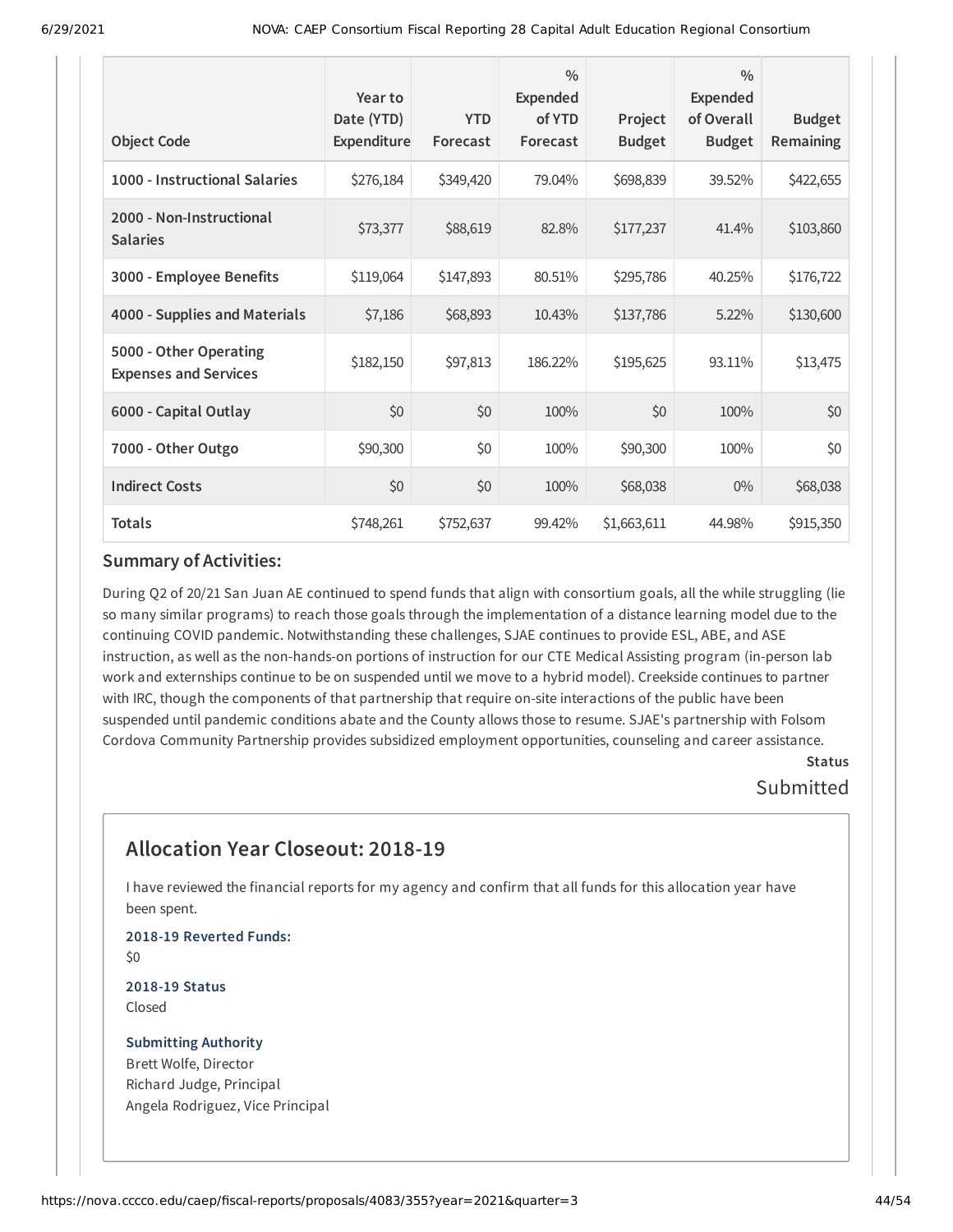### **San Juan Unified Q3 Report (1/1 - 3/31)**

| <b>Object Code</b>                                     | Year to<br>Date (YTD)<br><b>Expenditure</b> | <b>YTD</b><br>Forecast | $\frac{0}{0}$<br>Expended<br>of YTD<br>Forecast | Project<br><b>Budget</b> | $\frac{0}{0}$<br>Expended<br>of Overall<br><b>Budget</b> | <b>Budget</b><br><b>Remaining</b> |
|--------------------------------------------------------|---------------------------------------------|------------------------|-------------------------------------------------|--------------------------|----------------------------------------------------------|-----------------------------------|
| 1000 - Instructional Salaries                          | \$432,222                                   | \$524,129              | 82.46%                                          | \$698,839                | 61.85%                                                   | \$266,617                         |
| 2000 - Non-Instructional<br><b>Salaries</b>            | \$114,878                                   | \$132,928              | 86.42%                                          | \$177,237                | 64.82%                                                   | \$62,359                          |
| 3000 - Employee Benefits                               | \$199,038                                   | \$221,840              | 89.72%                                          | \$295,786                | 67.29%                                                   | \$96,748                          |
| 4000 - Supplies and Materials                          | \$125,182                                   | \$103,340              | 121.14%                                         | \$137,786                | 90.85%                                                   | \$12,604                          |
| 5000 - Other Operating<br><b>Expenses and Services</b> | \$186,780                                   | \$146,719              | 127.3%                                          | \$195,625                | 95.48%                                                   | \$8,845                           |
| 6000 - Capital Outlay                                  | \$0                                         | \$0                    | 100%                                            | \$0                      | 100%                                                     | \$0                               |
| 7000 - Other Outgo                                     | \$90,300                                    | \$90,300               | 100%                                            | \$90,300                 | 100%                                                     | \$0                               |
| <b>Indirect Costs</b>                                  | \$0                                         | \$0                    | 100%                                            | \$68,038                 | $0\%$                                                    | \$68,038                          |
| <b>Totals</b>                                          | \$1,148,400                                 | \$1,219,255            | 94.19%                                          | \$1,663,611              | 69.03%                                                   | \$515,211                         |

### **Summary of Activities:**

During Quarter 3 of the 20-21 school year San Juan AE continued to spend funds that align with consortium goals, all the while struggling to reach those goals through the implementation of a distance learning model due to the continuing COVID pandemic. Despite these obstacles, SJAE continued to provide ESL, ABE, and ASE instruction. Additionally, we were able to start the hands-on course work for our CTE-Clinical Medical Assisting program. We also were able to bring one of our ESL classes and two ASE classes back for in-person instruction 3 days/week. On top of that we set about planning the start of a new CTE program in ECE to kick off at the end of the 3rd Quarter. Our partnership with IRC continued on track, and we were allowed to bring back our farmers market, a joint SJAE-IRC program at our Creekside site.

> **Status** Submitted

**San Juan Unified Q4 Report (4/1 - 6/30)**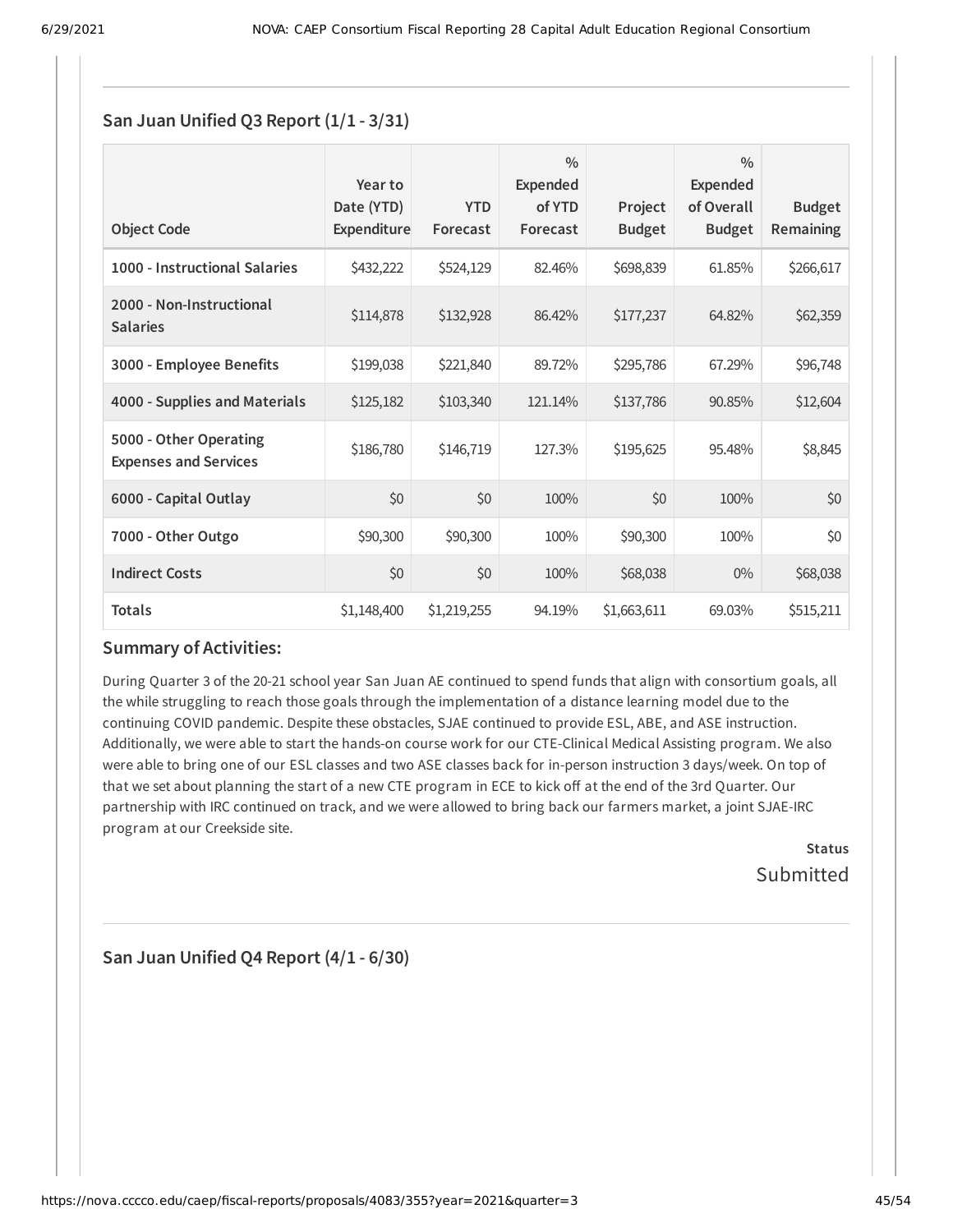| <b>Object Code</b>                                     | Year to<br>Date (YTD)<br>Expenditure | <b>YTD</b><br>Forecast | $\frac{0}{0}$<br><b>Expended</b><br>of YTD<br>Forecast | Project<br><b>Budget</b> | $\frac{0}{0}$<br><b>Expended</b><br>of Overall<br><b>Budget</b> | <b>Budget</b><br>Remaining   |
|--------------------------------------------------------|--------------------------------------|------------------------|--------------------------------------------------------|--------------------------|-----------------------------------------------------------------|------------------------------|
| 1000 - Instructional Salaries                          | \$432,222                            | \$698,839              | 61.85%                                                 | \$698,839                | 61.85%                                                          | \$266,617                    |
| 2000 - Non-Instructional<br><b>Salaries</b>            | \$114,878                            | \$177,237              | 64.82%                                                 | \$177,237                | 64.82%                                                          | \$62,359                     |
| 3000 - Employee Benefits                               | \$199,038                            | \$295,786              | 67.29%                                                 | \$295,786                | 67.29%                                                          | \$96,748                     |
| 4000 - Supplies and Materials                          | \$125,182                            | \$137,786              | 90.85%                                                 | \$137,786                | 90.85%                                                          | \$12,604                     |
| 5000 - Other Operating<br><b>Expenses and Services</b> | \$186,780                            | \$195,625              | 95.48%                                                 | \$195,625                | 95.48%                                                          | \$8,845                      |
| 6000 - Capital Outlay                                  | \$0                                  | \$0                    | 100%                                                   | \$0                      | 100%                                                            | \$0                          |
| 7000 - Other Outgo                                     | \$90,300                             | \$90,300               | 100%                                                   | \$90,300                 | 100%                                                            | \$0                          |
| <b>Indirect Costs</b>                                  | \$0                                  | \$68,038               | $0\%$                                                  | \$68,038                 | 0%                                                              | \$68,038                     |
| <b>Totals</b>                                          | \$1,148,400                          | \$1,663,611            | 69.03%                                                 | \$1,663,611              | 69.03%                                                          | \$515,211                    |
|                                                        |                                      |                        |                                                        |                          |                                                                 | <b>Status</b><br>Unsubmitted |

# **Twin Rivers Unified**

**Twin Rivers Unified Q1 Report (7/1 - 9/30)**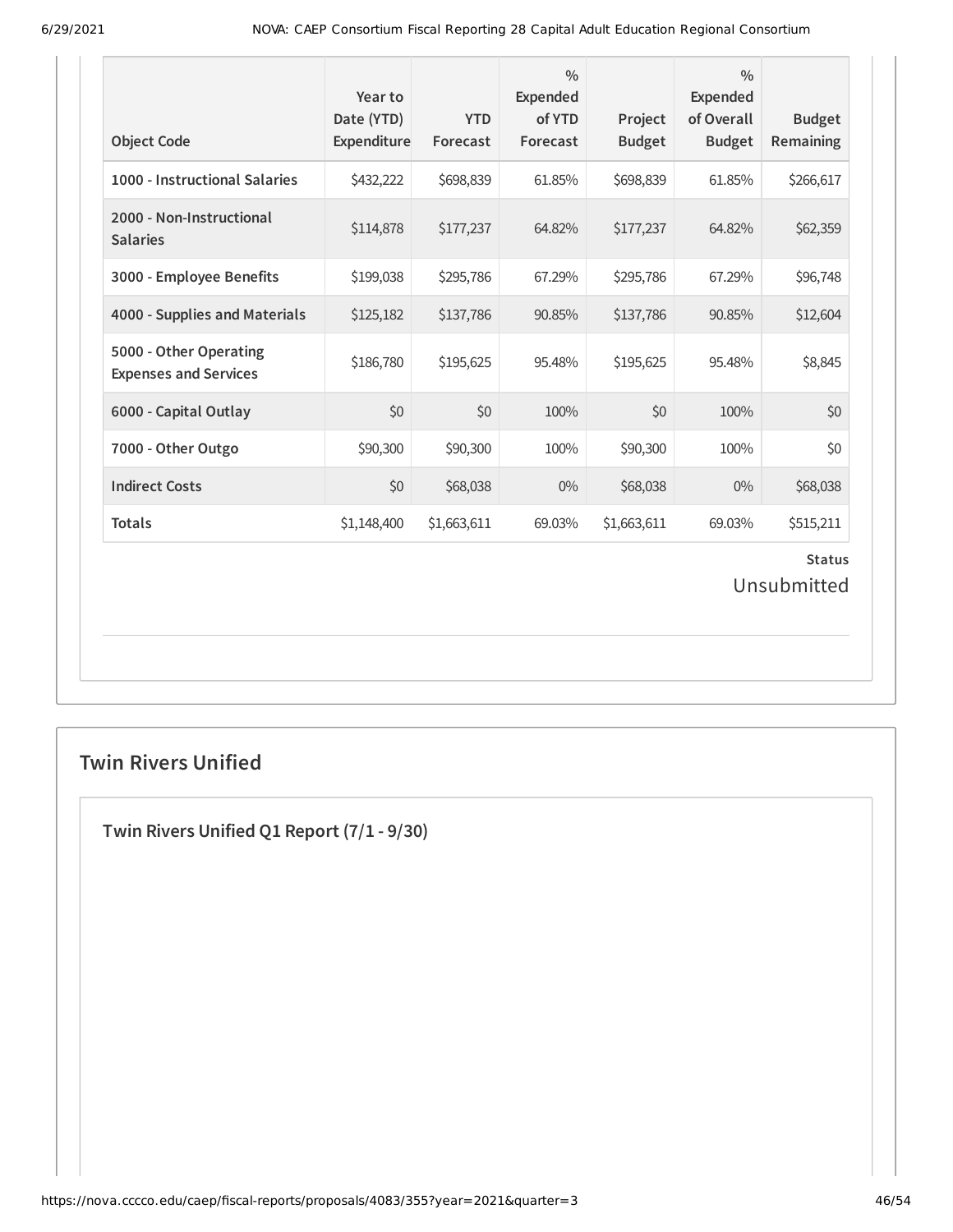| <b>Object Code</b>                                     | Year to<br>Date (YTD)<br>Expenditure | <b>YTD</b><br>Forecast | $\frac{0}{0}$<br>Expended<br>of YTD<br>Forecast | Project<br><b>Budget</b> | $\frac{0}{0}$<br><b>Expended</b><br>of Overall<br><b>Budget</b> | <b>Budget</b><br><b>Remaining</b> |
|--------------------------------------------------------|--------------------------------------|------------------------|-------------------------------------------------|--------------------------|-----------------------------------------------------------------|-----------------------------------|
| 1000 - Instructional Salaries                          | \$199,686                            | \$186,533              | 107.05%                                         | \$1,243,553              | 16.06%                                                          | \$1,043,867                       |
| 2000 - Non-Instructional<br><b>Salaries</b>            | \$125,630                            | \$110,038              | 114.17%                                         | \$733,588                | 17.13%                                                          | \$607,958                         |
| 3000 - Employee Benefits                               | \$120,914                            | \$95,941               | 126.03%                                         | \$639,608                | 18.9%                                                           | \$518,694                         |
| 4000 - Supplies and Materials                          | \$1,386                              | \$60,600               | 2.29%                                           | \$404,000                | $0.34\%$                                                        | \$402,614                         |
| 5000 - Other Operating<br><b>Expenses and Services</b> | \$103,245                            | \$150,028              | 68.82%                                          | \$1,000,187              | 10.32%                                                          | \$896,942                         |
| 6000 - Capital Outlay                                  | \$0                                  | \$0                    | 100%                                            | \$0                      | 100%                                                            | \$0                               |
| 7000 - Other Outgo                                     | \$300,000                            | \$45,000               | 666.67%                                         | \$300,000                | 100%                                                            | \$0                               |
| <b>Indirect Costs</b>                                  | \$27,543                             | \$32,407               | 84.99%                                          | \$216,047                | 12.75%                                                          | \$188,504                         |
| <b>Totals</b>                                          | \$878,404                            | \$680,547              | 129.07%                                         | \$4,536,983              | 19.36%                                                          | \$3,658,579                       |

During the first quarter of FY 2020/21, Twin Rivers Adult School (TRAS) offered courses in English as a Second Language (ESL), Adult Basic Education (ABE), GED Preparation, High School Completion (HSC) and Career Technical Education (CTE). Due to the COVID-19 directive, remote operations continued during the first quarter. All members of our staff continue to do everything we can to meet the educational needs of all students.

> **Status** Submitted

**Twin Rivers Unified Q2 Report (10/1 - 12/31)**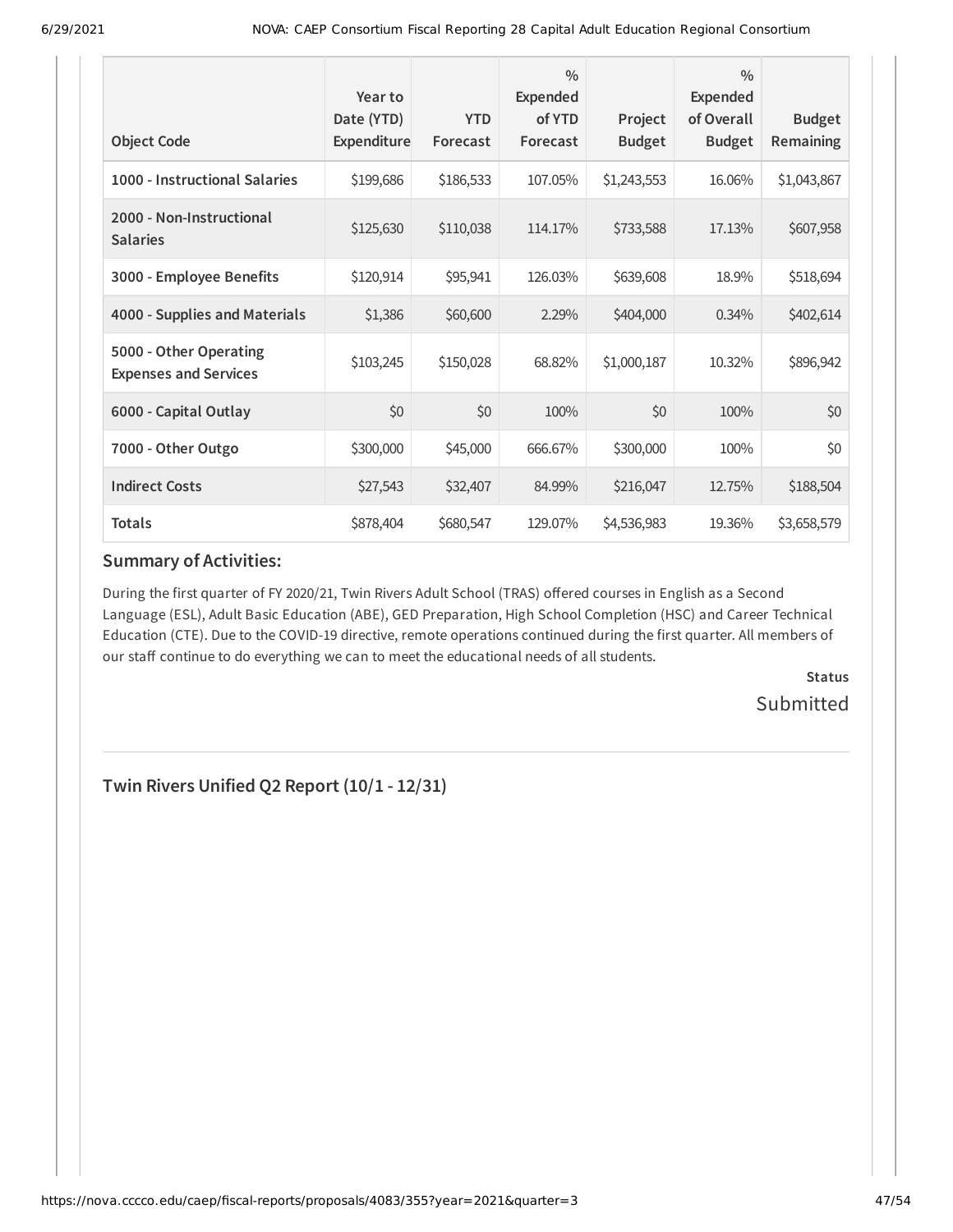| <b>Object Code</b>                                     | Year to<br>Date (YTD)<br>Expenditure | <b>YTD</b><br>Forecast | $\frac{0}{0}$<br><b>Expended</b><br>of YTD<br>Forecast | Project<br><b>Budget</b> | $\frac{0}{0}$<br><b>Expended</b><br>of Overall<br><b>Budget</b> | <b>Budget</b><br>Remaining |
|--------------------------------------------------------|--------------------------------------|------------------------|--------------------------------------------------------|--------------------------|-----------------------------------------------------------------|----------------------------|
| 1000 - Instructional Salaries                          | \$514,868                            | \$373,066              | 138.01%                                                | \$1,243,553              | 41.4%                                                           | \$728,685                  |
| 2000 - Non-Instructional<br><b>Salaries</b>            | \$263,687                            | \$220,076              | 119.82%                                                | \$733,588                | 35.94%                                                          | \$469,901                  |
| 3000 - Employee Benefits                               | \$281,257                            | \$191,882              | 146.58%                                                | \$639,608                | 43.97%                                                          | \$358,351                  |
| 4000 - Supplies and Materials                          | \$15,894                             | \$121,200              | 13.11%                                                 | \$404,000                | 3.93%                                                           | \$388,106                  |
| 5000 - Other Operating<br><b>Expenses and Services</b> | \$199,424                            | \$300,056              | 66.46%                                                 | \$1,000,187              | 19.94%                                                          | \$800,763                  |
| 6000 - Capital Outlay                                  | \$0                                  | \$0                    | 100%                                                   | \$0                      | 100%                                                            | \$0                        |
| 7000 - Other Outgo                                     | \$300,000                            | \$90,000               | 333.33%                                                | \$300,000                | 100%                                                            | \$0                        |
| <b>Indirect Costs</b>                                  | \$63,757                             | \$64,814               | 98.37%                                                 | \$216,047                | 29.51%                                                          | \$152,290                  |
| <b>Totals</b>                                          | \$1,638,887                          | \$1,361,095            | 120.41%                                                | \$4,536,983              | 36.12%                                                          | \$2,898,096                |

During the second quarter of FY 2020/21, Twin Rivers Adult School (TRAS) offered courses in English as a Second Language (ESL), Adult Basic Education (ABE), GED Preparation, High School Completion (HSC) and Career Technical Education (CTE). Due to the COVID-19 directive, remote operations continued during the second quarter. All members of our staff continue to do everything we can to meet the educational needs of all students.

> **Status** Submitted

# **Allocation Year Closeout: 2018-19**

I have reviewed the financial reports for my agency and confirm that all funds for this allocation year have been spent.

**2018-19 Reverted Funds:**

\$0

#### **2018-19 Status** Closed

**Submitting Authority** Tanya Praest, Site Administrator/Vice-Principal

**Twin Rivers Unified Q3 Report (1/1 - 3/31)**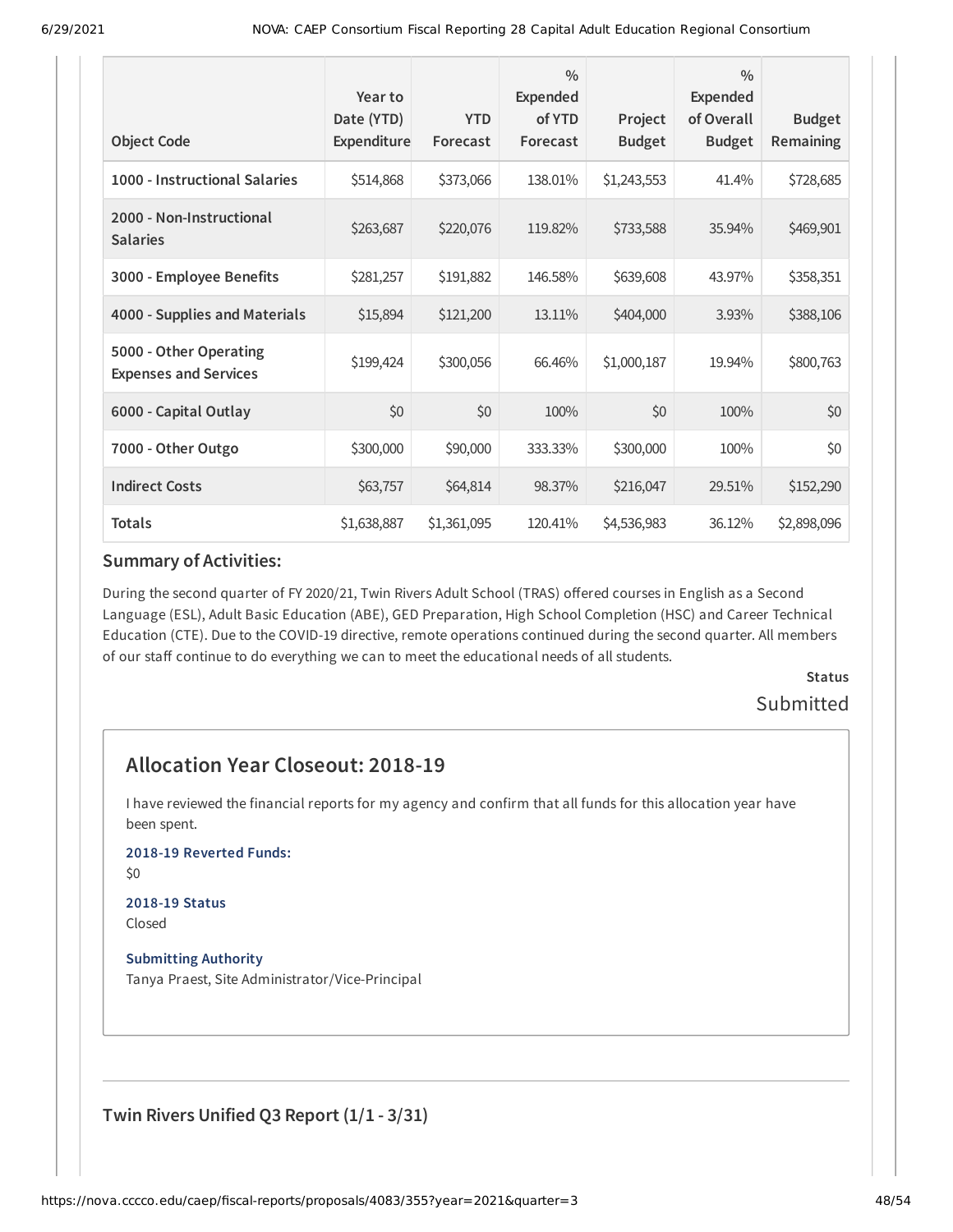| <b>Object Code</b>                                     | Year to<br>Date (YTD)<br><b>Expenditure</b> | <b>YTD</b><br>Forecast | $\frac{0}{0}$<br><b>Expended</b><br>of YTD<br>Forecast | Project<br><b>Budget</b> | $\frac{0}{0}$<br><b>Expended</b><br>of Overall<br><b>Budget</b> | <b>Budget</b><br>Remaining |
|--------------------------------------------------------|---------------------------------------------|------------------------|--------------------------------------------------------|--------------------------|-----------------------------------------------------------------|----------------------------|
| 1000 - Instructional Salaries                          | \$743,498                                   | \$559,599              | 132.86%                                                | \$1,243,553              | 59.79%                                                          | \$500,055                  |
| 2000 - Non-Instructional<br><b>Salaries</b>            | \$392,322                                   | \$330,115              | 118.84%                                                | \$733,588                | 53.48%                                                          | \$341,266                  |
| 3000 - Employee Benefits                               | \$412,775                                   | \$287,824              | 143.41%                                                | \$639,608                | 64.54%                                                          | \$226,833                  |
| 4000 - Supplies and Materials                          | \$17,281                                    | \$181,800              | 9.51%                                                  | \$404,000                | 4.28%                                                           | \$386,719                  |
| 5000 - Other Operating<br><b>Expenses and Services</b> | \$219,335                                   | \$450,084              | 48.73%                                                 | \$1,000,187              | 21.93%                                                          | \$780,852                  |
| 6000 - Capital Outlay                                  | \$0                                         | \$0                    | 100%                                                   | \$0                      | 100%                                                            | \$0                        |
| 7000 - Other Outgo                                     | \$300,000                                   | \$135,000              | 222.22%                                                | \$300,000                | 100%                                                            | \$0                        |
| <b>Indirect Costs</b>                                  | \$89,261                                    | \$97,221               | 91.81%                                                 | \$216,047                | 41.32%                                                          | \$126,786                  |
| <b>Totals</b>                                          | \$2,174,472                                 | \$2,041,642            | 106.51%                                                | \$4,536,983              | 47.93%                                                          | \$2,362,511                |

During the third quarter of FY 2020/21, Twin Rivers Adult School (TRAS) offered courses in English as a Second Language (ESL), Adult Basic Education (ABE), GED Preparation, High School Completion (HSC) and Career Technical Education (CTE). Due to the COVID-19 directive, remote operations continued during the third quarter. All members of our staff continue to do everything they can to meet the educational needs of all students.

> **Status** Submitted

**Twin Rivers Unified Q4 Report (4/1 - 6/30)**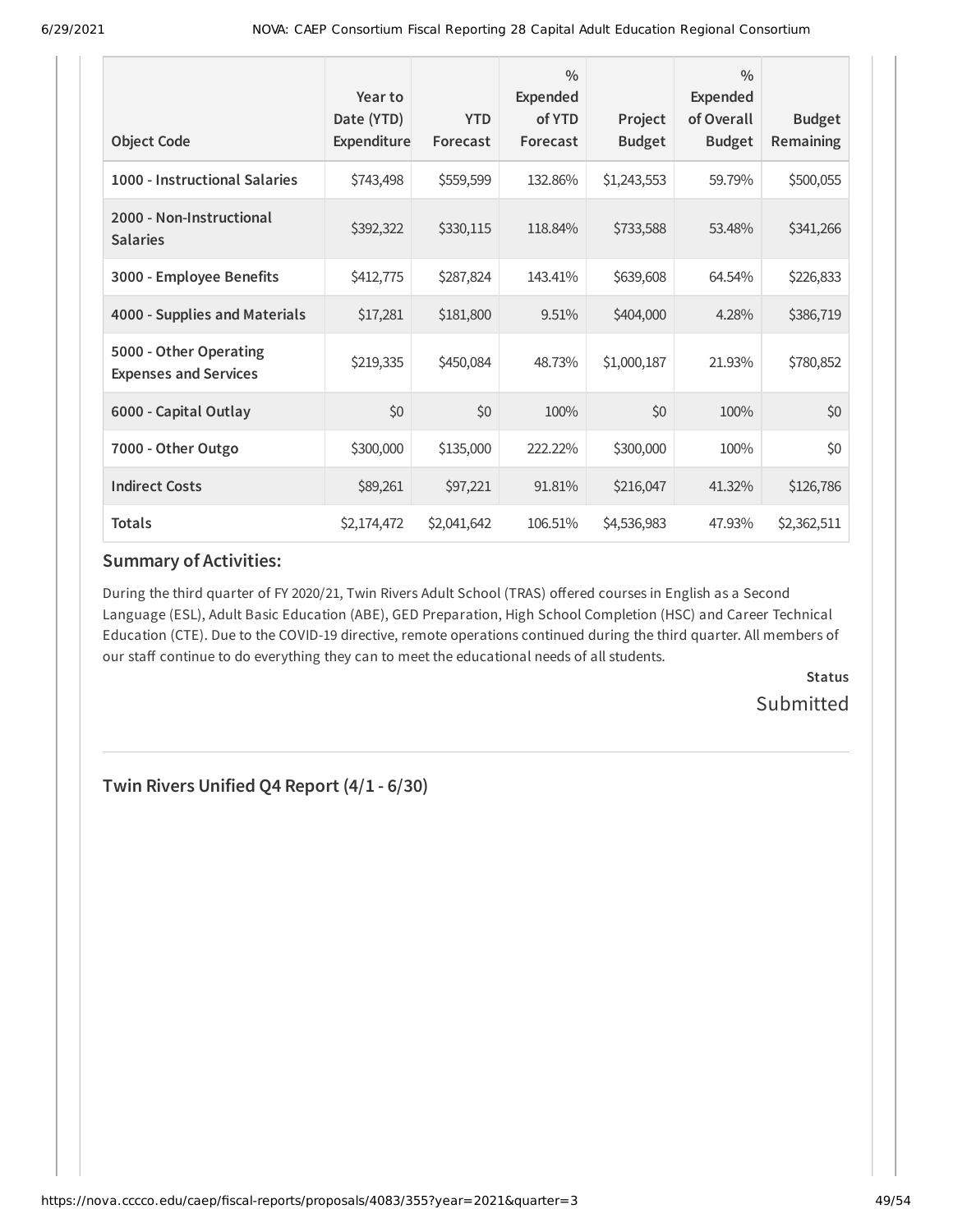| <b>Object Code</b>                                     | Year to<br>Date (YTD)<br>Expenditure | <b>YTD</b><br>Forecast | $\frac{0}{0}$<br><b>Expended</b><br>of YTD<br>Forecast | Project<br><b>Budget</b> | $\frac{0}{0}$<br><b>Expended</b><br>of Overall<br><b>Budget</b> | <b>Budget</b><br>Remaining   |
|--------------------------------------------------------|--------------------------------------|------------------------|--------------------------------------------------------|--------------------------|-----------------------------------------------------------------|------------------------------|
| 1000 - Instructional Salaries                          | \$743,498                            | \$746,132              | 99.65%                                                 | \$1,243,553              | 59.79%                                                          | \$500,055                    |
| 2000 - Non-Instructional<br><b>Salaries</b>            | \$392,322                            | \$440,153              | 89.13%                                                 | \$733,588                | 53.48%                                                          | \$341,266                    |
| 3000 - Employee Benefits                               | \$412,775                            | \$383,765              | 107.56%                                                | \$639,608                | 64.54%                                                          | \$226,833                    |
| 4000 - Supplies and Materials                          | \$17,281                             | \$242,400              | 7.13%                                                  | \$404,000                | 4.28%                                                           | \$386,719                    |
| 5000 - Other Operating<br><b>Expenses and Services</b> | \$219,335                            | \$600,112              | 36.55%                                                 | \$1,000,187              | 21.93%                                                          | \$780,852                    |
| 6000 - Capital Outlay                                  | \$0                                  | \$0                    | 100%                                                   | \$0                      | 100%                                                            | \$0                          |
| 7000 - Other Outgo                                     | \$300,000                            | \$180,000              | 166.67%                                                | \$300,000                | 100%                                                            | \$0                          |
| <b>Indirect Costs</b>                                  | \$89,261                             | \$129,628              | 68.86%                                                 | \$216,047                | 41.32%                                                          | \$126,786                    |
| <b>Totals</b>                                          | \$2,174,472                          | \$2,722,190            | 79.88%                                                 | \$4,536,983              | 47.93%                                                          | \$2,362,511                  |
|                                                        |                                      |                        |                                                        |                          |                                                                 | <b>Status</b><br>Unsubmitted |

# **Washington Unified**

**Washington Unified Q1 Report (7/1 - 9/30)**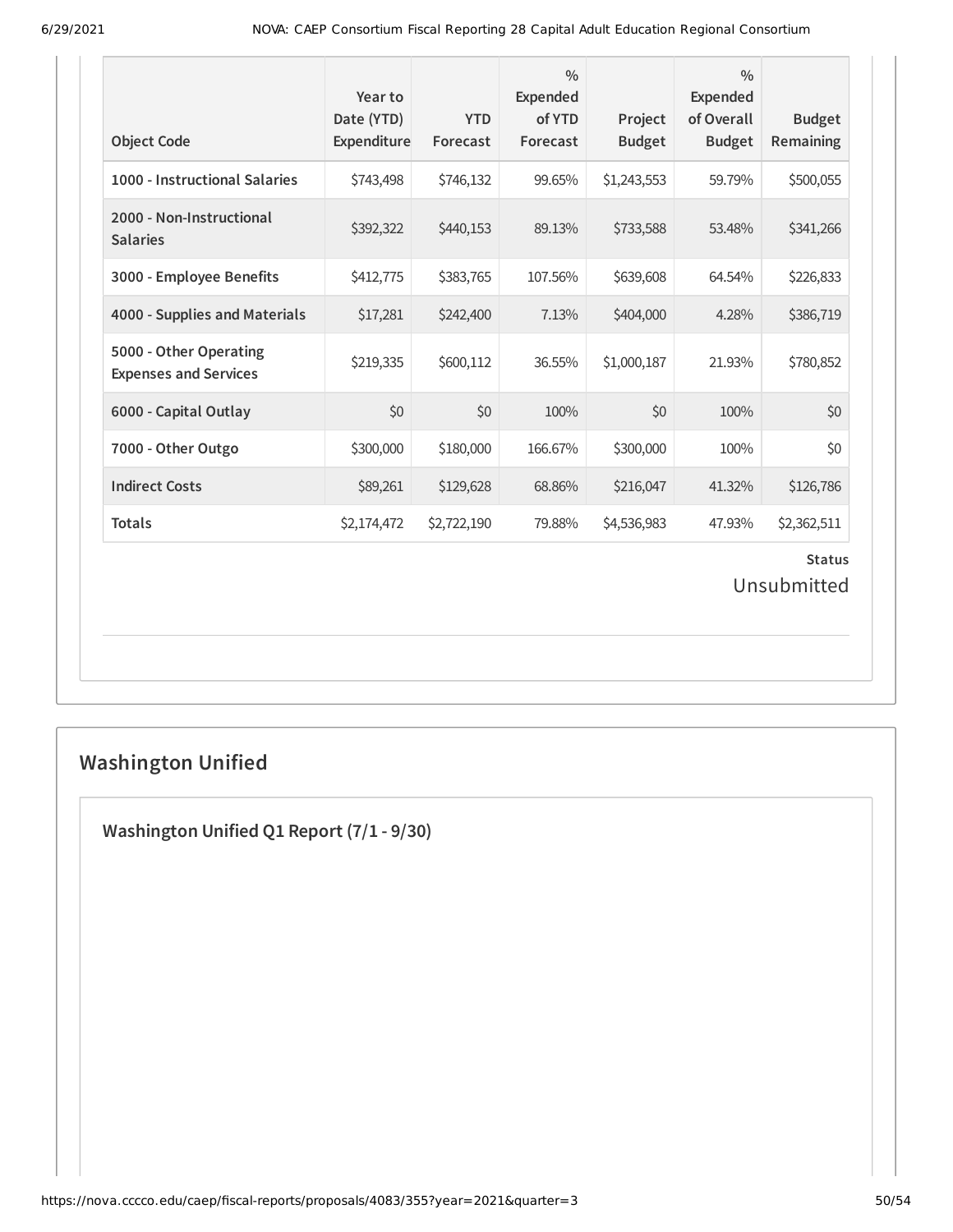| <b>Object Code</b>                                     | Year to<br>Date (YTD)<br><b>Expenditure</b> | <b>YTD</b><br>Forecast | $\frac{0}{0}$<br><b>Expended</b><br>of YTD<br>Forecast | Project<br><b>Budget</b> | $\frac{0}{0}$<br>Expended<br>of Overall<br><b>Budget</b> | <b>Budget</b><br>Remaining |
|--------------------------------------------------------|---------------------------------------------|------------------------|--------------------------------------------------------|--------------------------|----------------------------------------------------------|----------------------------|
| 1000 - Instructional Salaries                          | \$27,107                                    | \$57,698               | 46.98%                                                 | \$230,790                | 11.75%                                                   | \$203,683                  |
| 2000 - Non-Instructional<br><b>Salaries</b>            | \$6,753                                     | \$10,068               | 67.08%                                                 | \$50,338                 | 13.42%                                                   | \$43,585                   |
| 3000 - Employee Benefits                               | \$10,800                                    | \$20,237               | 53.37%                                                 | \$80,946                 | 13.34%                                                   | \$70,146                   |
| 4000 - Supplies and Materials                          | \$0                                         | \$0                    | 100%                                                   | \$156,392                | $0\%$                                                    | \$156,392                  |
| 5000 - Other Operating<br><b>Expenses and Services</b> | \$2,188                                     | \$10,000               | 21.88%                                                 | \$40,000                 | 5.47%                                                    | \$37,812                   |
| 6000 - Capital Outlay                                  | \$0                                         | \$0                    | 100%                                                   | \$0                      | 100%                                                     | \$0                        |
| 7000 - Other Outgo                                     | \$0                                         | \$0                    | 100%                                                   | \$0                      | 100%                                                     | \$0                        |
| <b>Indirect Costs</b>                                  | \$0                                         | \$7,508                | $0\%$                                                  | \$30,030                 | $0\%$                                                    | \$30,030                   |
| <b>Totals</b>                                          | \$46,848                                    | \$105,509              | 44.4%                                                  | \$588,496                | 7.96%                                                    | \$541,648                  |

Due to COVID 19 and Washington Adult School moving to a virtual model, budgeted instructional salaries as well as classified support have been. The staff continues to monitor the needs of the students, staff and program and will adjust spending according to need and plans to return in the future.

### **Summary of Activities:**

Washington Adult school is offering courses via virtual learning due to COVID restrictions. Expenses for the first quarter include administrative salaries, instructional salaries, a counselor salary and classified support. Expenditures also include contracted services.

> **Status** Submitted

**Washington Unified Q2 Report (10/1 - 12/31)**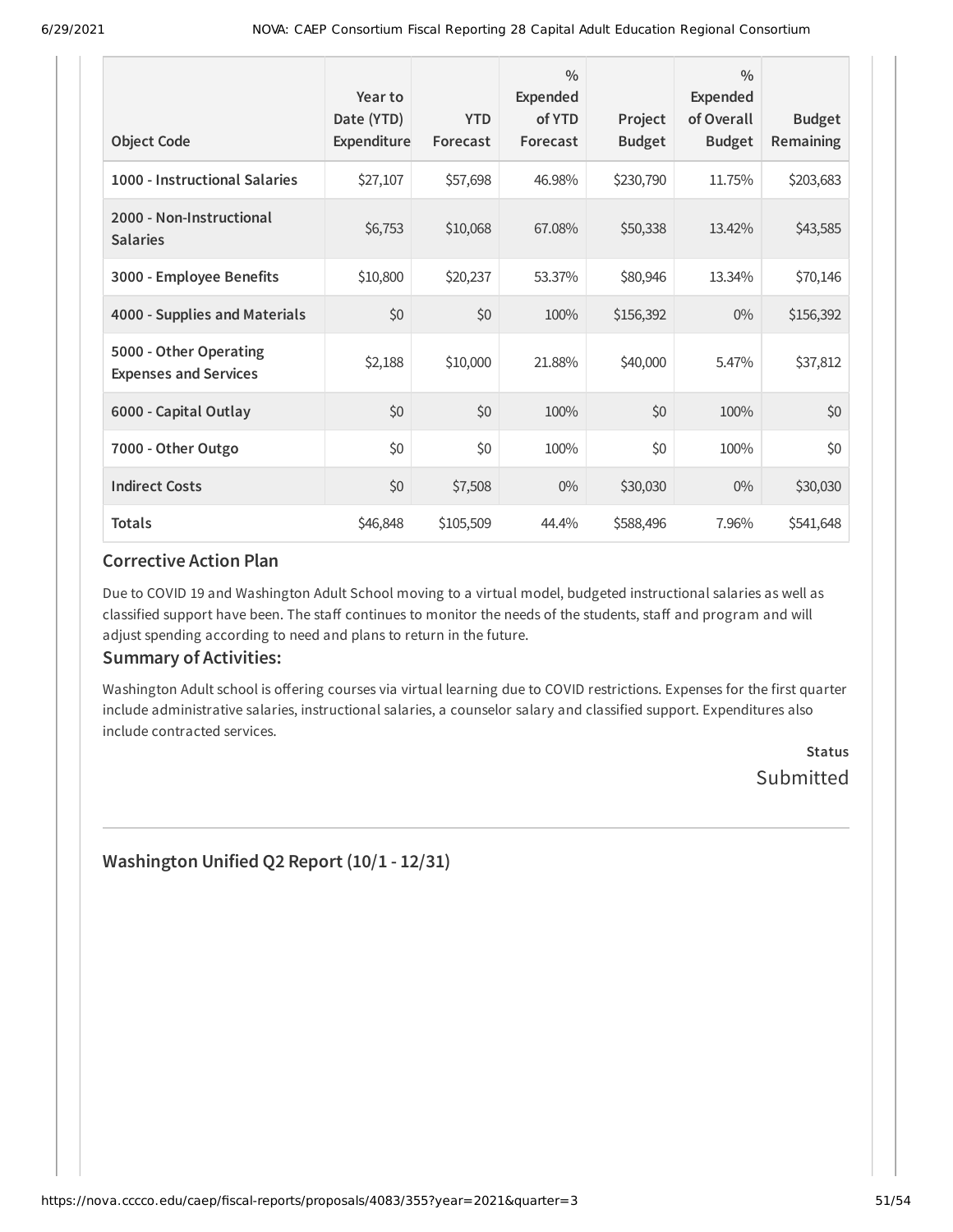| <b>Object Code</b>                                     | Year to<br>Date (YTD)<br>Expenditure | <b>YTD</b><br>Forecast | $\frac{0}{0}$<br><b>Expended</b><br>of YTD<br>Forecast | Project<br><b>Budget</b> | $\frac{0}{0}$<br><b>Expended</b><br>of Overall<br><b>Budget</b> | <b>Budget</b><br>Remaining |
|--------------------------------------------------------|--------------------------------------|------------------------|--------------------------------------------------------|--------------------------|-----------------------------------------------------------------|----------------------------|
| 1000 - Instructional Salaries                          | \$89,311                             | \$57,698               | 154.79%                                                | \$230,790                | 38.7%                                                           | \$141,479                  |
| 2000 - Non-Instructional<br><b>Salaries</b>            | \$13,381                             | \$12,585               | 106.33%                                                | \$50,338                 | 26.58%                                                          | \$36,957                   |
| 3000 - Employee Benefits                               | \$31,174                             | \$20,237               | 154.05%                                                | \$80,946                 | 38.51%                                                          | \$49,772                   |
| 4000 - Supplies and Materials                          | \$33,344                             | \$0                    | 100%                                                   | \$156,392                | 21.32%                                                          | \$123,048                  |
| 5000 - Other Operating<br><b>Expenses and Services</b> | \$15,721                             | \$10,000               | 157.21%                                                | \$40,000                 | 39.3%                                                           | \$24,279                   |
| 6000 - Capital Outlay                                  | \$0                                  | \$0                    | 100%                                                   | \$0                      | 100%                                                            | \$0                        |
| 7000 - Other Outgo                                     | \$0                                  | \$0                    | 100%                                                   | \$0                      | 100%                                                            | \$0                        |
| <b>Indirect Costs</b>                                  | \$9,147                              | \$7,508                | 121.84%                                                | \$30,030                 | 30.46%                                                          | \$20,883                   |
| <b>Totals</b>                                          | \$192,078                            | \$108,026              | 177.81%                                                | \$588,496                | 32.64%                                                          | \$396,418                  |

During the second quarter of FY 2020/21, Washing Adult School (WAS) offered courses in English as a Second Language (ESL), Adult Basic Education (ABE), High School Completion (HSC) and Career Technical Education/construction(CTE). Due to the COVID-19 all classes were offered virtually. Staff members continue to look for ways to meet the needs of the students.

# **Status** Submitted

# **Allocation Year Closeout: 2018-19**

I have reviewed the financial reports for my agency and confirm that all funds for this allocation year have been spent.

#### **2018-19 Reverted Funds:**

\$0

#### **2018-19 Status** Closed

### **Submitting Authority**

Stephanie Groat Dr. Jay Berns Ed.D., Director of Special Programs

### **Washington Unified Q3 Report (1/1 - 3/31)**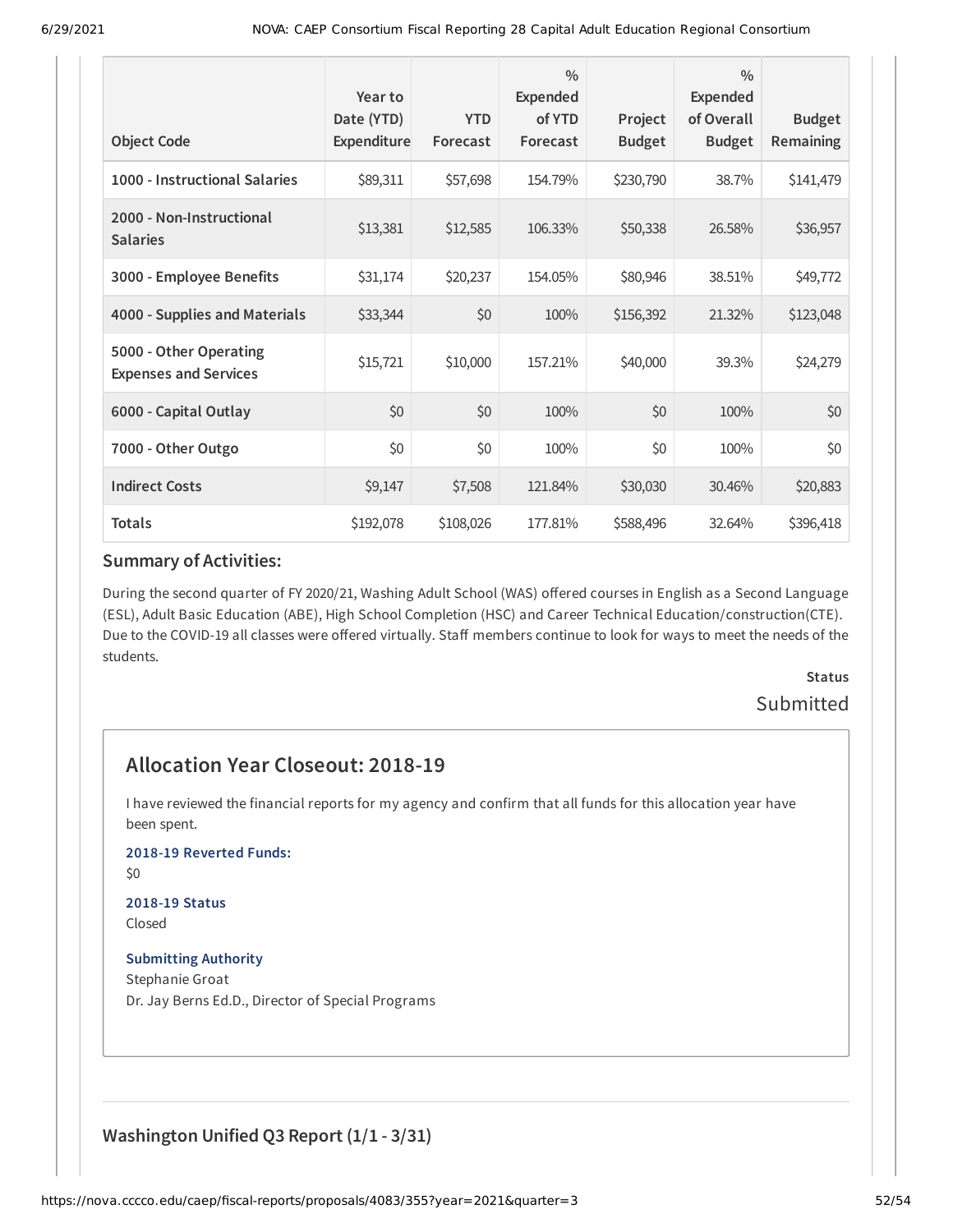| <b>Object Code</b>                                     | Year to<br>Date (YTD)<br>Expenditure | <b>YTD</b><br>Forecast | $\frac{0}{0}$<br><b>Expended</b><br>of YTD<br>Forecast | Project<br><b>Budget</b> | $\frac{0}{0}$<br><b>Expended</b><br>of Overall<br><b>Budget</b> | <b>Budget</b><br><b>Remaining</b> |
|--------------------------------------------------------|--------------------------------------|------------------------|--------------------------------------------------------|--------------------------|-----------------------------------------------------------------|-----------------------------------|
|                                                        |                                      |                        |                                                        |                          |                                                                 |                                   |
| 1000 - Instructional Salaries                          | \$135,585                            | \$57,698               | 234.99%                                                | \$230,790                | 58.75%                                                          | \$95,205                          |
| 2000 - Non-Instructional<br><b>Salaries</b>            | \$20,009                             | \$12,585               | 159%                                                   | \$50,338                 | 39.75%                                                          | \$30,329                          |
| 3000 - Employee Benefits                               | \$47,937                             | \$20,237               | 236.88%                                                | \$80,946                 | 59.22%                                                          | \$33,009                          |
| 4000 - Supplies and Materials                          | \$44,487                             | \$0                    | 100%                                                   | \$156,392                | 28.45%                                                          | \$111,905                         |
| 5000 - Other Operating<br><b>Expenses and Services</b> | \$26,508                             | \$10,000               | 265.08%                                                | \$40,000                 | 66.27%                                                          | \$13,492                          |
| 6000 - Capital Outlay                                  | \$0                                  | \$0                    | 100%                                                   | \$0                      | 100%                                                            | \$0                               |
| 7000 - Other Outgo                                     | \$0                                  | \$0                    | 100%                                                   | \$0                      | 100%                                                            | \$0                               |
| <b>Indirect Costs</b>                                  | \$13,726                             | \$7,508                | 182.83%                                                | \$30,030                 | 45.71%                                                          | \$16,304                          |
| <b>Totals</b>                                          | \$288,252                            | \$108,026              | 266.84%                                                | \$588,496                | 48.98%                                                          | \$300,244                         |

During the third quarter of FY 2020/21, Washing Adult School (WAS) offered courses in English as a Second Language (ESL), Adult Basic Education (ABE), High School Completion (HSC) and Career Technical Education/construction(CTE). Due to the COVID-19 all classes were offered virtually at the beginning of the school year, however WAS transitioned to in person for most of their classes in Spring 2021. Staff members continue to look for ways to meet the needs of the students

> **Status** Submitted

**Washington Unified Q4 Report (4/1 - 6/30)**